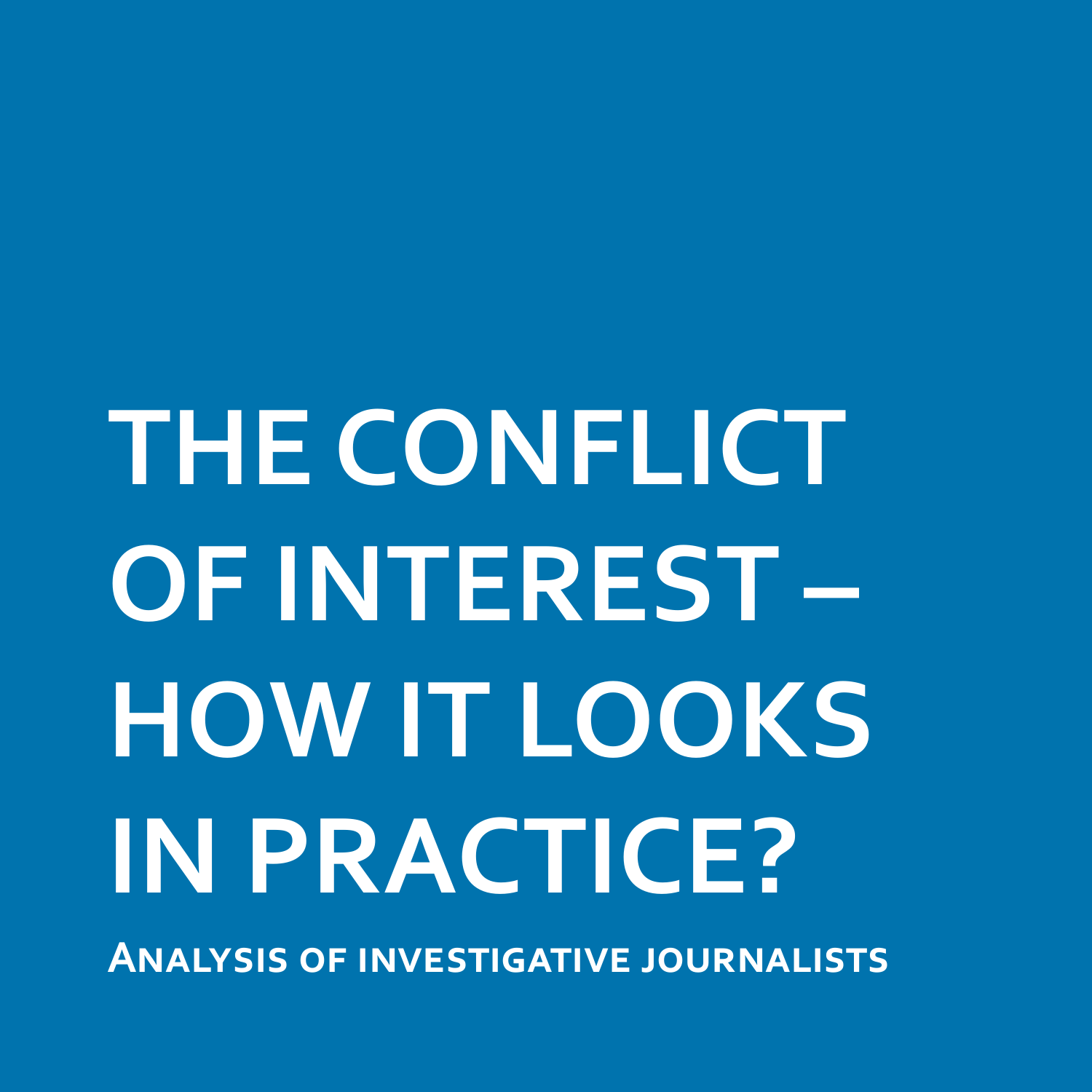## **Partnership for Social Development/PSD,** December 2008 **Photography:** Robert Fajt

### **Project financed by:**

The Embassy of Finland in Zagreb



## **PSD institutional support:**

National Foundation for Civil Society Development



Open Society Institute, Budapest

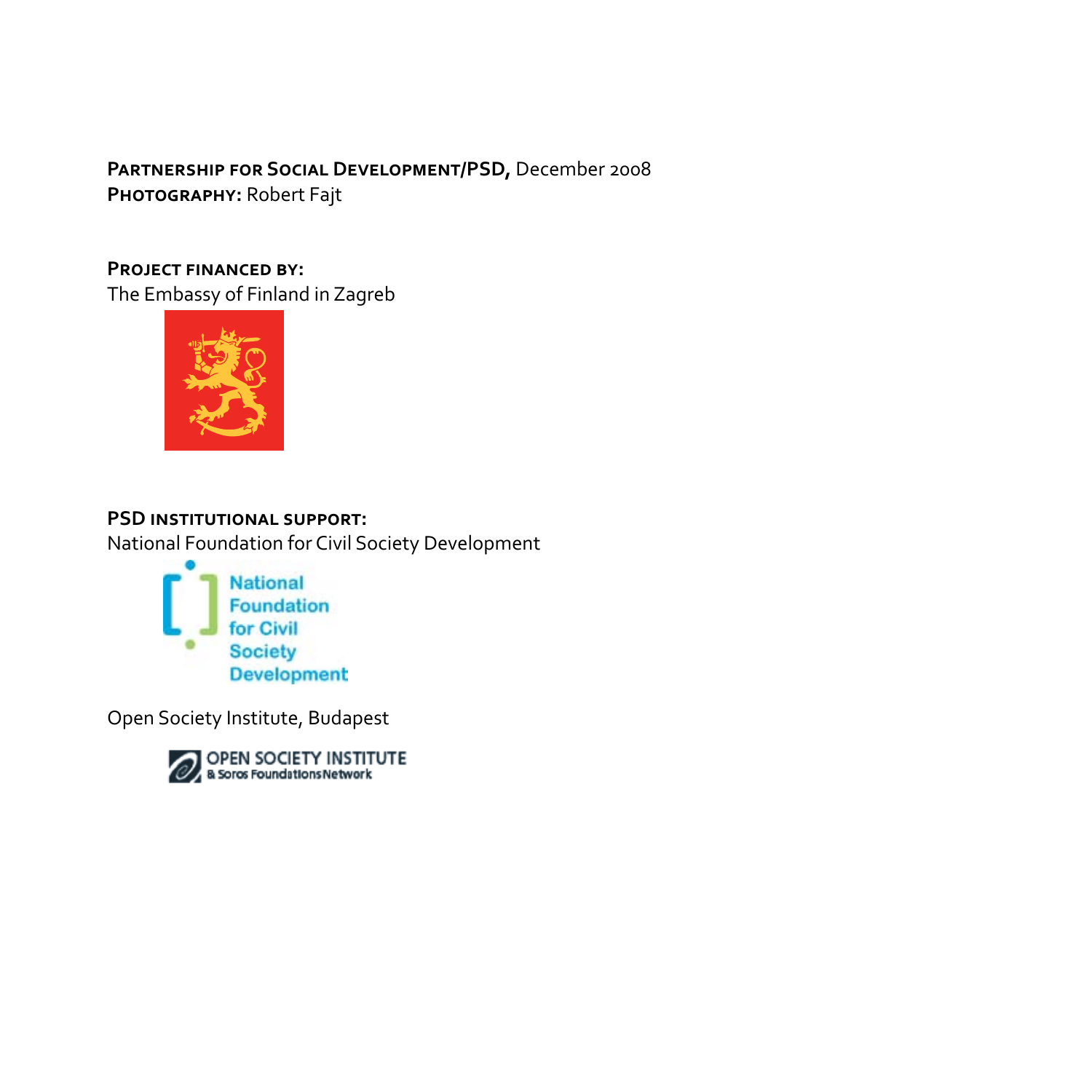## **TOWN OF ČAKOVEC AND ENGAGEMENT OF PEOPLE IN AND AROUND IT**

## **Nepotism or legitimacy of questionable morality?**

Čakovec is a small town where many people know each other, and even if that is not the case, then "something" is known about everyone, or it is easily and quickly found out. The public life of Čakovec is linked to a great degree to the town authorities, its administration and people it consists of. The first and foremost is definitely the mayor, in his second term already, Branko Šalamon, member of the Social Democratic Party (SDP).

Those who know him from the business and party life say that Branko Šalamon has "character problems" and that he is generally speaking a positive person, but that in his mayor's mandate he has done quite a bit for his own benefit. For a number of years now he has been reproached for the fact that he made it possible for his son Siniša to rent very attractive premises for social purposes of the Youth Club in the heart of the town, to rent a recreational resort with the restaurant Totomore in Totovac, and that he saved his brother in law Andrej Gregorac from unemployment. In one word, he is reproached for nepotism and immoral moves with a legitimate foothold. It is precisely the latter that is subject to dilemmas that have marked Šalamon's social activities as mayor, but also as president of the Town Council who has been executing his duties since 2001 when he became mayor of Čakovec.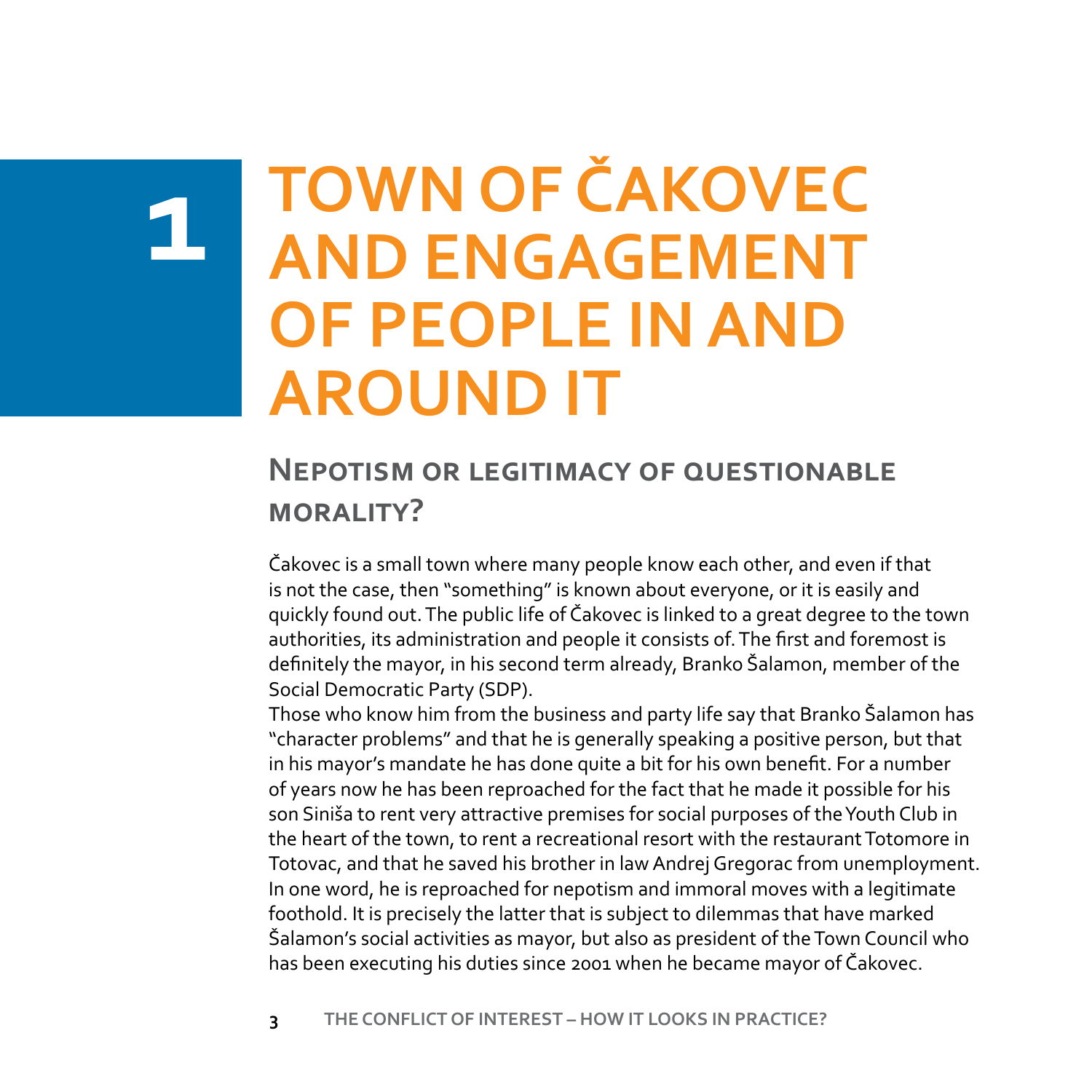Just how Siniša Šalamon entered as leaseholder into the business with the Totomore resort and the Youth Club, I asked Branko Šalamon and received an explanation that at first sight seems like a strange web of circumstances in which the young entrepreneur, precisely the mayor's son, was placed into a context that "has nothing to do with the real truth".

-Totomore is not connected with the Town in any way because it is a privately owned facility. I do not know under which circumstances the tender was carried out. Besides, the son was a crony of Radovan Flajšer, to whom the facility was rented, which means that Siniša was actually the one renting the facility.

The question on whether the Town as an institution was exploiting the Totomore facility for public gatherings was answered by the mayor in the affirmative. -Yes. Both officially and privately, when I duly settled the bill. Radovan and Siniša no longer work there because their business didn't pay off, but when speaking of the use of the restaurant as a venue for public gatherings and bringing guests of the Town of Čakovec, then I must remind you that we take guests to many other restaurants as well, says Šalamon.

In addition to business-wise and privately, Branko Šalamon as mayor and member of SDP could have influence on holding the party gatherings precisely in Totomore.

## **On Club and insurance**

The Youth Club represents premises for social purposes, located in the basement of the central town cultural institution - the Culture Center, founded and owned also by the Town of Čakovec. The traditional youth gathering place was four years ago managed by Siniša Šalamon as leaseholder. More precisely, it was managed by his crony Radovan Flajšer. The way in which this lease was realized is equally interesting. The discussion of the town authorities on the subject was led in the direction that was favorable for the mayor's son.

-The Town of Čakovec was interested in having the Youth Club managed by a town company and Stanorad contacted us. Then, within the town authorities there was a discussion on why this should be done by Stanorad, it should rather be left to the market. My son and his colleague Radovan Flajšer applied for the tender, offered the best conditions and were entrusted with the lease – says mayor Branko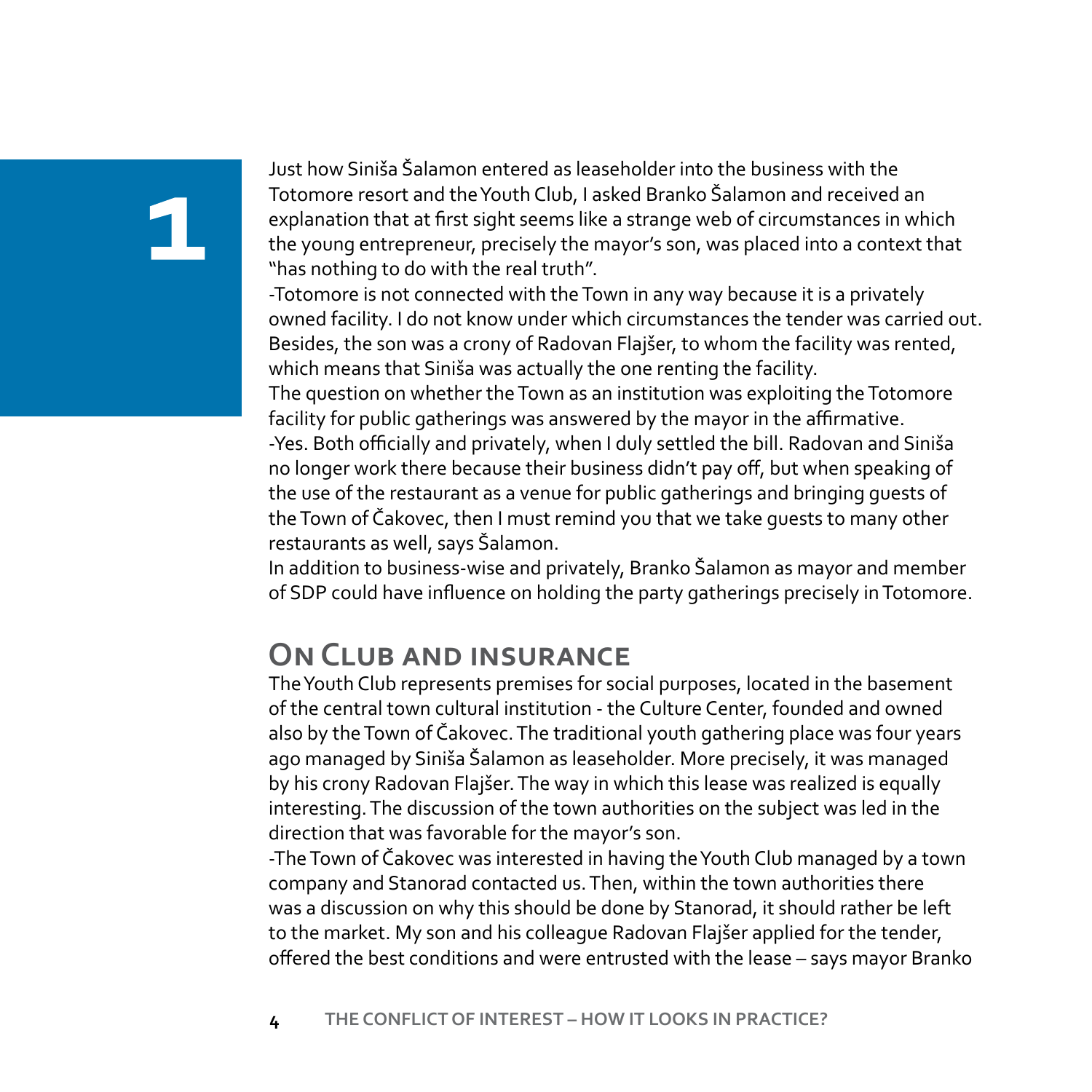Šalamon, whose son Siniša was at that time working precisely in Stanorad. To the journalist's question regarding that fact, Branko Šalamon offers a brief answer:

-My son Siniša was employed there at the time so there was a lot of talk about it, but he worked there for only six months.

Although this does not diminish the fact to which the question refers, a confirmation of suspected nepotism was the contracting of a lease with Flajšer and Šalamon's son. After only a year and a half of working, the cronies gave up on that business as well. It is clear they did not manage to find the success formula in the hospitality industry.

-They had invested great resources into the Youth Club to refurbish it and they are still paying off their debts. Even my house was mortgaged for that loan, says the mayor.

Siniša Šalamon is employed at an insurance company. When asked if the Town of Čakovec has any contractual relations with that establishment, Branko Šalamon replies:

-Yes, the Town does have some insurance policies there, too.

## **Salvation in Stanorad**

Andrej Gregorec was appointed manager of the town company Stanorad in 1998. At the time Branko Šalamon was filling the post of the president of the Čakovec Town Council and the fact that they had family ties through their wives who were sisters did not prevent from "going through the tender together" – the former as a candidate, the latter as a person presiding over the highest town authority. Stanorad is a company managing several residential buildings and is in fact the successor of the former SIZ ("Self-Managing Community of Interest") for housing activities. To the question directed to Branko Šolomon on the appointment of his own brother in law as manager of a town company, the mayor answers: -The town had to take control over the facilities previously managed by SIZ and in several places, even to employers, we offered for the organization of that business to be taken over in an economic manner. No one wanted to do that. On the market we did not find a solution better than establishing Stanorad and we announced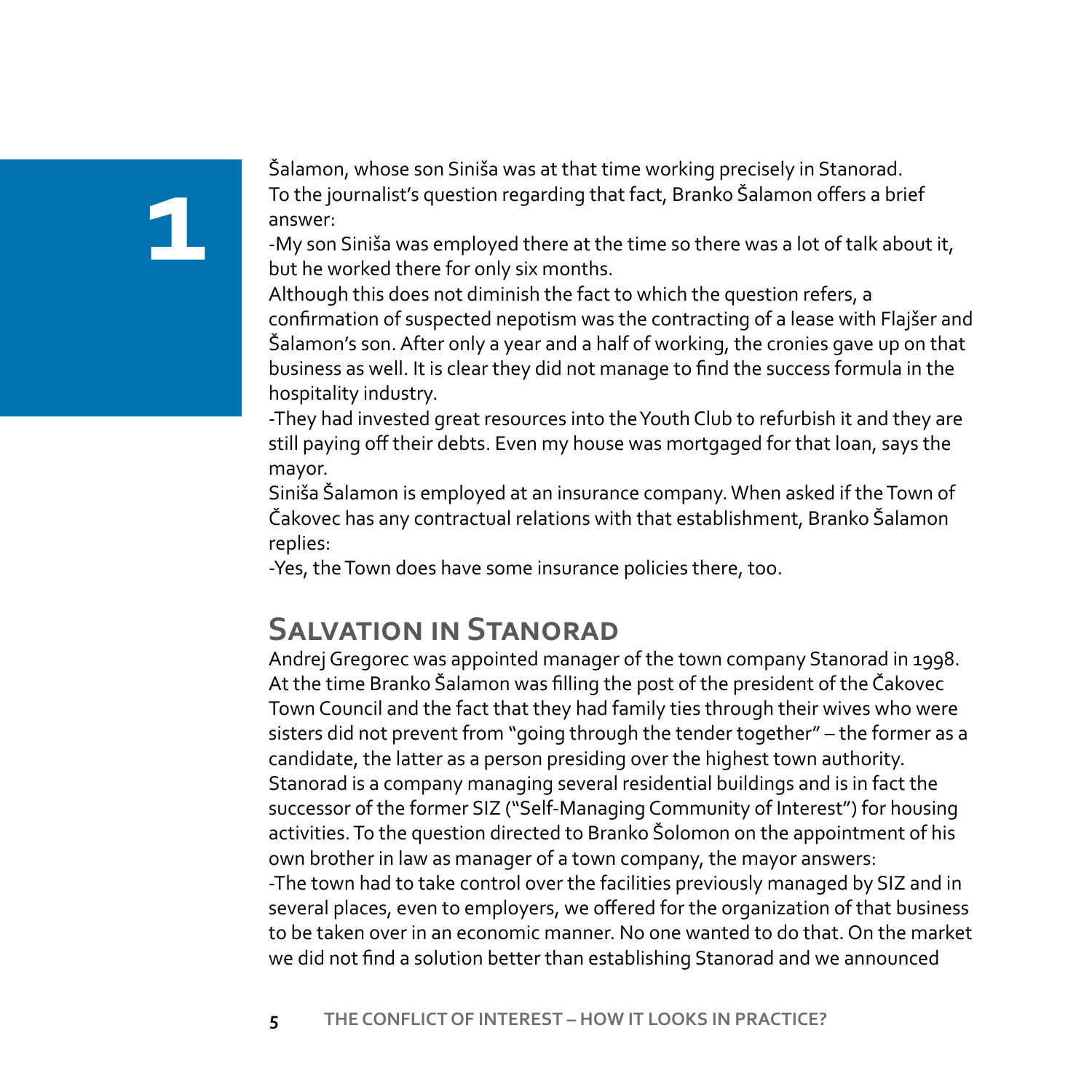a vacancy for the position of the manager. Gregorec did not have any opposing candidates. After all, he had a job, and the company he was working in did not want him to leave. He applied even though I didn't suggest it to him because he had a job. From the perspective of Stanorad manager Andrej Gregorec, the story is a bit different.

-Branko Šalamon did not suggest I should apply for the position. On the contrary, he said Stanorad had no money, it was doing badly and I shouldn't apply. I was leaving a private company and I was practically unemployed, and this opportunity in Stanorad was presenting itself so I applied for the position of manager because it was the only possibility for me to get a job. As a civil engineer I was the only candidate with adequate qualifications, says Gregorec who is currently the manager in his third term which expires in 2010.

The Town of Čakovec cedes business in construction and supervision in construction to no other than Stanorad, of which it is also the founder. The self-evident information would perhaps not be so striking if it were not an institution and a company managed by brothers-in-law. Mayor Branko Šolomon has an unequivocal view on that.

-Stanorad had to register additional activities for the company to be financed and exist in the market at all. We registered the hospitality business activity (from the time of the tender for the Youth Club lease, author's note), finishing works and supervision in construction. Yes, the Town placed supervision through Stanorad on the market because in some situations it had better offers- says Branko Šalamon. In that context manager Gregorec refers to the legal foundation according to which works valued at up to HRK 70,000 can be contracted with the Town without a public tender.

-We do things that are not too expensive, more precisely that are valued at up to HRK 70,000 and by direct agreement. Of course, we also apply to town tenders. Sometimes we get it, sometimes we don't. When there is a discussion in the Town Council on Stanorad's business and financial reports, there are always battles fought precisely because the mayor is my brother-in-law. We are constantly under all possible magnifying glasses, and I don't think it is necessary because we are dealing with small amounts of money, says Gregorec, whose wife manages a company registered for a range of business activities, including construction.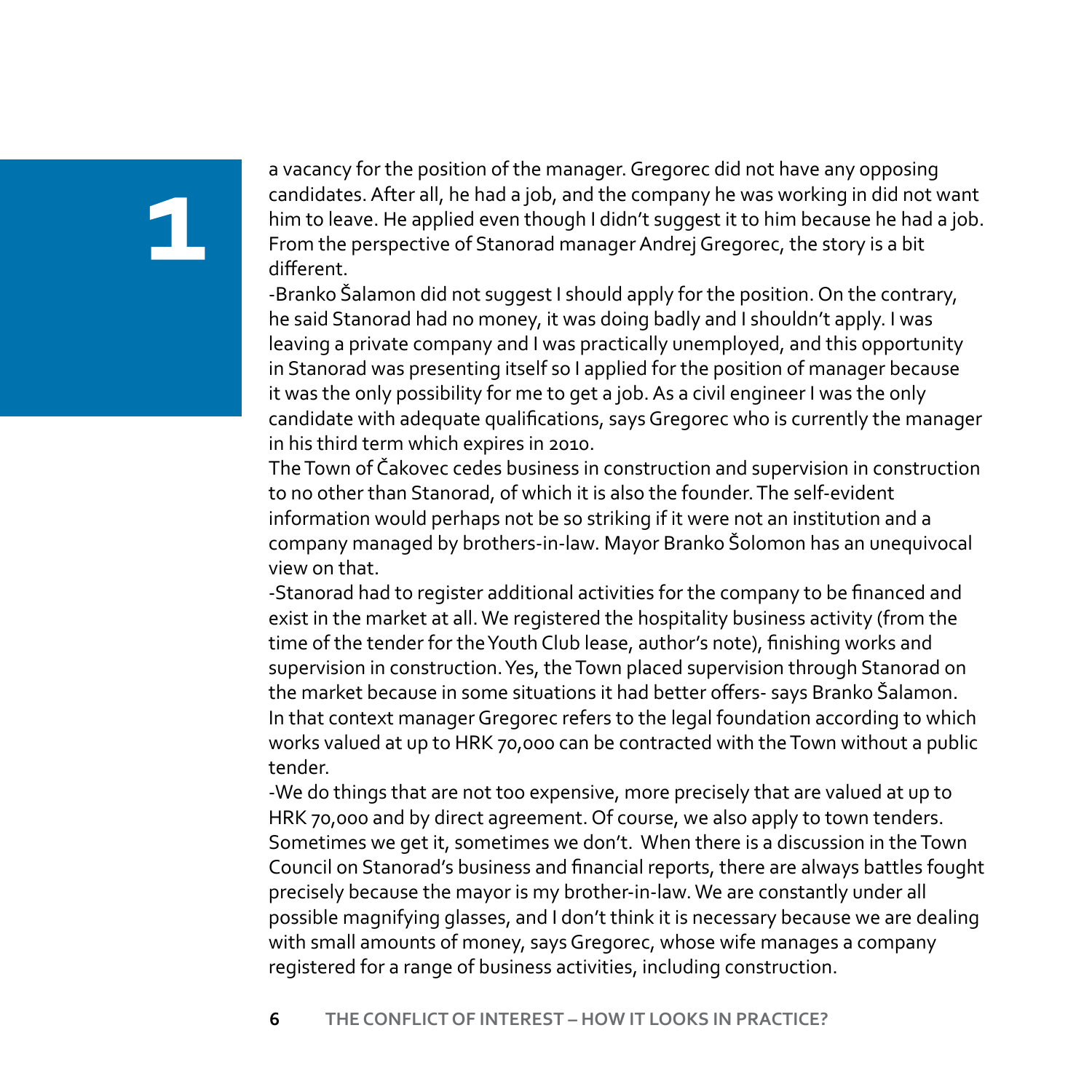To the question whether they have managed to resist the temptation in the gap between private and public work, Gregorec replies:

-No, we do not use that in this work. After all, it would be noticed immediately. If you are asking me about nepotism, I have to say that it is much harder for me to work than for someone who is not related to the mayor. Through work I contact many people and it even seems to me that some other people have more advantages in being engaged by the town structures than me or Stanorad. We are not so interesting, because there is no great money circulating around us.

## **Nepotism, favoritism or something else?**

Čakovec mayor Branko Šalamon readily replies to all who accuse him of nepotism and protection of personal interests based on his function as the number one person in the town. The prevailing impression is that he is trying to relativize the situation and turn it to the benefit of those who make decisions.

- Let those who censure me try to put themselves in the shoes of the one ruling the local community and having to make decisions. The pressure is great. Not in the way that I "have to do" something, but rather that I am forced to constantly control if I have personal interest in a matter. Even in those situations in which I am not in conflict of interest, people impose on me the obligation of having to control something. I ask you, who would you employ if you had before you two people of the same qualities, and you knew one but not the other? We in SDP do it so that we don't take our own people. Among the employees of the Town administration those declaring themselves as SDP members are least present.

## **Associations with the surname**

In the Town of Čakovec Office, on September 1 of this year commenced the traineeship of Vedran Biševac, a senior at the Faculty of Transport and Traffic Engineering in Zagreb. The news of hiring another trainee within the town structure, this time in the Administrative Department of Municipal Economy, would not have raised particular interest had it not been the son the Town Council president Veselin Biševac. Did the satisfaction of the criteria from the tender for the employment of trainees have anything to do with the family name, we asked the head of the family. We added the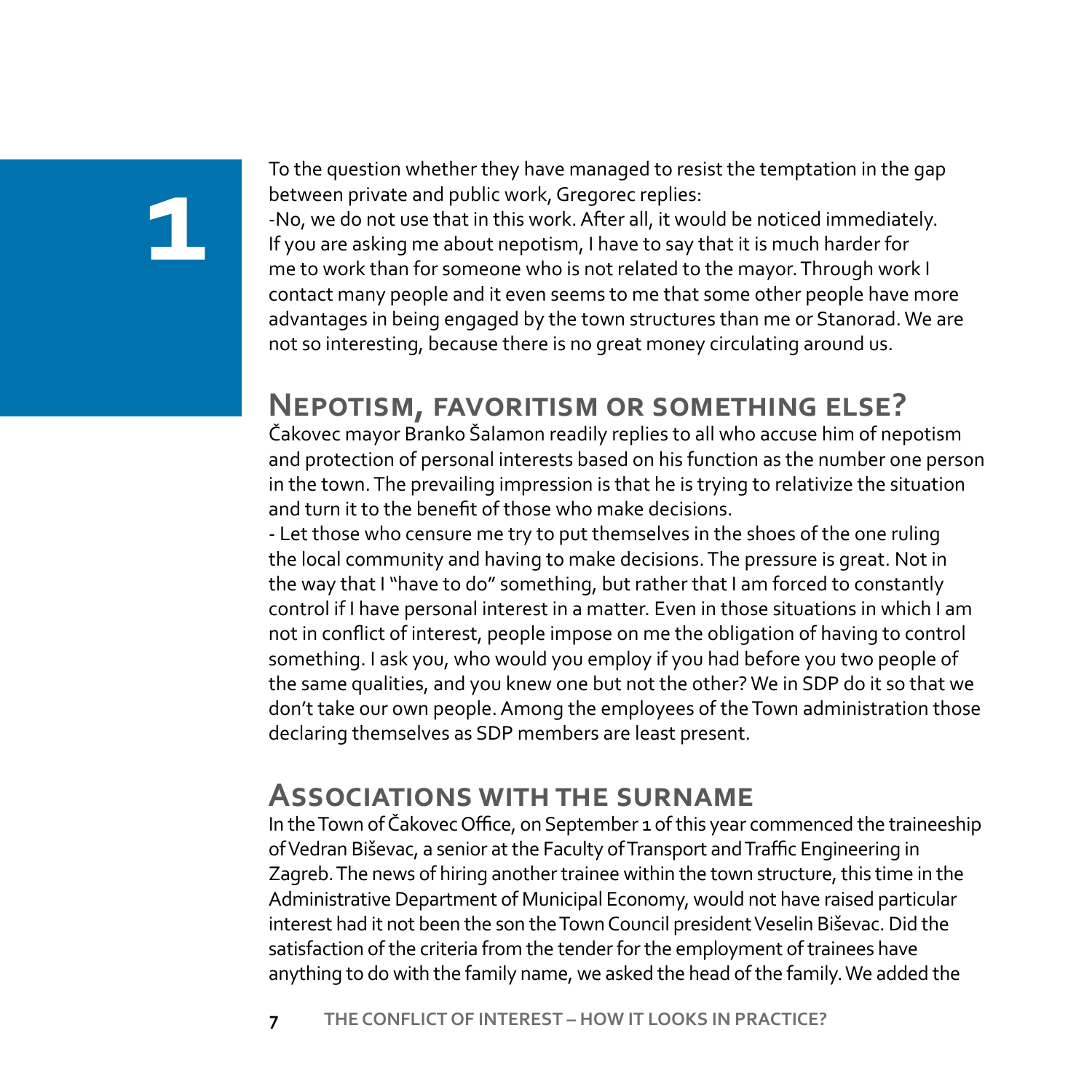remark that the tender was displayed at the Employment Service notice board, which considerably reduced the number of possible candidates and supervision of sorts by the public.

-Vedran was the only candidate who applied for the tender, and his application was conditioned by a family discussion. When one day before the tender was closed we saw that none of the candidates applied, we jointly made the decision for our son to apply. It is common practice for tenders for trainees to be published only in the Employment Service, with no intention of reducing the number of potential applications. Such practice in the Town of Čakovec was stipulated by the Rules of Procedure even before I came on as the president of the Town Council – says Veselin Biševac.

The regional media concluded it was a classic form of nepotism, and the doubt extended even to the competencies of the young college senior.

-The hypotheses that my son is not qualified are not correct. This position required secondary school qualifications, which he possessed. Had more candidates with the same qualifications applied, which I was counting on because at that time there were applications in the Employment Service by young people who had just graduated from secondary school, and if among them it was precisely my son who had been appointed as trainee, then the question of nepotism could have been raised. In this case, it is unfounded. Should it say somewhere that my son can get no employment anywhere for someone to be satisfied – concludes Biševac.

There is no doubt that everybody's children, even the children of Town Council president, upon completion of their schooling have to get a job somewhere. However, are the town structures the only right address – that is definitely the question imposing itself in the discussion on the ethics of the actions of decision-makers. Finding oneself a meal ticket in town, county or state institutions is almost the dream of any average Croat because it is practically the only one guaranteeing a job throughout the entire working life, up until retirement, provided there are no serious character or work deviations.

Consequently, one cannot help but wonder whether the management of towns, municipalities, counties or even the state will become Croatian number one family business?

### **Aleksandra Ličanin**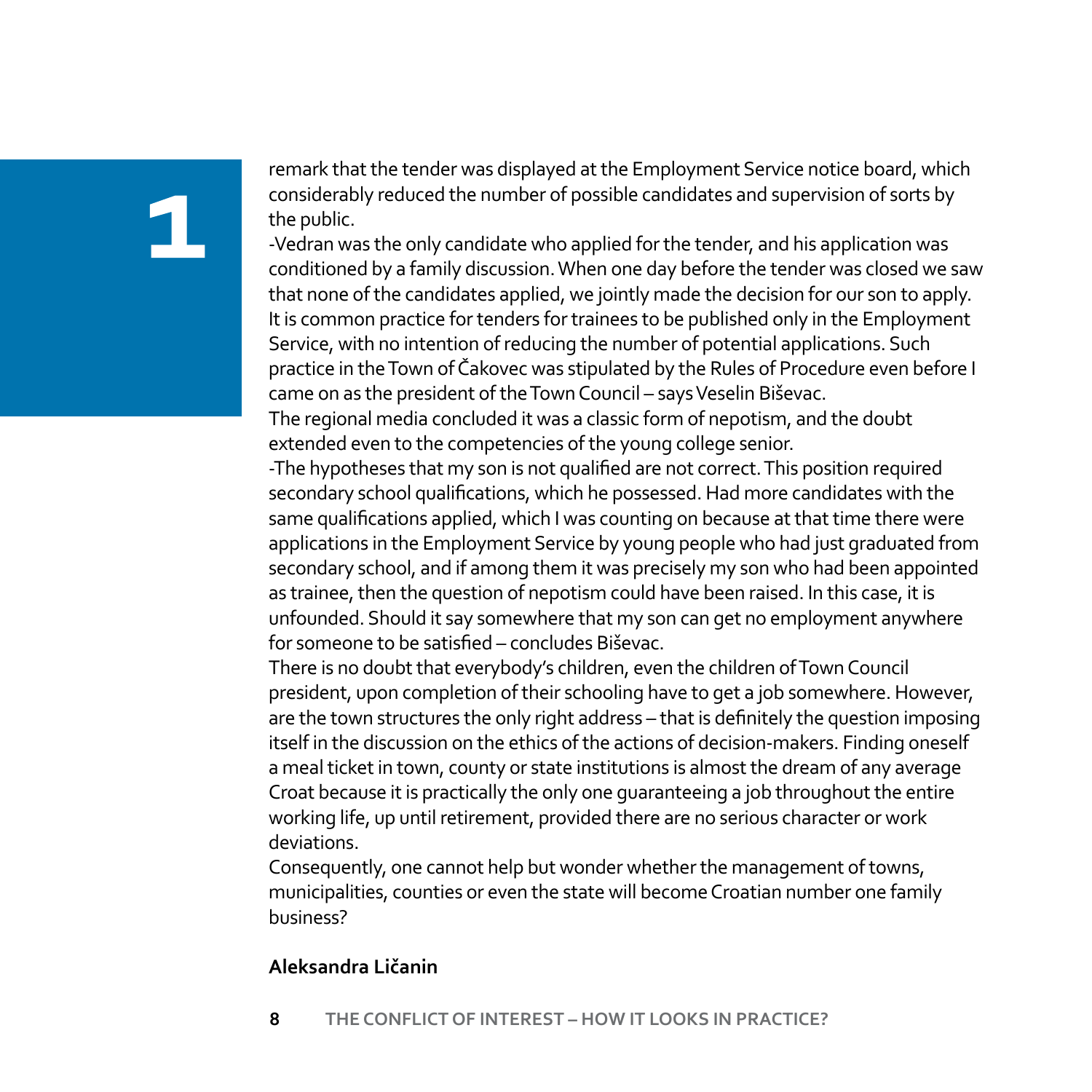## **OPERATIONAL LEASING – BENEFIT OR DECEPTION?**

**A questionable model of construction for three important public facilities worth HRK 200 million State Audit Office warned of the infractions, regarding it to be a public-private partnership. Operational leasing is cheaper, but after the end of the concession period, the facilities will not be owned by the city, but will have to be bought instead** 

The construction of the major town and school sports hall in the Budaševo-Topolovac-Gušće Elementary School and of the kindergarten at Zeleni Brijeg became a necessity for Sisak. Looking for the most affordable model of construction, the Sisak town administration first opted for the public-private partnership model which is successfully implemented in some cities, and a partner was already selected (Partner centar and Muring). However, after a time, this decision was changed and the thus far little known model of operational leasing was selected, town officials claiming it to be much more affordable.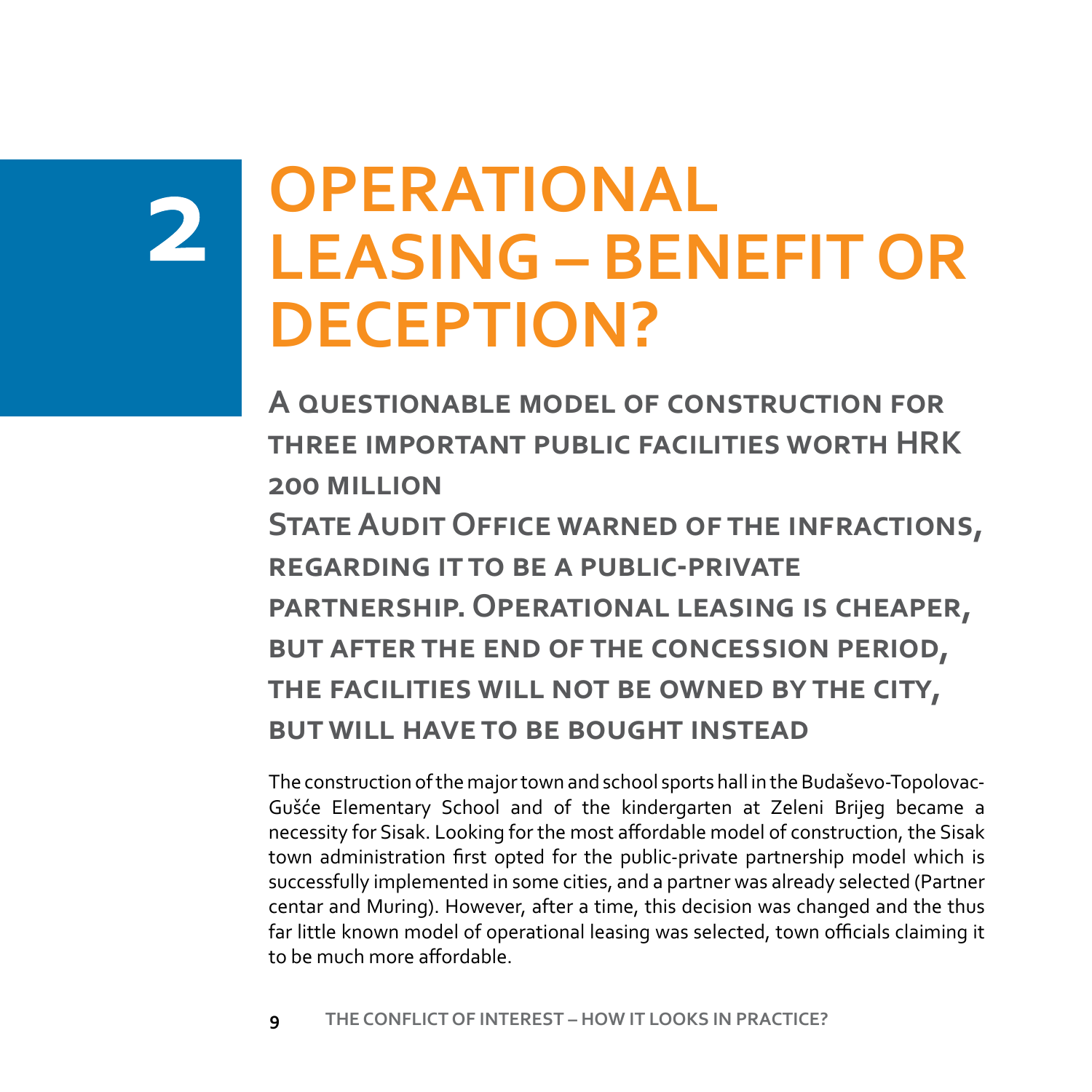Unlike the classical financial leasing, the debt is not calculated in the long-term for the entire sum of the lease but is instead treated as off-balance sheet, and the lease payment is a monthly expense. In addition, the important difference is that the facility remains the property of the investor following the expiration of the lease contract, and the lessee can buy it at a public tender based on the pre-emptive buying principle after the new estimate of value, in case there is not a more lucrative offer. Financial experts say that in this way, loan expenses can be concealed, i.e. a loan can be granted without public tender.

Three new tenders for lease services and project financing of the facilities were launched, including construction of buildings and their leasing. All three tenders received two bids, which later turned out to be the bids of the same legal entities. Bids by Epsilon Građenje d.o.o. from Zagreb were selected, and this company was founded by Alpe Adria poslovodstvo, i.e. Hypo Leasing, the bank whose client the Town of Sisak has been since last year. According to the data from the court register, the company which is now the investor was founded by a deed of incorporation dated November 9, 2007, only ten days prior to the publication of the public tender announcement. Clearly, this is a so-called SPV – Special Purpose Vehicle. Furthermore, the subscribed capital of the company was a mere HRK 20,000, which was hardly a guarantee for a project worth some HRK 200 million.

It was noticed that the sums of the most favorable bids were significantly higher that the previously projected funds, planned during the public procurement procedure, i.e. December 28 of the previous year. Even though the Public Procurement Act (Art. 64) stipulates the cancellation of the tender in such circumstances, this was not the case. For the sports hall alone, the proposed price of construction and lease was HRK 156 million over a 15-year contract, with the monthly lease payment of some HRK 880,000. The price of the kindergarten is to be HRK 21 million with a monthly lease of HRK 118,000, and of the school hall in Budaševo HRK 19 million with HRK 106,000 of monthly lease.

As Tomislav Topić of Epsilon Građenje said on the occasion of the signing of the contract, this is a new financing model, thus far not used on the market. He voiced his belief that others will follow the Sisak example. Even though this is a huge investment, the Sisak mayor Dinko Pintarić said that the Town of Sisak with a budget of some HRK 270 million had the strength to handle such an expense.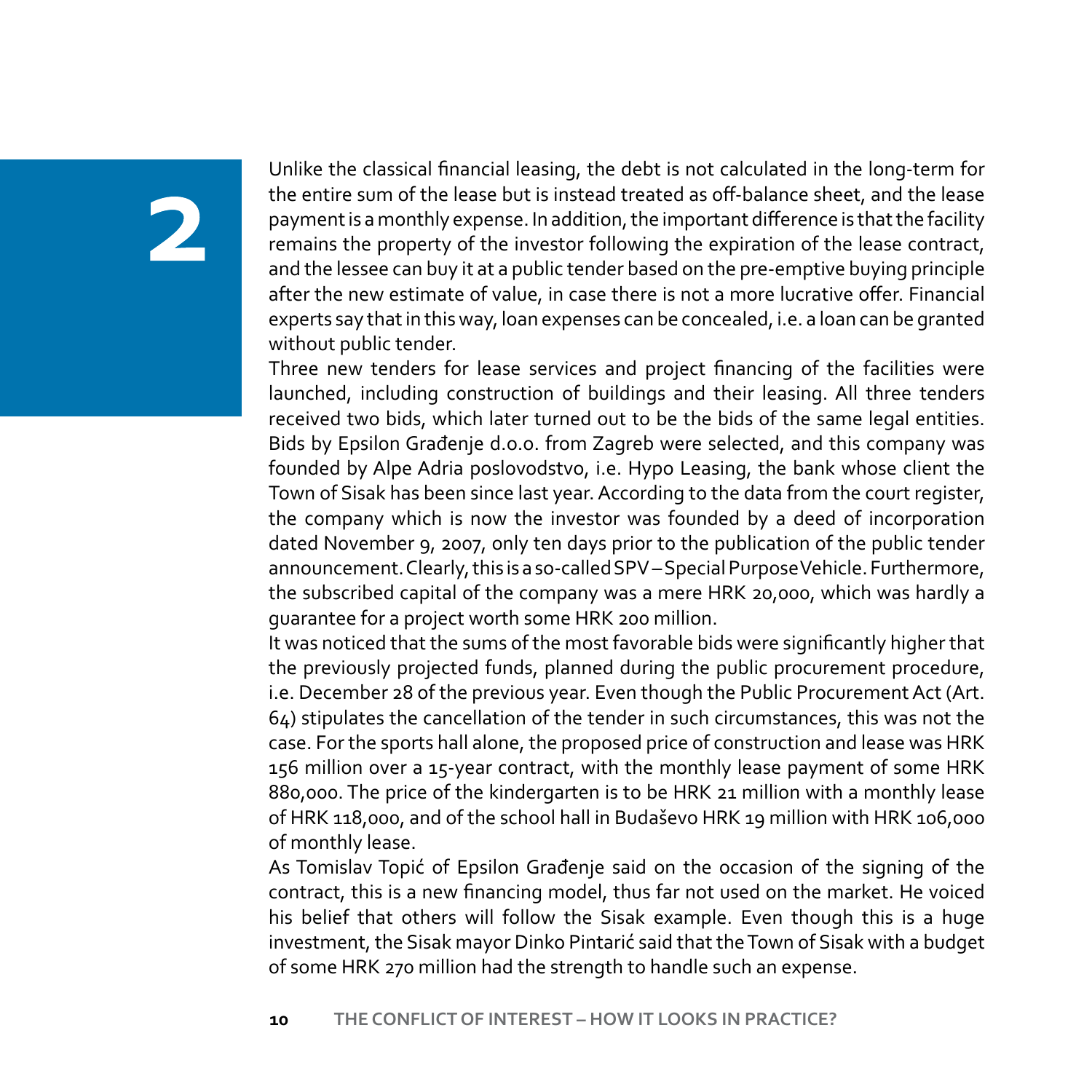In addition to the objections mentioned here and numerous others stated in the report by the experts of the State Audit Office, which ordered the procurement to be conducted in line with the provisions of the Public Procurement Act, the State Audit Office feels these projects are a contractual form of public-private partnership, and that the Town was obliged to submit the tender documentation and draft contract to the Public-Private Partnership Department of the Trade and Investment Promotion Agency for perusal and their opinion. The report states that prior to the signing of the contract, the consent of the Ministry of Finance or some other relevant state administration body was necessary.

- There is no legal basis for regarding this model as a public-private partnership. I still guarantee that this model of construction is the most favorable for the Town of Sisak and that the investment is several tens of millions kuna cheaper than the public-private partnership model – Dinko Pintarić commented on the finding of the State Audit Office. The construction of three public facilities has already begun, but it would appear that the case is not closed. The critics of the model say this is a case of corruption, which they substantiate by the fact that Sisak town officials were the guests of Hypo Bank at the recent European football championship in Austria.

**Zdravko Strižić**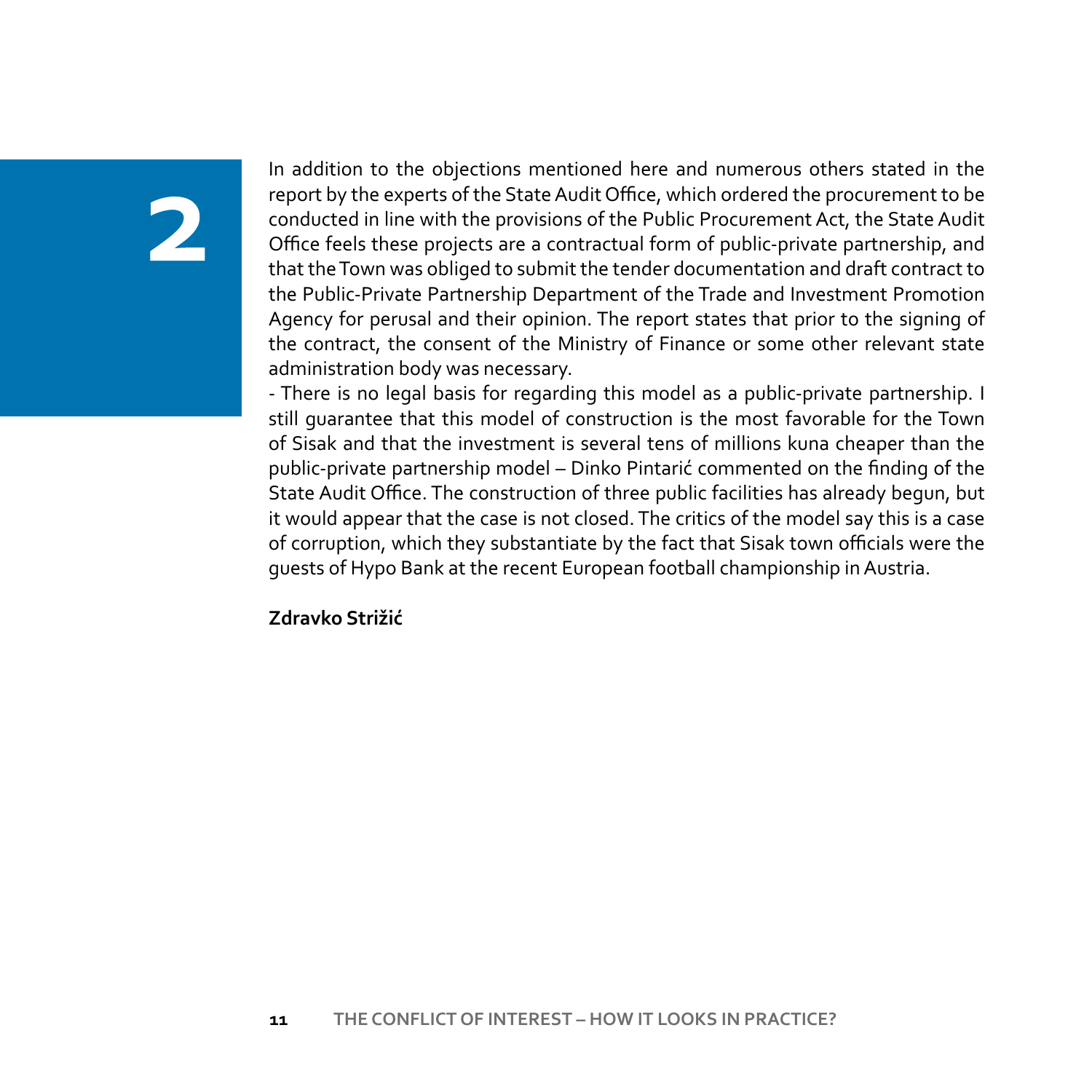## **LEKENIK**  R **MUNICIPALITY PRESS RELEASE IN CONTRADICTION WITH ITSELF**

## **Dubious decisions of the municipal authorities support fraud against the state**

LEKENIK – When on April 7 of this year the Lekenik Municipality invited tenders for the lease of agricultural land owned by the state, young Dario Domitrović (26) of Lekenik, having decided to earn his living in agriculture, felt this was his chance. Of the three available lots, at Poljana Lekenička, Dužica and Pešćenica respectively, he estimated the class 6 lot of 11.5 hectares at the Pešćenica cadastral municipality would be perfect for his needs.

He intended to plant corn, which would be a solid start for his agricultural project. He submitted his application and his tender in time, but the tender of his neighbor Franjo Dorotić was found to be superior, offering HRK 2,980.36, HRK 80 more than Domitrović had offered. Dario would have come to terms with such a decision, were it not for the fact that Dorotić was not only a long-time lessee of the lot, but was also neither a farmer nor was he cultivating the lot in question.

- For years the municipal administration has been accommodating him and leasing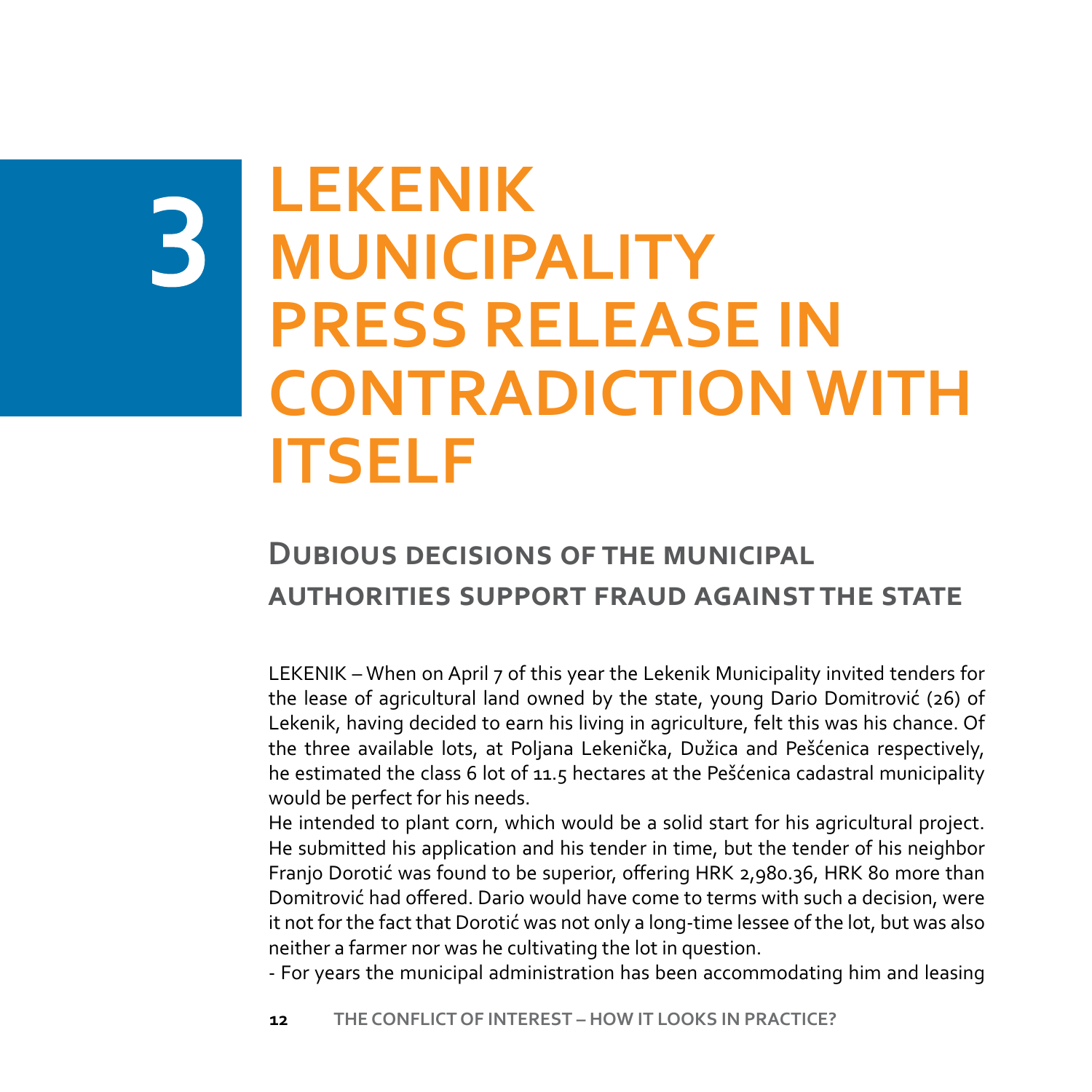the completely overgrown lot to him. This is obviously a case of the use of government subsidies based on the area of leased land, which is illegal. It is lamentable that the municipal administration is aware of that, but the connections are so strong that this illegality cannot be stopped. Obviously, the municipal leaders are somehow indebted to Dorotić – Dario says bitterly.

The rumor around Lekenik is that some municipal officials spend their holidays in Dorotić's apartments at the seaside.

- This is a small community and we all know each other and everyone knows everything. Unfortunately, no one wants to step on the toes of the municipality bigwigs – a local said after asking to remain anonymous.

Dario Domitrović was left with no choice but to request an inspection of the lot in question, and to file a complaint with the Municipal Council, which had invited the tenders. As could have been expected, the inspection found that the Agricultural Land Act was breached. The findings of the agricultural inspection stated that the long time lessee Dorotić had not been cultivating the land, thus contravening Articles 10 and 11 of the Act.

Article 10 stipulates that "lessees of agricultural land are obliged to cultivate it without lowering its value in line with agrotechnical measures". Furthermore, Article 11 states that "agrotechnical measures are: erosion prevention, prevention of weed infestation, cleaning drain canals, obligation of cultivating certain species in a specific area etc.". In his complaint, Dario Domitrović furthermore stated that the lessee in question had not been paying the lease, had not been cultivating the land and had allowed weed infestation, which are all direct infractions of the law.

Unfortunately, the Lekenik Municipal Council did not feel the abovementioned arguments were sufficient to accept the complaint and modify their decision. Here is the statement by the municipal prefect Marijan Crnkoci.

"When considering the tenders submitted, the Agriculture Committee established that the best tenderer was the lessee of the land in question during the last two years, and that during that period he did not cultivate the land, which is substantiated by the finding of the Agricultural Inspection. The Committee found no legal basis that would influence selecting his tender as the best solely because he had not cultivated the land during the previous lease. The amendments to the Act stipulate that the lessor (Lekenik Municipality) can terminate the valid lease contract if during the lease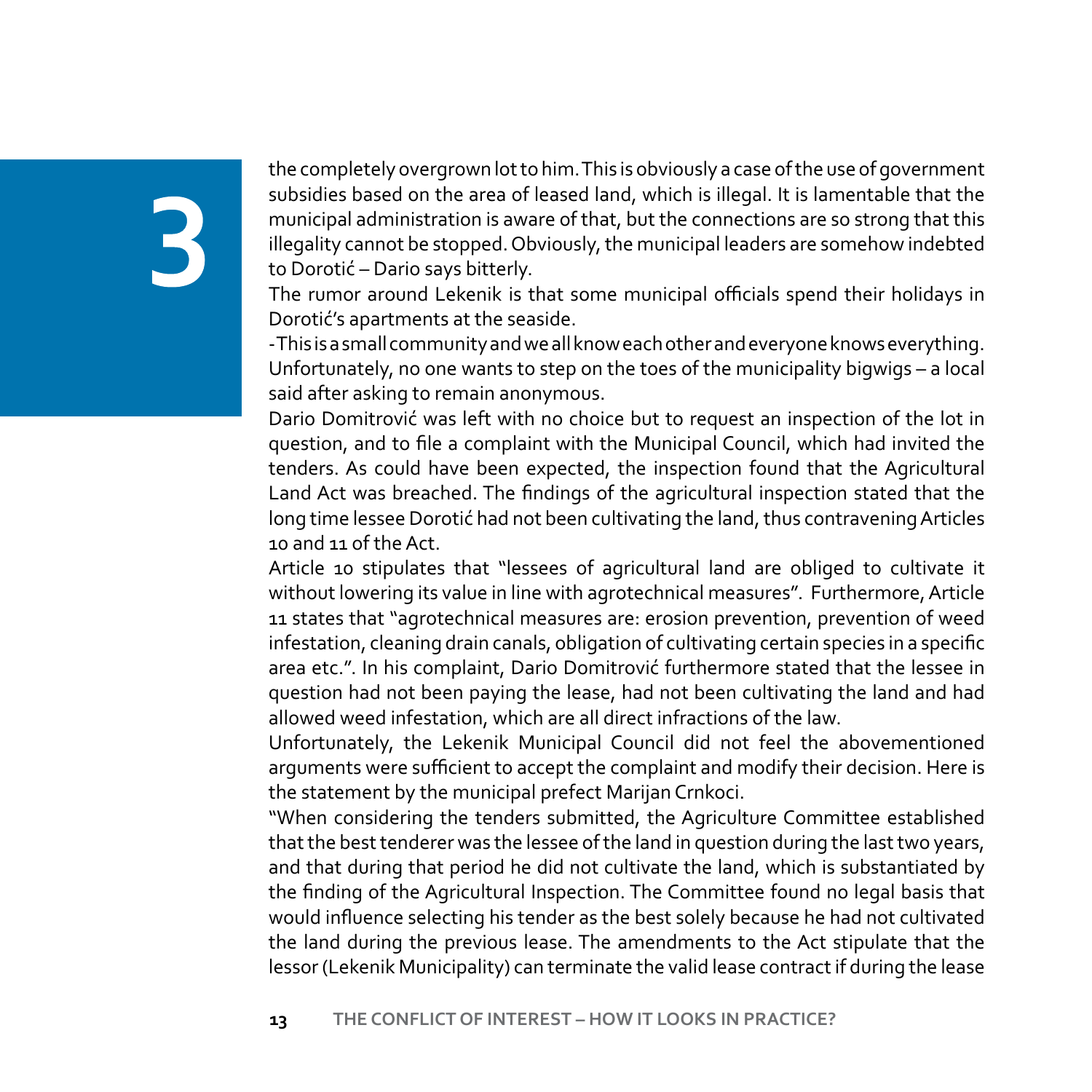# B

period it has been established that the lessee does not conform to the Economic Program enclosed with the tender or, for instance, is not cultivating the land or does not pay the lease, which is one of the provisions of the lease contract which is to be signed following the issuing of a positive opinion of the procedure by the county state attorney's office. The Agriculture Committee has vowed to oversee the fulfillment of contract obligations by the lessee, and in case it has been found otherwise, will initiate a contract termination procedure prior to the expiration of the lease period. In line with the Agricultural Land Act and the minutes of the Agriculture Committee, the Lekenik Municipal Council has made the Decision on the selection of the best tender for the lease of agricultural land owned by the Republic of Croatia in the Lekenik Municipality. It is obvious that the Lekenik Municipality has conducted the entire procedure in line with the law, and of the two applicants selected the one that has gained priority rights. The applicant not selected has filed a complaint the Municipality considers unfounded, but the complaint in question has nevertheless been forwarded to the competent institution which will give its opinion following the complaints procedure", concludes the statement.

It is surprising that in their own statement, the members of the Municipal Council accept the finding of the Agricultural Inspection which found the law had been breached, but at the same time claim there is no legal basis for accepting the complaint and implementing the decision.

**Zdravko Strižić**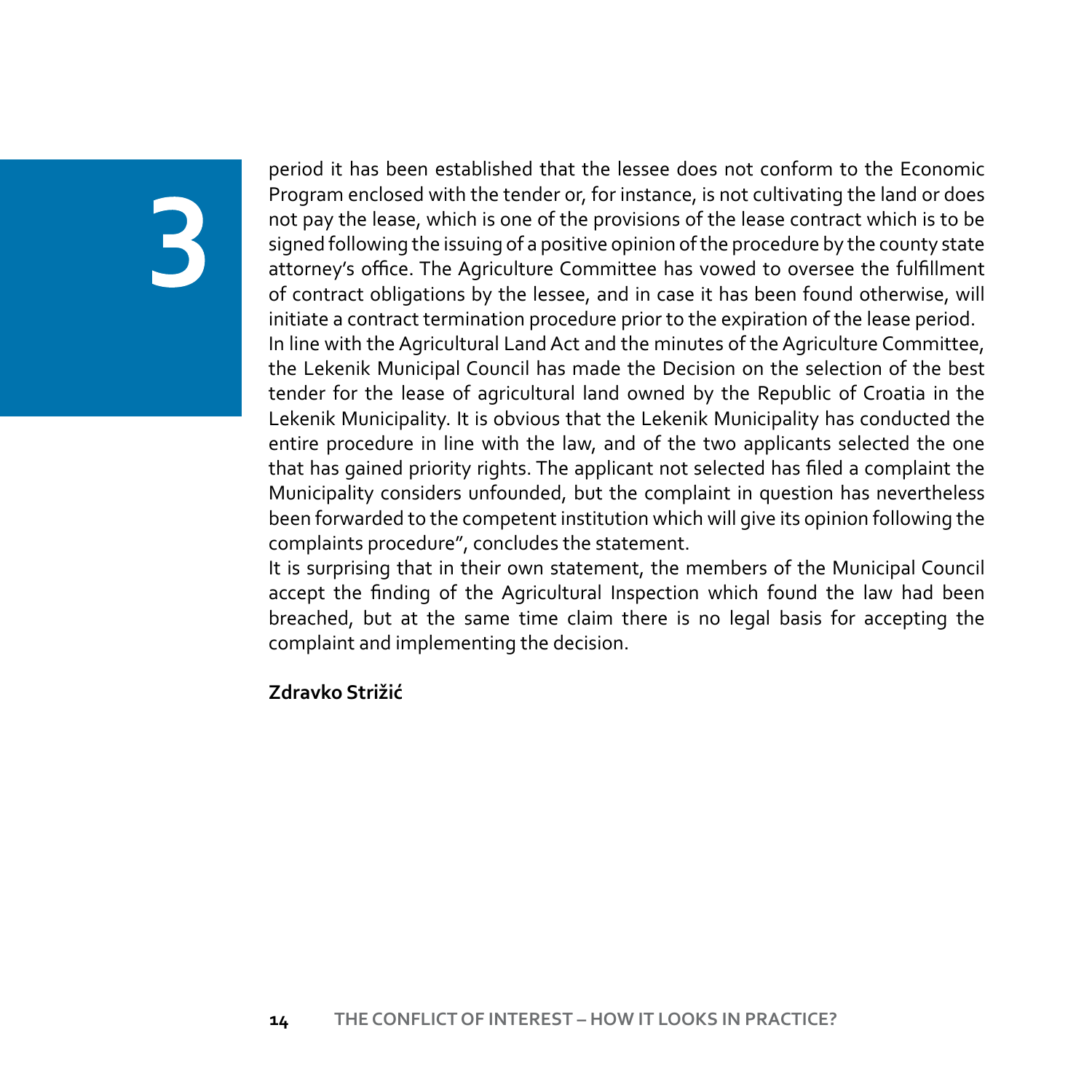## **PICIGIN<sup>1</sup> AGAINST CORRUPTION IN SPLIT**

Overshadowed by the main preoccupation of all newsrooms in the Croatian capital, the antics of the Zagreb mayor Bandić, the City of Split, with its long list of local bigwigs, officials of questionable competence, various parasites on the city budget and the perks it offers, remains virtually invisible to the public. Over a decade and a half of unproven crime in the Split residential construction business, indivisible from city governments of all colors that had been in power at different points, has been left to the indifference of competent institutions and the media. The inefficient judiciary is the cause of the general indifference to the years of crime in Hajduk FC, and everything else in and around the FC is far more important to the media who must fill their pages with daily lamentations of club officials in order to surround them with advertisements. Instead of things more useful to the city life, the local media were more eager to report on the clashes regarding the Riva promenade reconstruction and the Picigin World Cup at Bačvice beach. The discussions on the choice of chairs and tables, lamp-posts and concrete slabs instead of stone at the Riva have quieted down, and the question of how much has been spent through this project and on what exactly remains unanswered.

In the meantime, the City and the state began the construction of the megalomaniac, unnecessary in the long run, €140 million sports-business complex in Lora, for the 2009 World Handball Championship. It is destined to accumulate losses, because only cities much bigger and richer than Split can afford such a mammoth center. By the way, the Gripe Sports Center, built for the 1979 Mediterranean Games is mostly eerily empty, but is obviously not representative enough.

However, what is representative enough must be the decrepit wards of the Split hospital, patients' beds in hallways and patients waiting in the emergency rooms for hours. The media shadow of things occupying the Croatian media universe, such as sports and other "jet-set" sensations fabricated by the media, obscures the lack

<sup>&</sup>lt;sup>1</sup> A ball game very popular in Split, typically played in shallow water. (*translator's note*)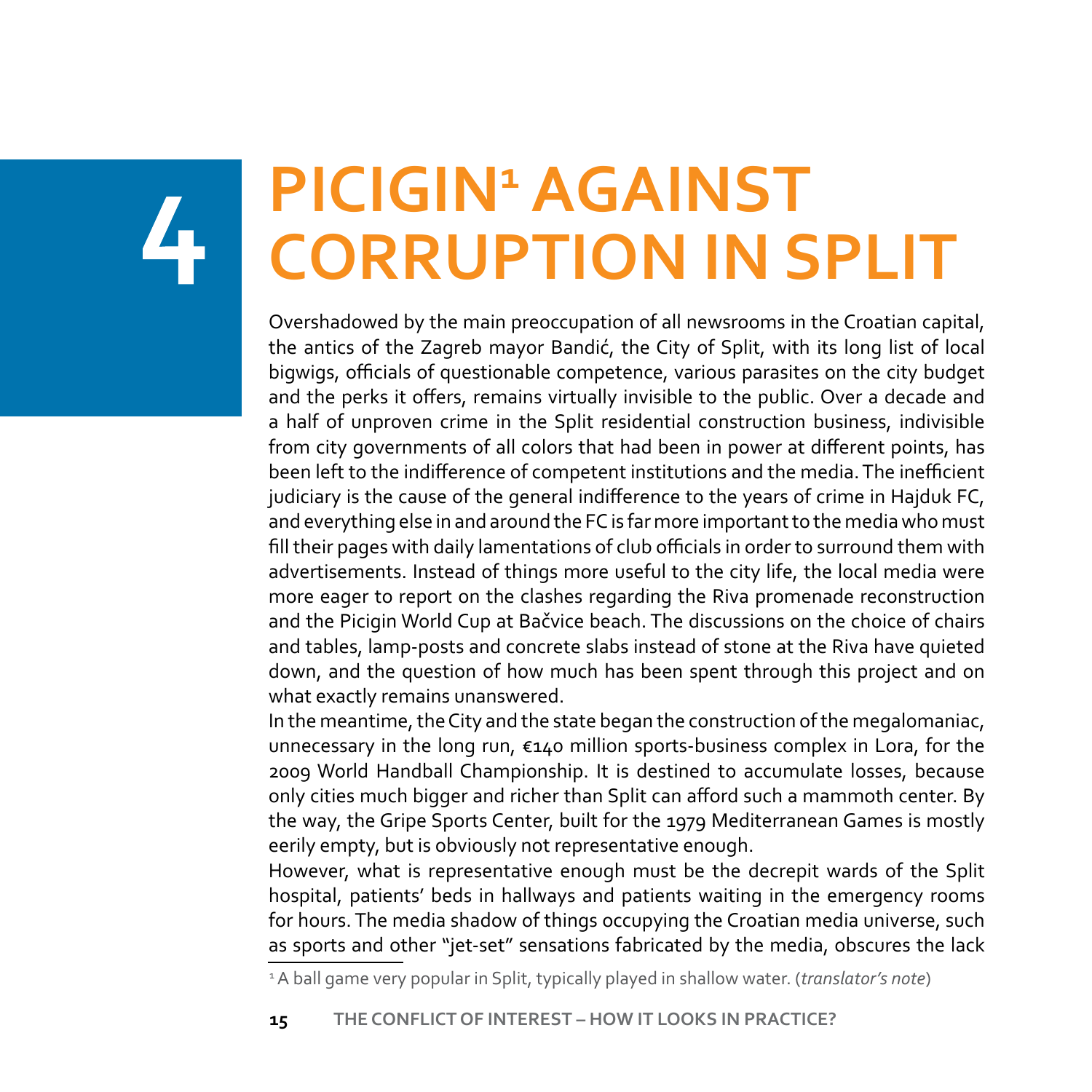of schools and kindergartens, the Youth Center that is taking 30 years to complete, no communal infrastructure throughout the city, the terrible state of roads in Split and no parking lots. What also remains obscured are the rigged contracts and procurement in all public sectors of Dalmatia's largest city, constant redesigns of the general zoning plan, hiring and giving away money to cronies, friends, family and party buddies. The situation is no different in the rest of the Split-Dalmatia County, overcrowded with municipalities and municipal officials, low-ranking yet privileged commissars of ruling parties.

## **Expensive lawyers at the expense of citizens**

Just one of the many recent examples of the shocking way the money of Split citizens is being spent, eluding the media, is the outsourcing of lawyers representing the City of Split in legal suits. In the last three years, over HRK 900,000 has been paid to lawyers Zoran Perić from Split and Jadranka Meštrović Kologranić from Zagreb, and meanwhile, there is a legal department for the protection of city property with some 60 employees (five of which are legal experts who have passed the bar exam), languishing in the City.

The person formally responsible for selecting the two lawyers is former mayor of Split Zvonimir Puljić, today a HDZ (Croatian Democratic Union) member of parliament. Puljić sees no issue with enabling his acquaintance to earn about HRK 700,000.

Namely, Zoran Perić, attorney-at-law was hired to represent the City in the dispute with the Dal-Koning company regarding the residential construction of the Subsidized Housing Program (Program poticane stanogradnje - POS). During 2006, Perić charged the city HRK 461,806 for several lawsuits against the construction company. A year later, the suit earned him HRK 142,000, and during 2008 an additional HRK 88,800.

 "I won the City HRK 11.3 million in the Dal-Koning suit. I was selected based on my work in the last 20 years. It is very easy to find out who is capable of what in this city. The decision that I represent the City was not in any way influenced by party connections or affiliations. Simply, I was never hanging on the neck of anyone from politics, nor vice-versa", the attorney Perić vividly explained.

Veljan Radojković, opposition city councilman from SDP (Social Democratic Party), has on several occasions unsuccessfully requested that the ruling coalition of HDZ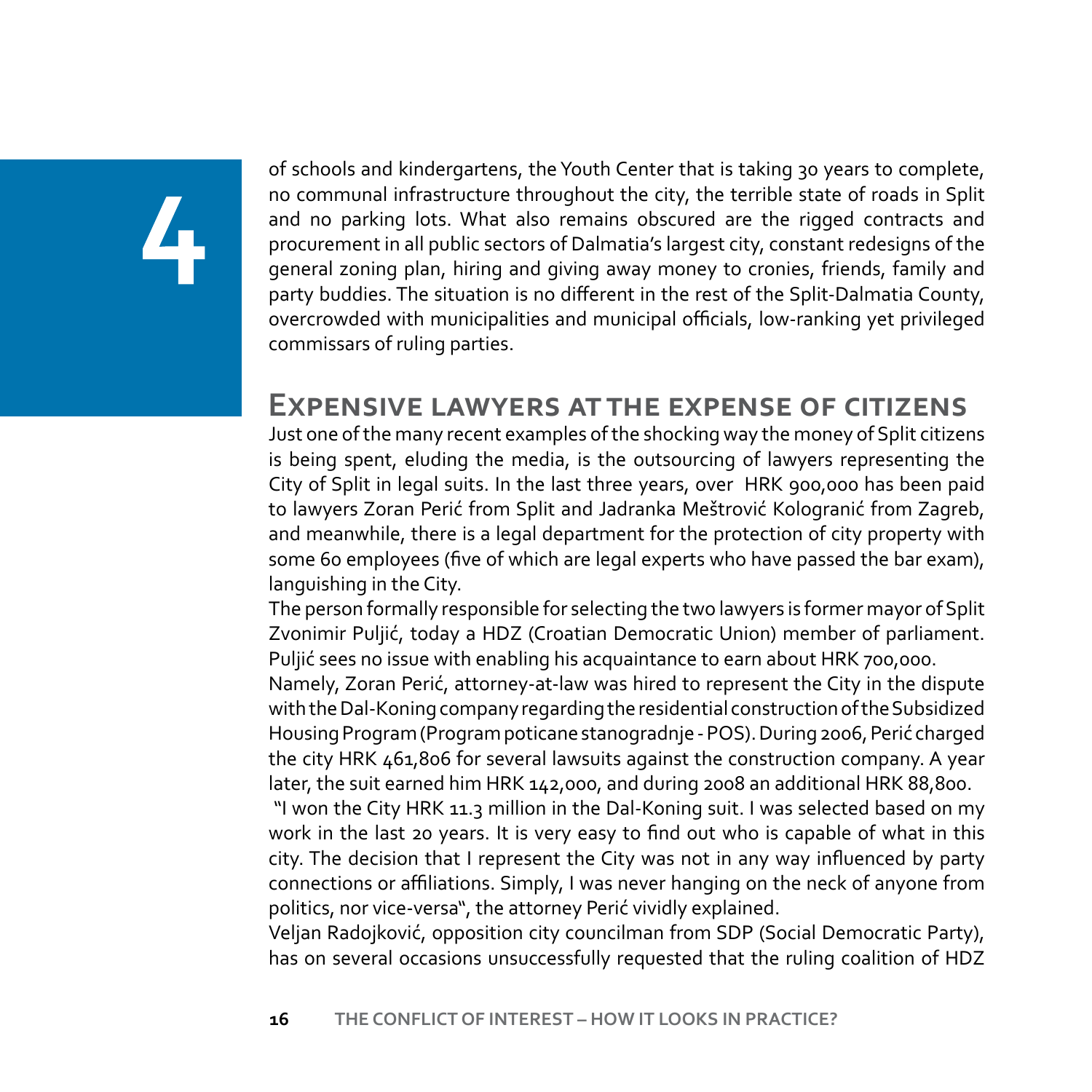and Velo Misto List explain why they are outsourcing legal services, if the City of Split has its own professionals.

"It is a crushing defeat to hire an independent lawyer for such an amount, when the City has an excellent legal service capable of handling the cases the City is involved in. I do not understand whose favorite Zoran Perić is, nor could I learn why it was exactly him who was hired. His fees could have paid the entire legal service of the City for an entire year. The situation is similar when it comes to representation in the cases of the Split-Dalmatia County, represented by the Vinko Radovani law office. This job was secured by former HDZ county prefect and fellow native of the island of Hvar, Kruno Peronja. These external lawyers are given huge lump-sum contracts and they make good money even when there are no cases to be handled, says Veljan Radojković.

He believes the issue is not the competence of Perić, but the use for having a City legal service. Slavica Radić, city government member in charge of city resource management, said that the lawyers in question were hired in order to reduce the travel and per diem expenses of the City of Split officials related to the sums involved in the cases and lawyers' fees. As for Zoran Perić in the Dal-Koning cases, she stressed that he was hired because of the complexity of the case and in order to avoid media and public pressure on the lawyers of the City of Split in that particular case.

There are no written rules for the selection of external lawyers. It is left to the discretion of the mayor, so that soon they might be selected by the entrepreneur Željko Kerum, leading in all polls as the next mayor of Split.

Jadranka Meštrović Kologranić was hired in July 2005 to represent the City of Split in cases in Zagreb and Varaždin, and according to the data from the Split city government, she charged HRK 218,000 in fees for that. The Zagreb lawyer is also authorized to handle contracts of managers of Split public utility companies owned by the City, and to give her legal opinion on the possible terminations of contracts and announcements for positions. The question again is, what is the point of having lawyers in the City of Split?!

She litigated mostly over business premises (not always successfully) against a series of companies, including «Naprijed», «Josip Kraš» and «Autotehna». It is entirely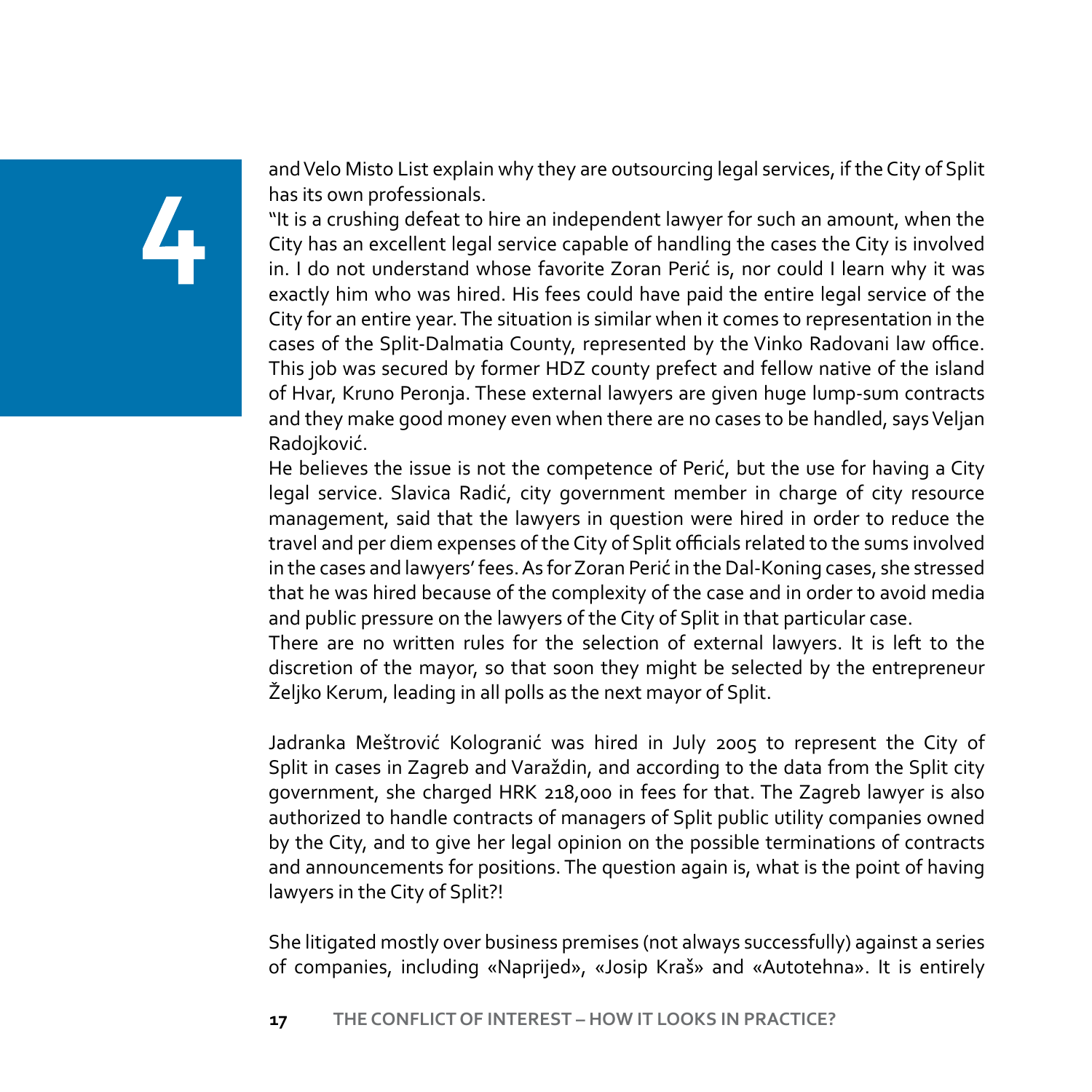unclear why a lawyer and public notary from Zagreb was selected to represent the City in the suit with the Department of Culture employee Dalibor Lovrić for "serious breach of official duty ".

Jadranka Meštrović Kologranić traveled from Zagreb to seek sanctions against the Expert Advisor for film and exhibitions before the Civil Service Court. He was charged with sending an insulting letter to a fashion designer from Split who was persistently and outside deadlines requesting a venue for his exhibition from the City. In addition, Lovrić was to be fired or at least transferred for saying to his superior Tamara Visković that she had "perky nipples", and daring to call city councilwoman from the Velo Misto List, a fashion designer by profession, Neda Makjanić-Kunić, a "seamstress". Meštrović Kologranić lost the case, and Lovrić retained his position. We were unable to obtain the data on travel expenses to Split for this trial, even though we requested them. Incidentally, as the Zagreb lawyer was pursuing justice for the City of Split, her office employed as trainee the son of Slavica Radić, the abovementioned Split city government member in charge of city resources.

Jadranka Meštrović Kologranić represented the City of Split in another unusual assignment. On behalf of the City she was terminating the managerial contract with former manager of the Split Sanitation and one-time Split mayor from the LS (Liberal Party) Miroslav Buličić, presently the Croatian consul in Banja Luka. The new HDZ and Velo Misto List administration, succeeding Buličić in 2005, did not appreciate him transferring to a well-paid position as Sanitation manager after his term as mayor, so they wanted to remove him with as little severance pay as possible. Of course, Buličić being a jurist by profession, known from before for excellently balancing on the verge of illegality, protected himself with a managerial contract like a "polar bear" who was to be contested by a "legal eagle" from Zagreb and reduce the indemnity of 18 monthly pays, some HRK 250,000. Luckily, pending his taking up a diplomatic post, Buličić accepted to be transferred to another post in the same company, so that case was dropped without major legal expenses.

Ljubica Vrdoljak, operational director of Sanitation and independent city councilwoman (previously of Hrvatski blok – Croatian Block) was directly involved in the whole case.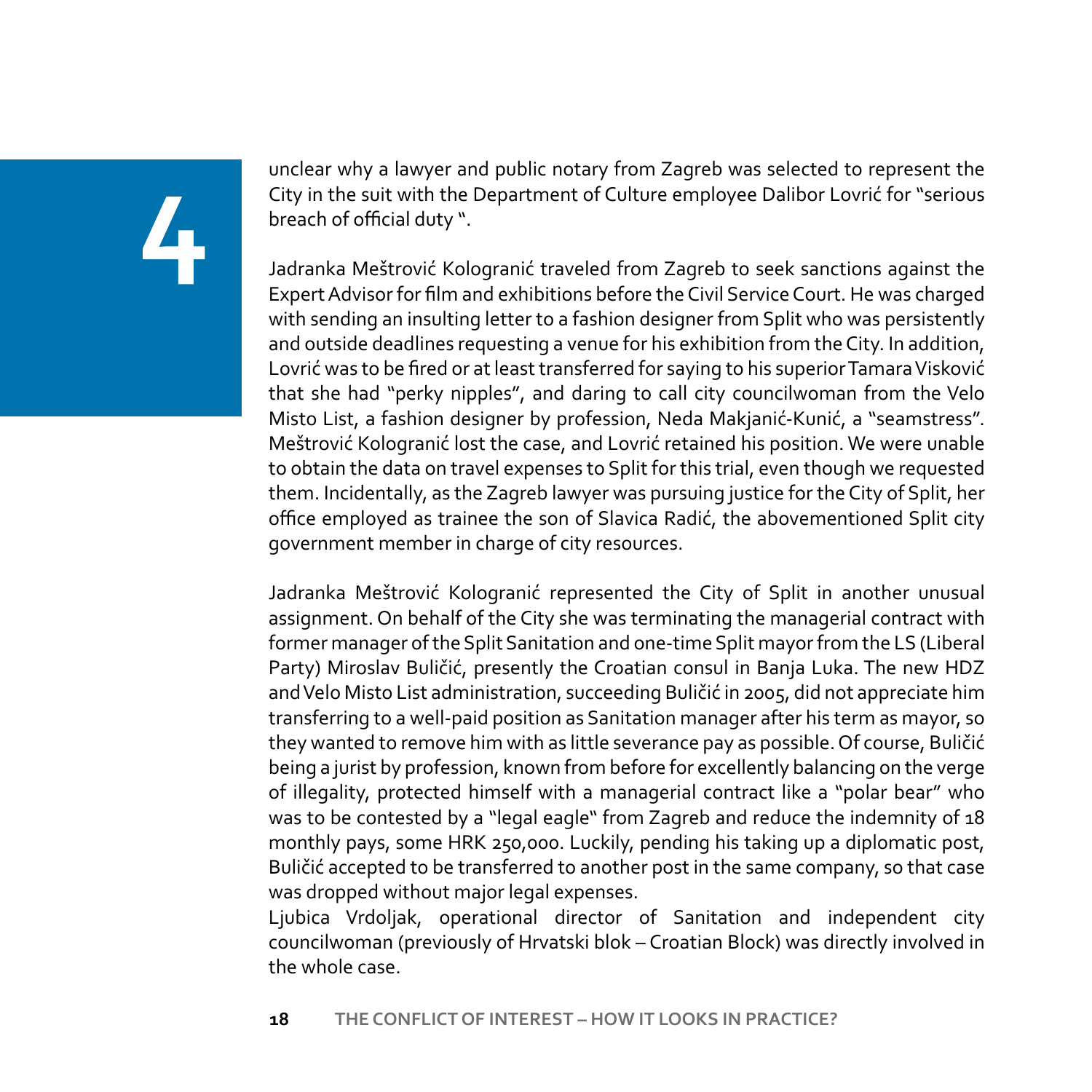"The competence and method of work of this lawyer are very questionable. She asked me to falsify records and thus reduce the pay Buličić was receiving as manager of Sanitation, so that his severance pay would be lower. I was astounded. This clearly testifies to what the lawyers the City hires are like and to the degree of their incompetence", said Ljubica Vrdoljak.

This independent councilwoman warns that the series of scandals connected to the current city administration, not only to the political figures, but also non-political managers of city services, is being left unsanctioned.

- "The mayor was given, for the first time in the history of the post, an unnecessary second secretary. This invented post was given to Željana Kalaš, who just happens to be the sister of the HDZ branch president in Split. Interestingly, her capabilities are such that she was already fired from the Split-Dalmatia County. The current administration, out of highly questionable motives, has decided to take over all financial obligations of Hajduk FC. No one else would do it and they do not mind that Hajduk is buying and selling players illegally. Hajduk needs help, but it must be done transparently. In addition, the Riva reconstruction was not transparent either. The tender was adapted for Konstruktor company and no other construction company could enter a serious bid. A year since the works were completed, we are still unable to get the expense specifications requested at City Council sessions. The construction of the Lora Sports Complex began, among other things, so that the valuable property of the neighboring Brodosplit shipyard could be acquired, in addition to what were once military facilities. For the needs of the sports complex, a relatively new zincing hall was demolished in the shipyard. That is only the introduction to the acquisition of the shipyard, with privatization and restructuring impending, which will result in numerous job losses", warned Vrdoljak.

## **Luxury car fleet of Imotski area**

It seems impossible to ventilate the services and the municipalities of the Split-Dalmatia County of unnecessary political officials crammed there over the years, huge administration and enormous costs. The fact that national media and the public have become indifferent is crushing. The Dalmatian hinterland is economically devastated, and only Dugopolje prospers, cunningly having taken over the economic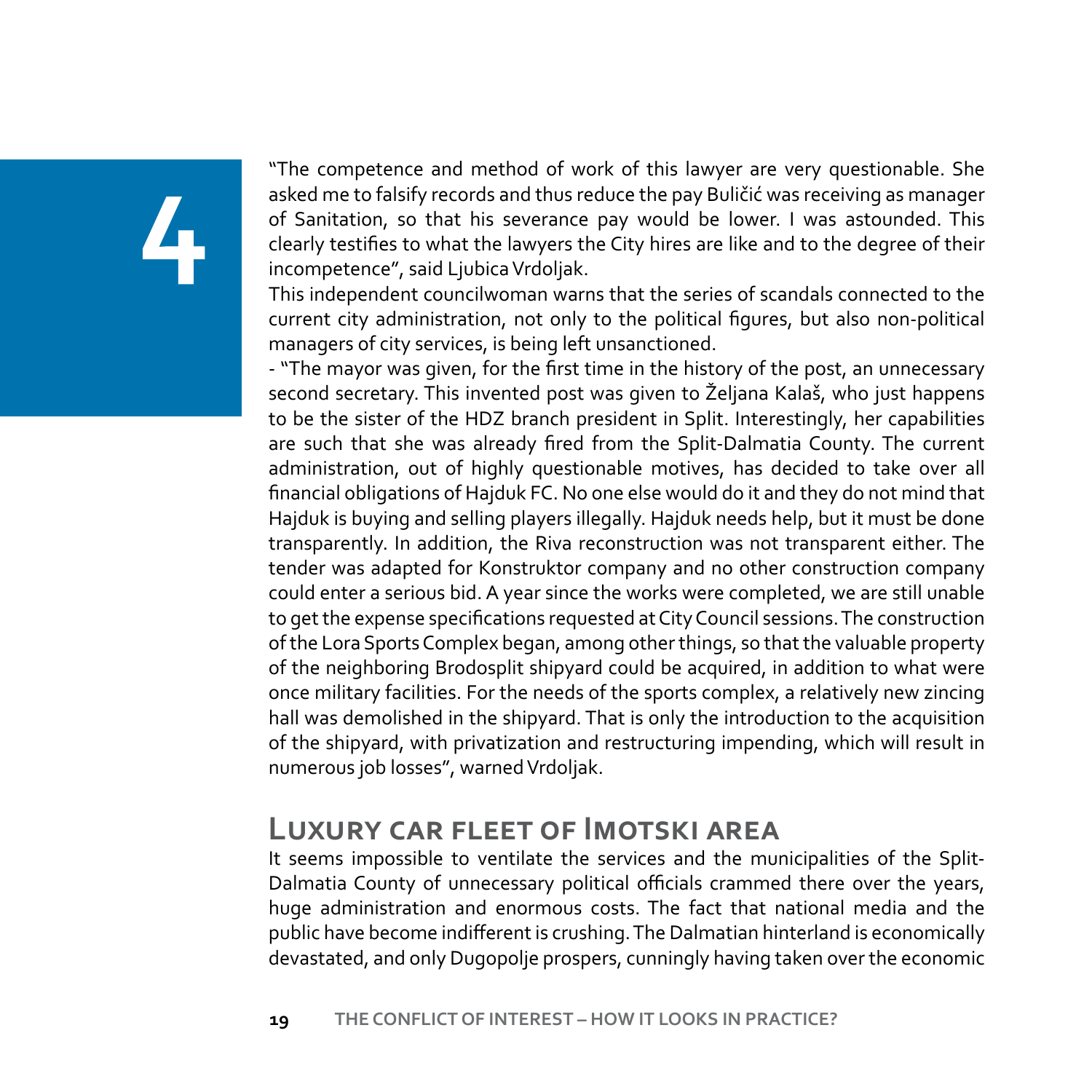zone from Split. HDZ leadership in Trogir hops from one scandal to another, even using their field operatives to try and bribe the destitute islanders of Drvenik Veli to vote for their candidates at the elections. They were unsuccessful, being defeated by a local independent retiree.

The town fathers of Omiš, led by mayor Ivan Škaričić, inspire fear with their enormous appetite and squandering of the town money. For all sorts of lunches, gatherings, representation and gifts in 2007 they spent HRK 1.2 million from the budget of Omiš, a town of some 15,000 inhabitants. In terms of the amounts eaten and drunk, Omiš leaders are Dalmatian champions, with high prospects of defending the title this year.

The Imotski area has been ruled by local "kingpins" for years, installed in official positions of mainly unnecessary local self-government units, whose pranks are only sometimes reported by the media, because there is no legal provision to end their extravagance.

Imotski and the surrounding area have atrophied economically since the advent of Croatian independence, all the major companies have been devastated and the population is continuously emigrating from the area. All savings banks in which the "Gastarbeiter" from the 1960s and '70s invested their hard-earned money are now defunct. Production has slumped and casinos are the only ones to make good profit and continue to open. The current mayor of Imotski, Ante Đuzel (HSP – Croatian Party of Rights) was criminally charged with causing damage in the amount of HRK 37,000 from forged per diem and hotel expenses in the luxury Zagreb Westin hotel in the past years. Besides Đuzel, the prefects of surrounding municipalities are also enthusiasts of luxury, and those municipalities would have been extinct long ago, were it not for the fact that they provide important votes to major Croatian parties (HDZ, mainly).

In the former Imotski municipality, there were only about forty employees and officials. Today, with the population halved, their number has doubled, placed in the Town of Imotski and eight newly formed municipalities. All units got their prefects, secretaries and other employees, some also jurists and economists. Heads of the Proložac, Runovići, Zmijavci, Podbablje, Zagvozd, Lokvičići, Lovreć and Cista Provo municipalities, and the Town of Imotski dispose with HRK 85 million of budget funds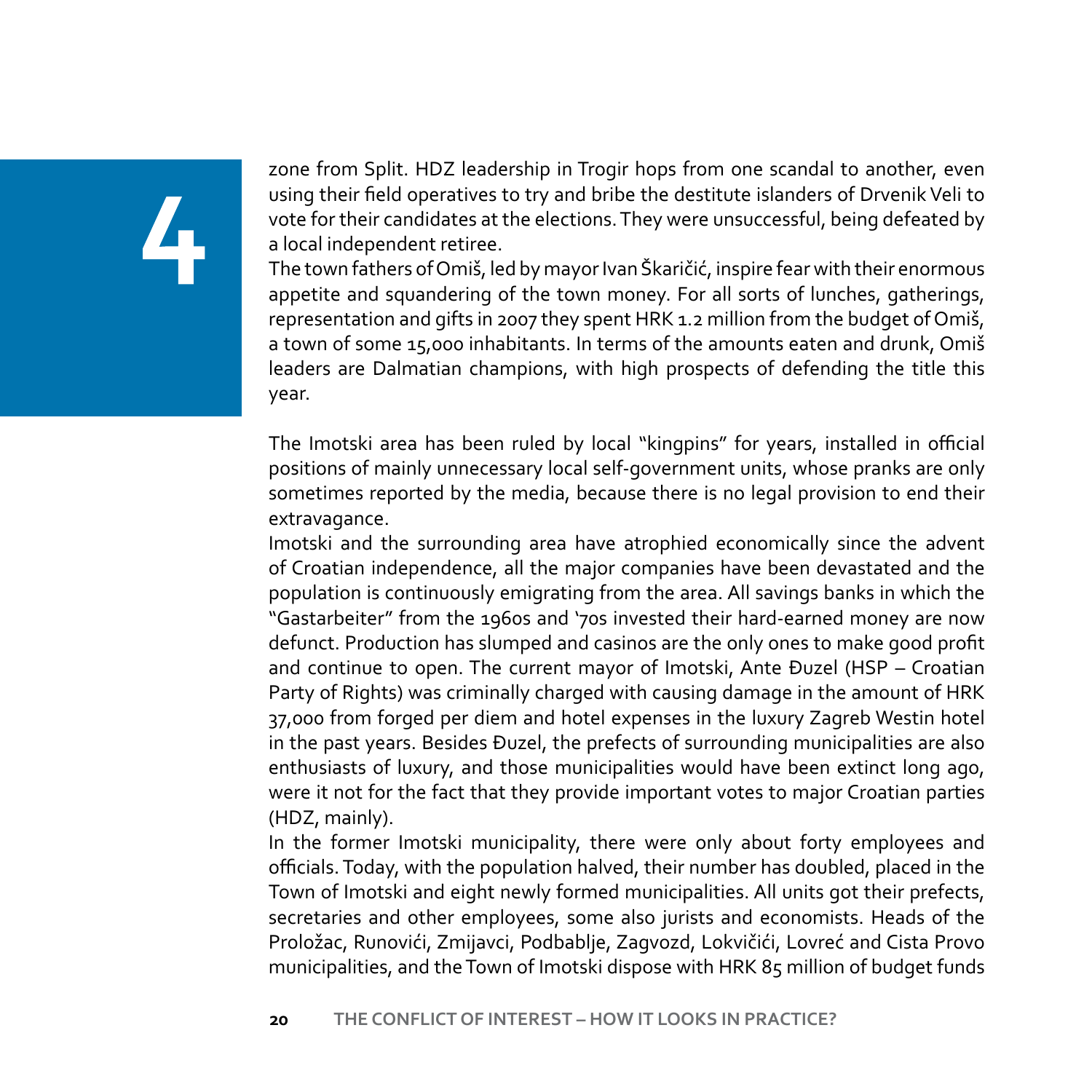in 2008. They did not exactly bend over backwards to build the necessary roads and infrastructure, but rather made sure they gave themselves substantial salaries, hired their relatives and party colleagues and buy official vehicles. Only in the past two years they spent about HRK 2 million on their car fleets. VW Passats were provided for the prefects of Zmijavci and Runović and an Audi was bought for the prefect of Proložac, unlike the prefect of Zagvozd, who is happy with a Škoda. However, the previous Town of Imotski administration led by mayor Ante Lončar has no equal. In 2004, for official use they bought a Mercedes S320 worth HRK 601,000. Other interesting details include HRK 250,000 a year for telephone bills of the Imotski administration, and surrounding municipalities squandering some half a million kuna on their fêtes. Representation and official travel of municipal officials amount to around a million a year. The expenditures for some 80 employees and officials of the Imotski area exceed HRK 18 million, so around HRK 100,000 per year for occasional legal fees is not so bad. And so on and so forth.

So, if we are not among the lucky or deft ones to bask in the shade of some municipal or town administration of Central Dalmatia, if we do not eat till we burst and ride around in limos bought with taxpayers' money, all we can do is watch the Zagreb mayoral antics or some scenes of picigin that obscure the view to who is sitting over our heads.

### **Mak Jovanović**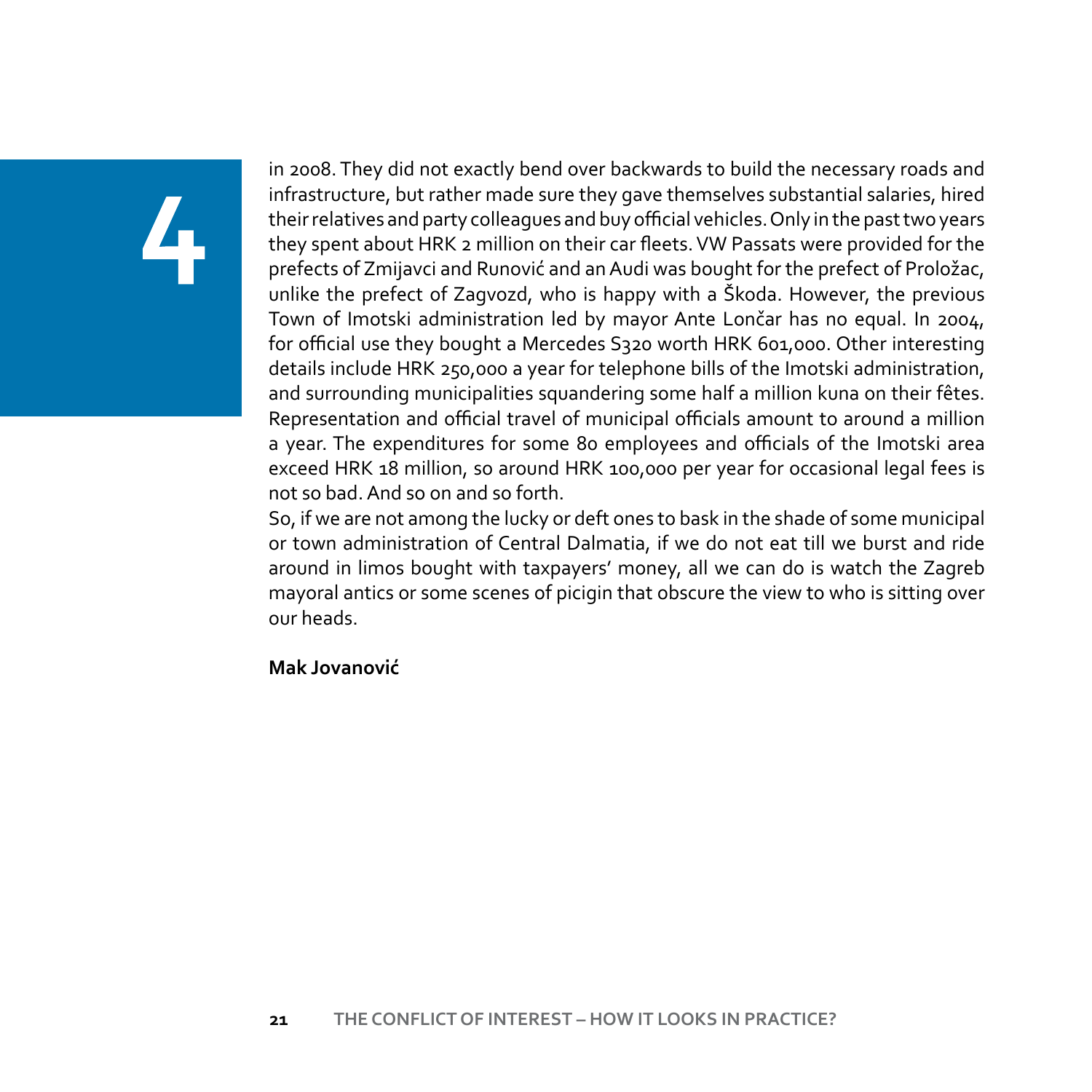## **LOCAL AUTHORITIES**   $\sqrt{2}$ **IN CETINGRAD ENTRENCHED WITH CORRUPTION AND OTHER IRREGULARITIES**

## **The cradle of Croatian parliamentarism in the web of conflicts of interest**

CETINGRAD – When on New Year's Day of the year of our Lord 1527 Croatian noblemen gathered in the town of Cetin, and in the Great Assembly elected Ferdinand Habsburg as Croatian king, they were convinced it was the only and true path to healing the wounds from the battle of Mohač as soon as possible, and to attempting, albeit within a great empire, to preserve the foundations of the Croatian state and national identity.

Although in the contemporary context such historical enslavement could be considered a road to European integration, the Municipality of Cetingrad as the cradle of Croatian parliamentarism has proven in several recent cases to be a blatant ground for behavior unsuitable for Europe – conflict of interest, disrespect of the law, and legally and morally dubious decisions of the local authorities. Cetingrad is situated in the east of the Karlovac County, along the border with Bosnia and Herzegovina and, as an area of special state concern, is still recovering from the war destruction it suffered in the Homeland War. When the reconstruction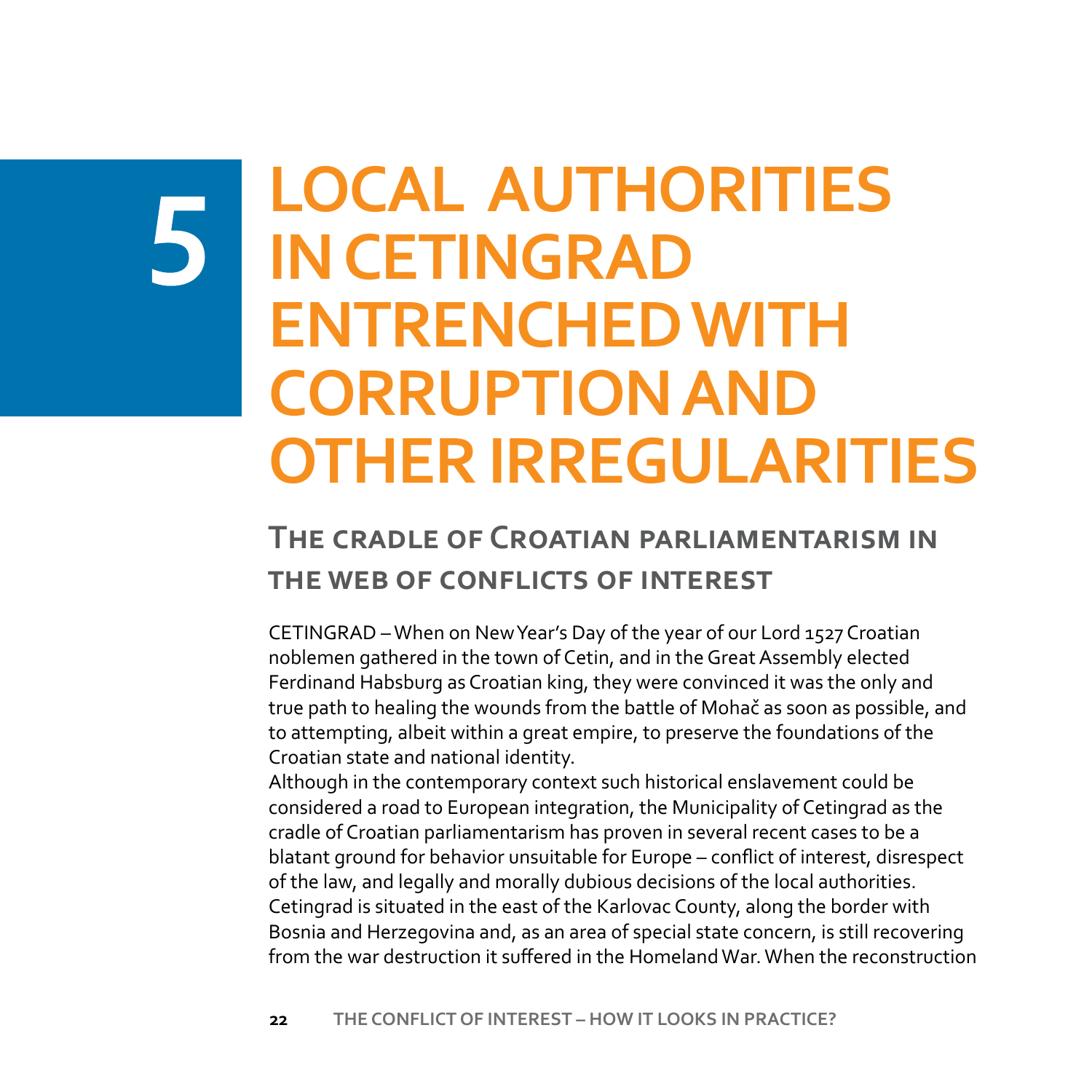of houses, local roads and other infrastructure commenced, better times were announced for its inhabitants. However, the "train" of the construction boom was also boarded by individuals who, with the blessing of the politics, used it for their own benefit. Not much has changed in the recent years.

What exactly is the issue? The work of the Municipal Council of Cetingrad is carried out far from the eyes of the public and the press, which as a rule is not even invited to its sessions, unless it is a solemn occasion like the celebration of an anniversary or Municipality Day. This practice is no news, and it has been cherished since the establishment of Cetingrad as a Municipality.

Thus the public did not notice that in 2001 the secretary of the Municipal Council, Milan Gašparin, took over the position of the mayor of the Municipality, but at the same time continued working as a secretary. Cetingrad thus had in the same person



Head Offices of The Municipality of Cetingrad where a series of malpractices have been detected in the past years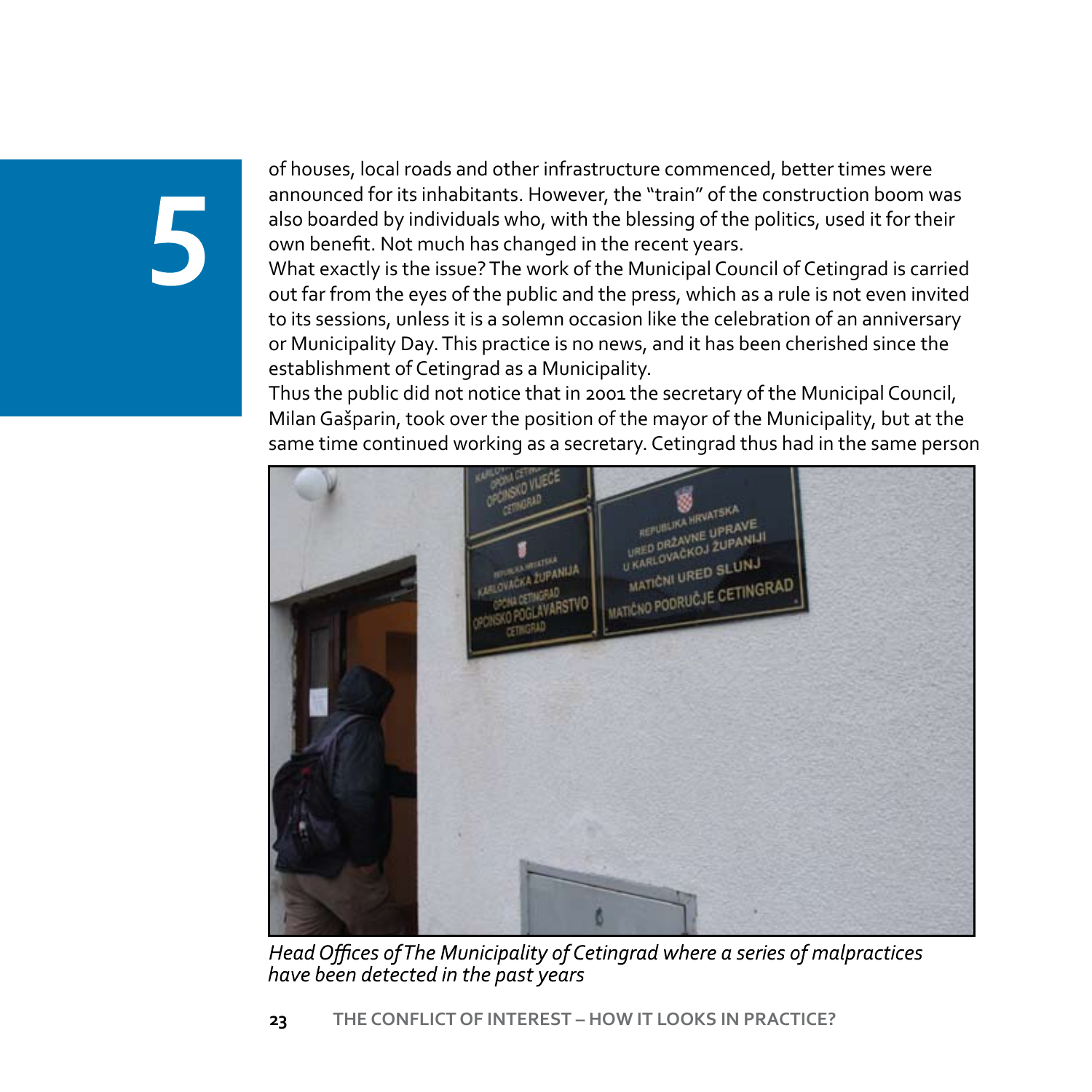both a mayor and a secretary, which, naturally, is legally irreconcilable. In its mandate since the local elections of 2005, the Cetingrad Municipal Council has taken several other very dubious decisions, which fit nicely into the framework of a classic conflict of interest. Igor Strmota, councilman from HDZ (Croatian Democratic Union) and Dragan Brajdić from HSS (Croatian Peasant Party) were registered, in the period from May 30 to November 30, 2006, according to the program of so called public works of the Employment Service, as employees of the municipal Utility Service, i.e. the Municipality from which they received their salary. All the while, however, they did not submit their resignations to their councilman posts, but rather, in spite of the incompatibility of their functions, voted regularly at the Municipal Council sessions.

It was interesting to hear the comment of mayor Nikola Paulić on the employment of those two councilmen when the story eventually reached the media.

- They were employed through the public works program of the Employment Service, so they cost the Municipality only a thousand kuna a month each. You tell me then, is it better for this young lad, Strmota, to mow the lawns or to sell drugs? - Paulić's reasoning went, although he forgot to mention an evident conflict of interest in this case. The case was then commented by the head of the State Administrative Office for Public Administration in Karlovac County, Željko Spudić, whose justification was that the legality of the Municipal Councils' work falls under the competence of the Central Office. As Spudić concluded, it should be examined whether the votes of the two councilmen were decisive in decision-making. If not, in Spudić's opinion there is no reason to invalidate the questionable sessions. The only SDP (Social Democratic Party) member in the Municipal Council, Stipe Pavlinović, and the independent councilman Joso Medved were the only ones to warn of this irregularity on several occasions. However, every time, Pavlinović claims, they were coarsely silenced and insulted. One councilman even told Pavlinović during the discussion that "it would be better for him to go back to his Kladuša", referring to the nearby town in Bosnia and Herzegovina where Pavlinović was born. It is symptomatic that the objections and queries of the opposition were never to be found in the official minutes of the sessions, while the written replies to which they are entitled under the Rules of Procedure and the law also never reached the addresses of "inquisitive" councilmen.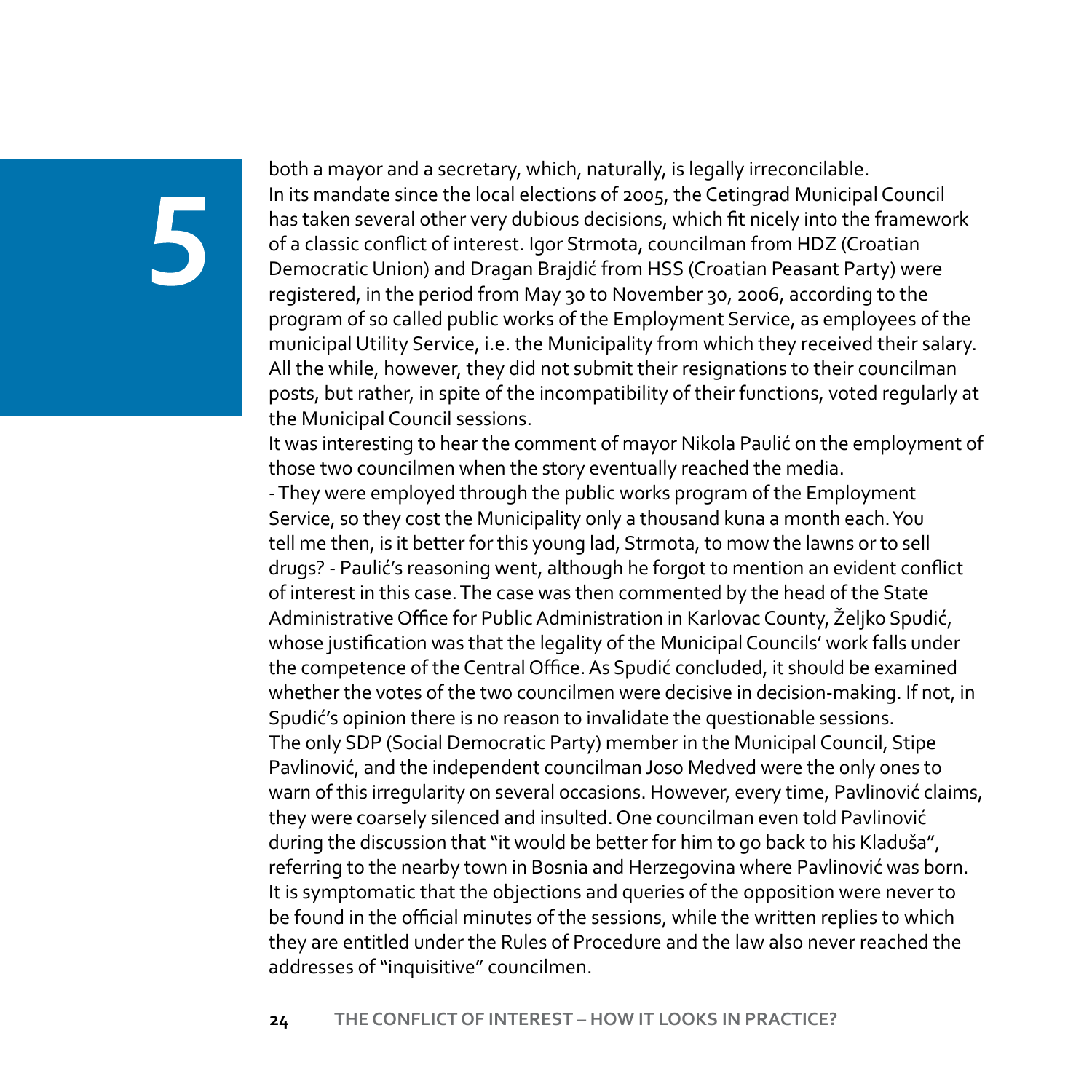The above example of conflict of interest is minor in comparison with the fact that the Municipal Utility Service procured all the goods during 2006 and 2007 from a company owned by Slava Mesić. There would be nothing disputable in the whole matter had Mesić, along with running a private business, not also been HSP's (Croatian Party of Rights) deputy mayor who at that time even acted as a member of the municipal Committee for the Selection of Service and Goods Suppliers. Therefore, he had the opportunity to directly decide on awarding contracts to himself. Although this case, according to the interpretation we received from the Central State Administrative Office for Public Administration, is legally clean, morally it is certainly questionable.

-Mesić's company is the only of the kind in the Cetingrad area and for us it is easier to get the goods from him, than to go to Slunj or Karlovac. We are not talking about a lot of money here. In all of 2006 we ordered goods from him for only HRK 60,000 - Paulić justified himself, adding that the contract can easily be terminated if it is established to be illegal. However, as the supervisors from the State Administrative Office did not find anything disputable, the same practice has continued to date.

Cetingrad has also witnessed a more recent and media-wise more exposed example of a conflict of interest, which heavily crossed over the borderline of crime. Although it is not directly related to the web of irregularities in the municipal administration, it does nevertheless reveal a typical corruption sequence of rigging public tenders. In the last fifteen years, Cetingrad entrepreneur Mićo Valentić, as he later confessed during a court trial in which he was involved as a victim of extortion, executed dozens of contracts for the Municipality of Cetingrad. On this he built his small business empire. It was mostly construction work on the renovation of houses and building roads, while as a prominent member of HDZ in Cetingrad and Slunj he effortlessly won contracts in tenders such as reconstruction of local roads and snow cleaning. However, at the last local election in spring of 2005, Valentić sided with his longtime friend, former mayor of Cetingrad and dissident from HDZ Joso Medved, and even entered the Municipal Council from the independent list. From that moment on, however, the contracts that the Municipality had awarded him hitherto on a regular basis, became much more rare, so he turned for help to his nephew Nikola Valentić, who was also an acquaintance of Danijel Miočić, the chauffeur to Božidar Kalmeta, minister of sea, tourism, transport and development.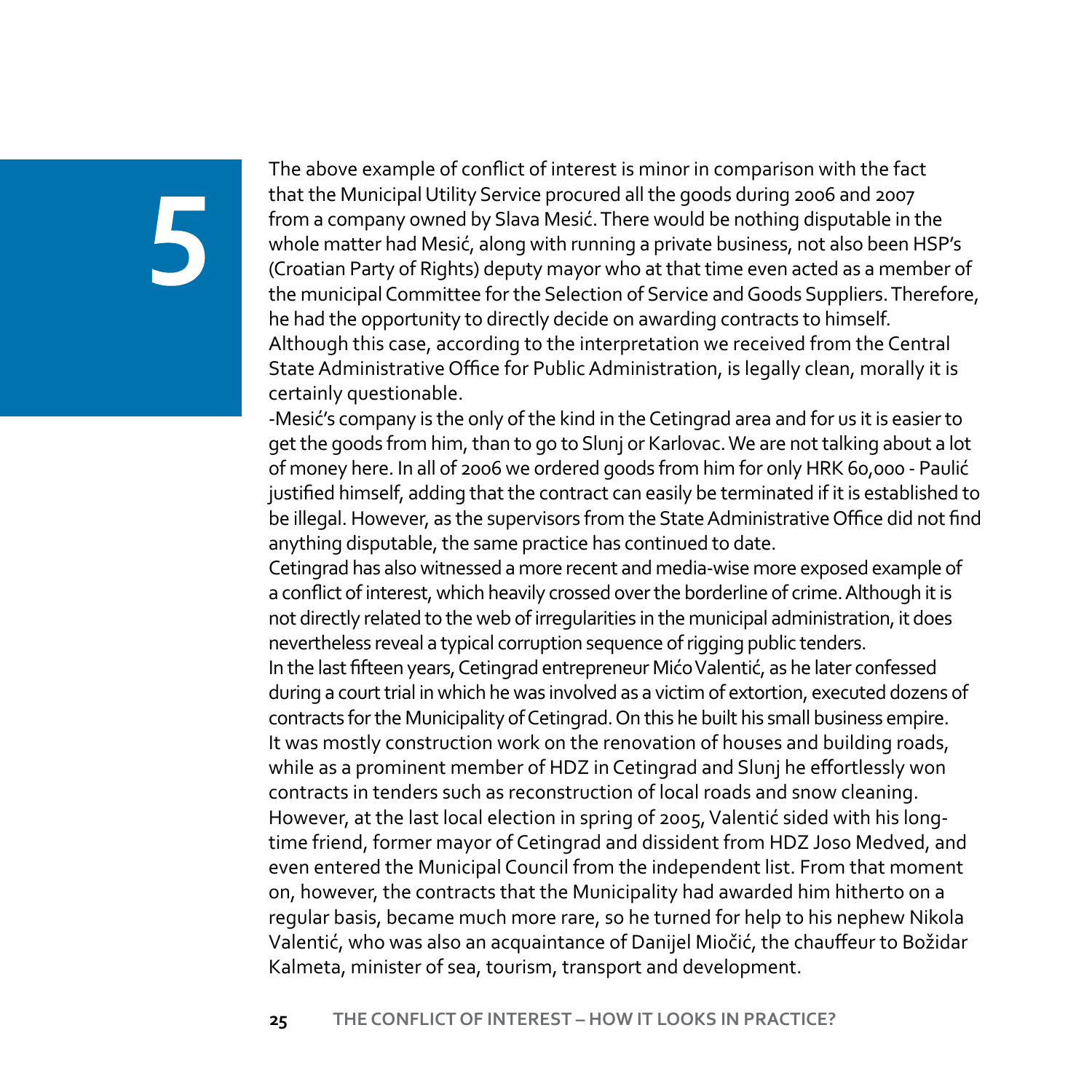Not long after that, the Ministry launched a public tender for the building of roads in the Municipality of Cetingrad, and Valentić definitely wanted a contract worth HRK 5 million. Intermediaries told him that he could get the contract, but for 10 % of its value. He did not consent, and the contract was eventually given to another company. However, he still found himself a target of the intermediaries, who wanted to extort a commission from him one way or another.

Valentić refused to give money to the extortionists, and after serious threats that ensued reported the case to the police, which arrested the two racketeers in front of his house in Cetingrad. Subsequently, five more people from the criminal group were exposed. In the trial at the Municipal Court in Karlovac it was established that the minister's chauffeur Danijel Miočić knew of the tenders, and together with others organized the extortion for the purpose of obtaining material gain. Everyone from the group was sentenced by an appealable sentence to 1 to 2 years' imprisonment, while Kalmeta's chauffeur, upon the pronouncement of the verdict, called the proceedings staged, and the verdict political.

But let us go back to the beginning. The Cetingrad examples of conflict of interest, of which we mentioned a few at the beginning, at the beginning of last year did manage to reach the desk of the Central State Administrative Office for Public Administration. Quite a thick file, along with a request for investigation, was sent to the state secretary Antun Palarić by the already mentioned councilman Stipe Pavlinović. Some twenty days later, from Zagreb came a written reply in which the Office thanks for the irregularities observed and announces they will request a detailed clarification from the Municipality of Cetingrad, and inform the applicant of everything. A year and a half later, Pavlinović is still waiting for the clarification.

## **STATEMENT**

NIKOLA PAULIĆ (mayor of Cetingrad): It is true, we received a letter from the Central State Administrative Office. We sent them all the documentation requested. Irregularities were observed and everything they requested from us we complied with. We work in conformity with the law and do not mind if we are checked by anyone who wishes to do so.

### **Damir Kundić and Vedran Gvožđak**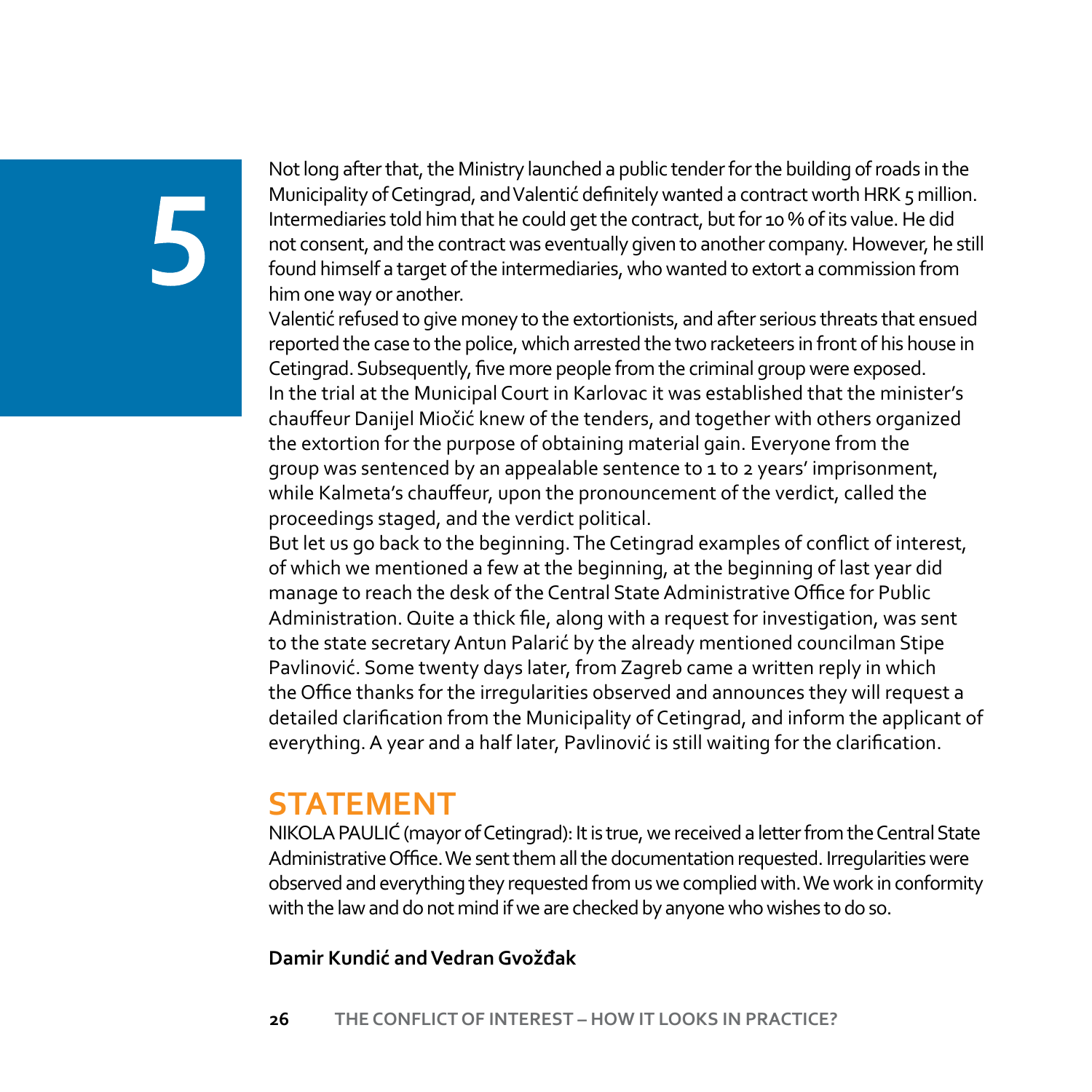## **ON POST-ELECTION**  6 **TRADE IN KARLOVAC AFTER THE LAST LOCAL ELECTIONS IN 2005**

## **"Politics is the art of trading"**

If we reduce the matter to pure factography, the political trade that occurred in Karlovac after the last local elections in 2005 will be best depicted by a mathematical detail. HDZ (Croatian Democratic Union), according to the constituents' votes, on that occasion won 9 seats in the council. Today there are as many as 13 in the Town Council.

In the 18 years of Croatian democracy there have been so many transfers between parties and so much trading in mandates that such occurrences can hardly be considered an oddity. It is also not necessarily something that extends beyond the framework of the law. But the Karlovac case of 2005 will nevertheless be remembered as one of the text book examples of political corruption, which was due to its nature on the agenda of USKOK (Office for the Prevention of Corruption and Organized Crime) as well, and also received special mention in the European Commission report. In Karlovac in 2005 we could thus see how much money a mandate won at an election can be bought for. For a round sum of HRK 20,000 a month. We could also see what kind of personal benefit was received by those who altered the election results. We could not, however, see that because of all those deeds someone was later processed in any way. Why? Because in the political milieu, fraud for gain is easy to wrap into the cellophane of the "democratic right to dispose of one's own mandate". The story thus packaged and legally "cleaned" remains to be questioned only on the moral level, and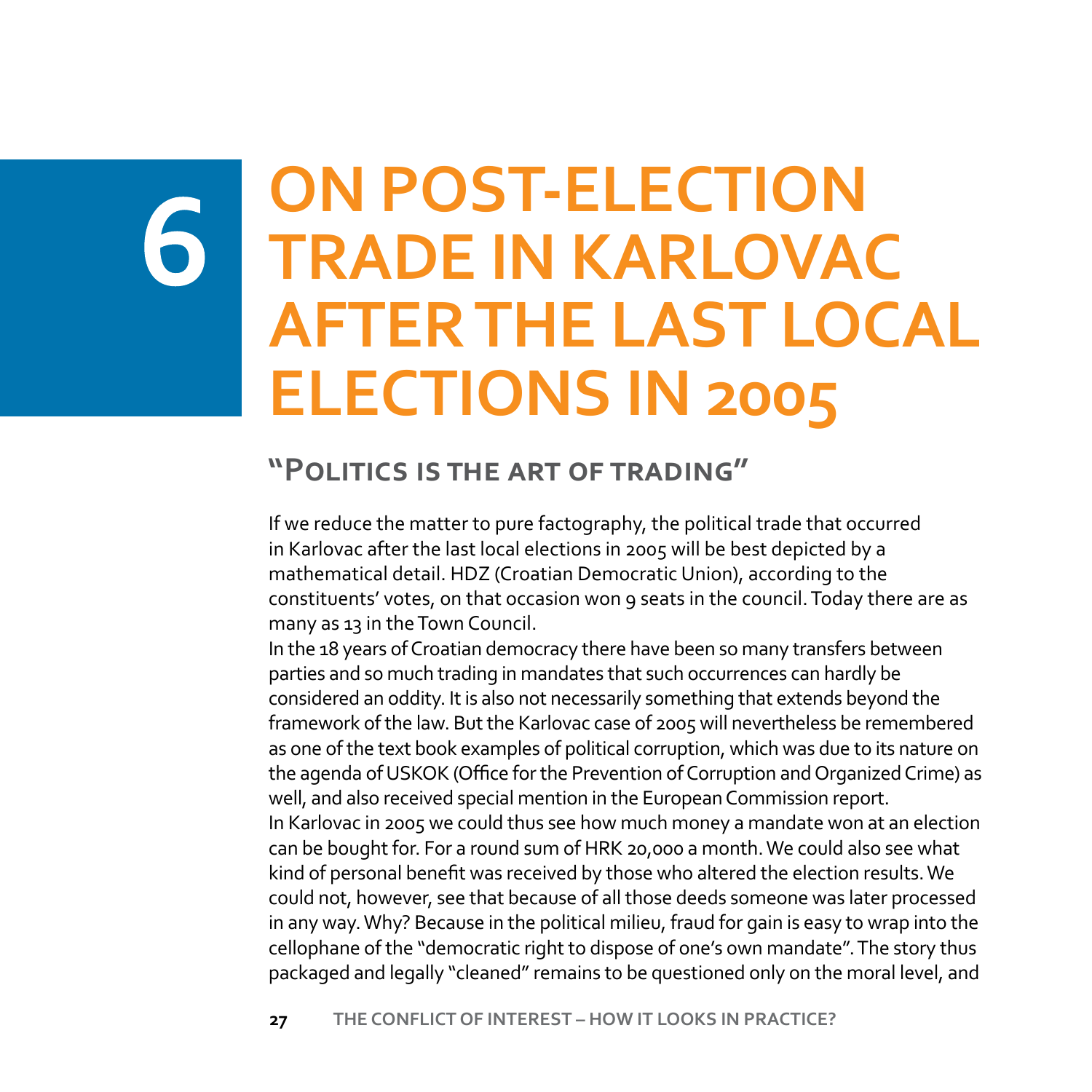immorality in Croatia is still not an offense punishable by prison. But let us start from the beginning. The elections for the Karlovac Town Council, held on May 15, 2005, ended with a margin as narrow as can be. The left coalition of SDP (Social Democratic Party), HSS (Croatian Peasant Party) and LS (Liberal Pary) won ten mandates, as did the right coalition, that of HDZ (Croatian Democratic Union), DC (Democratic Center) and HSLS (Croatian Social Liberal Party). The necessary majority of 14 hands depended on the initially "undistributed" votes of two representatives of HSU (Croatian Party of Pensioners), HSP (Croatian Party of Rights) and Dubravko Delić's independent list respectively, and of one HNS (Croatian People's Party) member.

The "magic" number was however first reached by the SDP-led coalition. Exactly 29 days after the elections, there was a public presentation of a written agreement of support to the social-democrat mayor candidate Dario Janković, which in addition to the councilmen of the left coalition was also signed by two HSU, one HNS and independent councilperson Jasna Plevnik. It seemed that the matter was done and there was nothing else on Janković's way to the mayor's office. But it was not even close to being so. It might have been considered a coincidence when at the constituting session that took place one day later the "pensioner" Ivan Tudić did not show up. According to the official version, the elderly politician was hospitalized the evening before due to high pressure. Unofficially, however, and never proven, he did not come to the session because of pressures of a different kind. Those from HDZ negotiators who allegedly went so far as to promise his son a position in the Ministry of Economy if he managed to deter his father from supporting SDP. Pressure exerted on Tadić was confirmed a day later in a press release by the HSU town organization. The attempts to undermine the newly-created majority were talked about openly in those days by the "independent" Plevnik, who was allegedly offered a position in diplomacy by HDZ in exchange for withholding her support to Janković and SDP. The fact that there was fishing in troubled water going on in Karlovac at the time became abundantly clear two weeks later when the next attempt of constituting a new government was scheduled. On that occasion, the oldest Karlovac councilman was not troubled by pressure and indeed came to the session. Quite unexpectedly,

however, another "fourteenth hand of the SDP" failed to come. Young HSS member Sanja Katić fell one day before the session from the waterfalls on Mrežnica and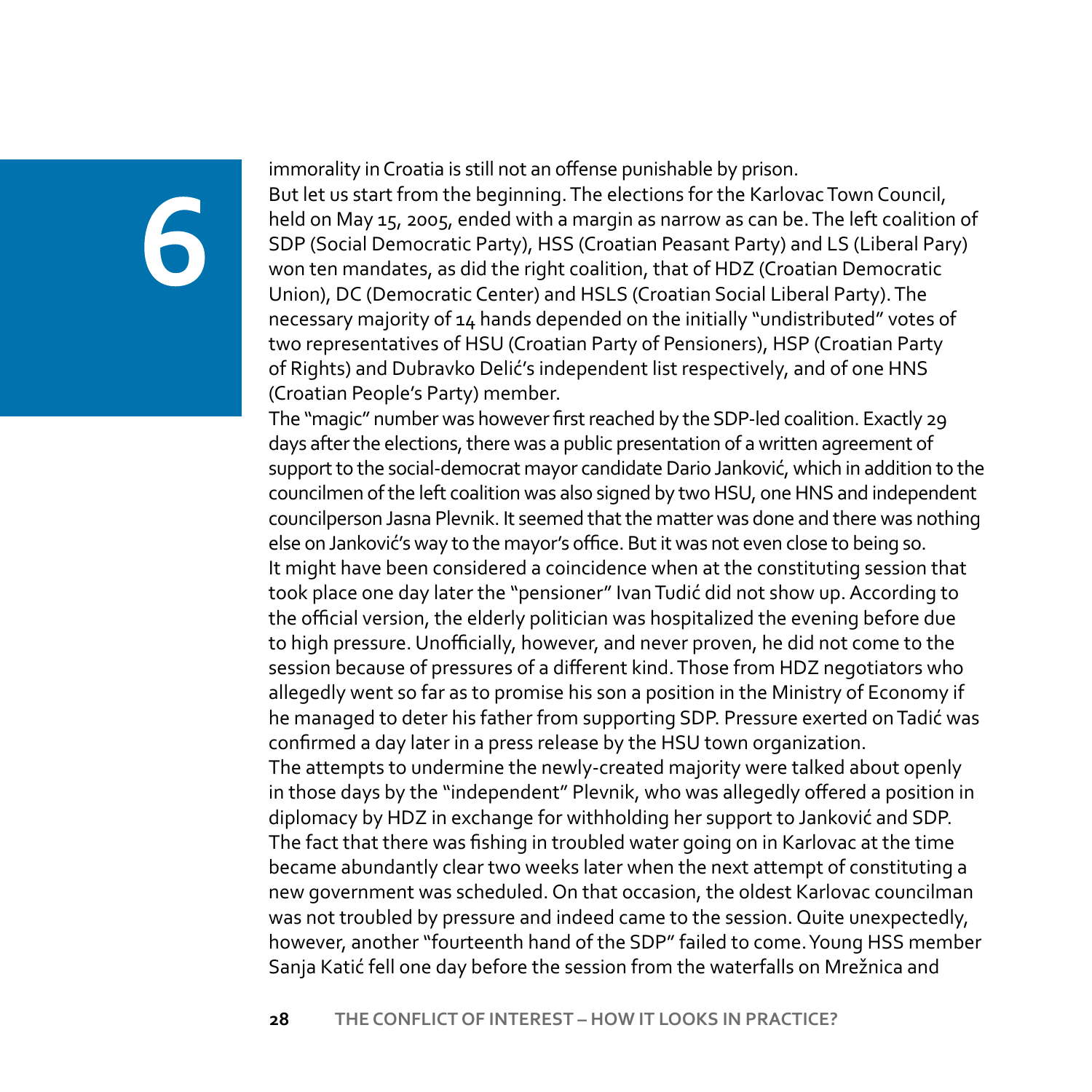ended up in a hospital with a Schanz collar. With the quorum lacking, the "left" were once again left outside the council hall, the burlesque continued, and Karlovac remained without its new mayor.

Such fatal coincidences became impossible to believe when Katić, who even in her sick bed swore to loyalty for Janković and the coalition she won the mandate with, announced she was leaving HSS. As the reason she literally gave the following – her alleged "program for the youth of Karlovac" would be easier to implement on the right, than on the left side.

Winning over the councilwoman who sold her political convictions for, as it later turned out, a job in the county sinecures, was not sufficient for right coalition candidates to get through. HDZ continued to search for the "weakest link" among the left. It was found in the HSU member Franjo Capan, who on July 27 also decided to turn his back on his former partners and sign a new agreement. This time with HDZ. It was precisely that piece of paper that proved to be the crown evidence of the



corruptive background of establishing authority in Karlovac in 2005. In a document that was on one hand signed by Capan, and on the other by the chief of local HDZ and minister of economy

|                                          | Classic 6.                                                                                                                                               |  |
|------------------------------------------|----------------------------------------------------------------------------------------------------------------------------------------------------------|--|
|                                          | Podrškom vijednika Franje Capana HDZ-u izbjegava se mogućnost ponovnih izbora u gradu<br>Karlovcu i troška od nekoliko milijuna kuna poreznih obveznika. |  |
|                                          | Classic 7.                                                                                                                                               |  |
|                                          | Potpisnici ovog Sporazuma su suglasni da će sva otvorena pitanja rjeđevati dogovorne                                                                     |  |
|                                          | Clarak R.                                                                                                                                                |  |
| Sporazioni stupa na snagu danom potpisa. |                                                                                                                                                          |  |
| $U$ Karloway $-27.07.205$                |                                                                                                                                                          |  |
|                                          | <b>Branko Vu</b>                                                                                                                                         |  |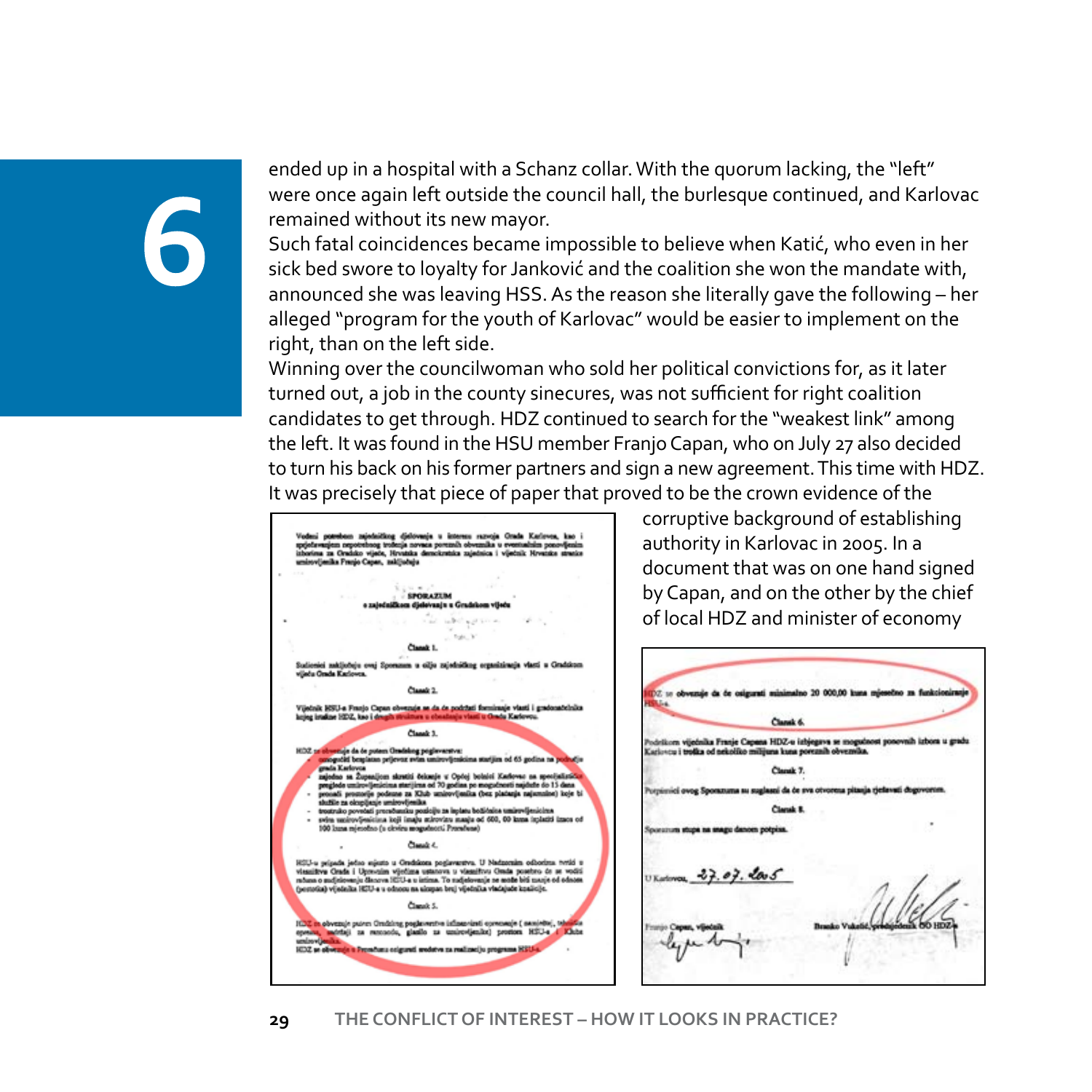at the time, BrankoVukelić, there was a series of points that HDZ undertook to "work off" in exchange for Capan's decisive vote. Conditions like providing free bus transportation for retired people, reducing the waiting time for medical exams in the General Hospital, furbishing the Senior Citizen's Club and increasing the pensioners' Christmas bonus can hardly be objected. One detail, however, was truly scandalous. In Article 5 of the Vukelić-Capan agreement, "HDZ undertook to provide a minimum of HRK 20,000 for the functioning of HSU", although, incidentally, according to the legal key of budget allocations for political organizations that party was entitled to ten times less than that.

The storm that was raised in the public after the controversial paper was published in the media did not stand in the way of what happened only a few days later – Capan and Katić raised their



Franjo Capan

hands for the ascension into power of HDZ mayor Miro Škrgatić. In turn, however, they did not come out the losers. The stories of alleged counter favors which never lost the "alleged" prefix will not be discussed here. But if we focus only on what can be proved and undisputed, the facts remain that Sanja Katić, soon after crossing over to a different political camp, among the competition of 21 candidates won the tender for a job in the Karlovac County, that there was a position for her fiancé in the Supervisory Board of the town company "Mladost", and for Franjo Capan a position in the Supervisory Board of the Karlovac heating plant. A few weeks after the establishment of the new authority the situation was best described by HSP's deputy mayor at the time, Igor Horvat, who had very soon crossed over from among the Party of Right under the political coattails of HDZ. Almost frivolously, he told the press that "politics is the art of trading", and that no one has the right to bear a grudge against HDZ solely for being a better trader.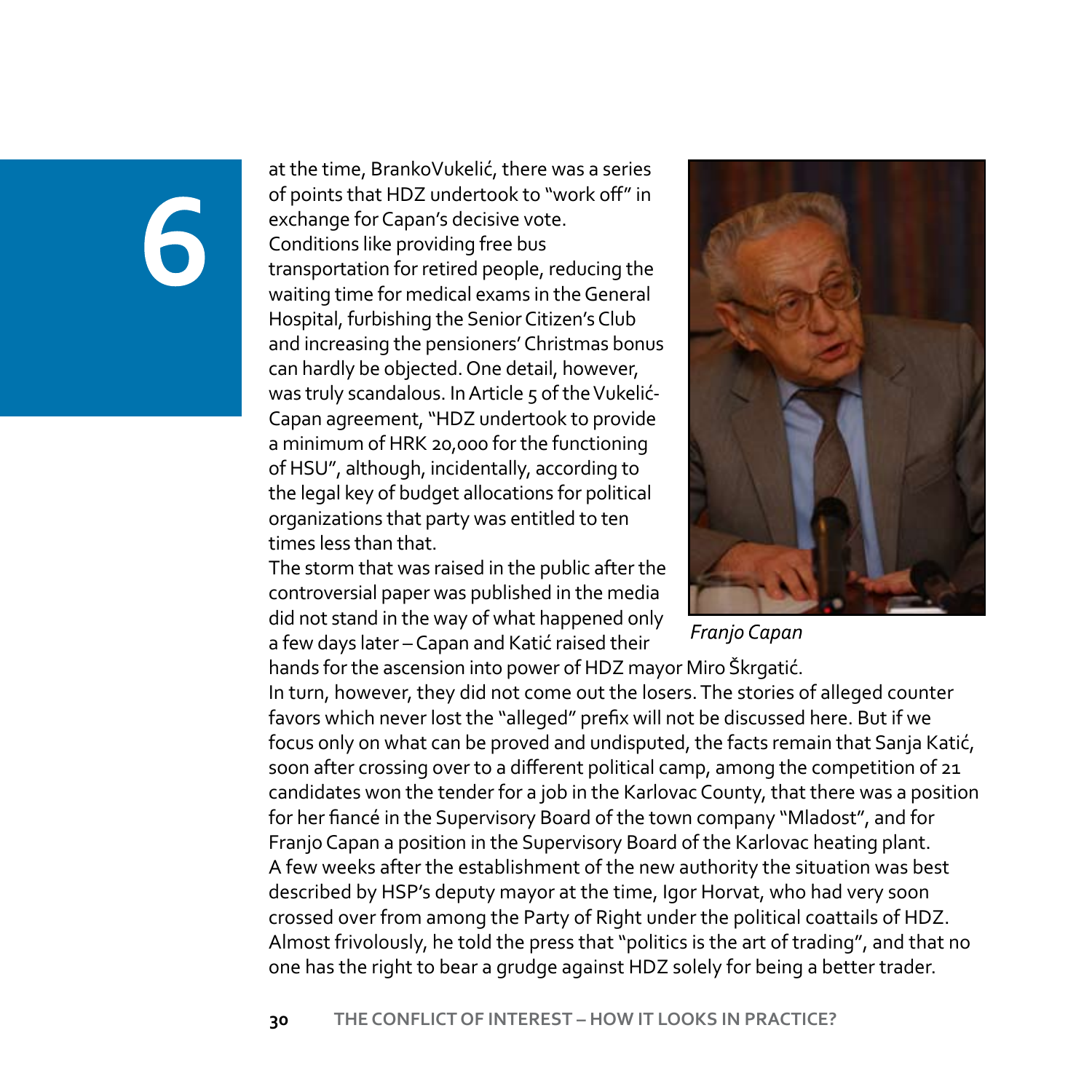Employing similar mercantilistic methods, the HDZ government in Karlovac continued to work in the subsequent years.

Placing party sympathizers to all the public offices is considered more or less normal in other places as well. But in Karlovac it went so far that the possession of a ruling party membership card proved to be a decisive condition for obtaining or keeping a job in any institution that was linked to the budget one way or another. Mostly all of the non-HDZ school principals were removed, while their places were taken by more suitable appointees. The position of the director of the local radio

station owned by the Town, for instance, was given to the former political secretary of local HDZ, although his only professional reference was the fact that he was known to listen to the radio every now and then.

There are countless similar examples, but it is much more important that the same procedure was used for so called ordinary jobs as well. In the town administration and companies and institutions directly on the budget pipeline alone, in three years over 120 people were given employment, among which non-HDZ members can be counted on the fingers of one hand.

The system "from HDZ to work", that nicely paraphrases the formerly much-vaunted program "from college to work", was admitted by the ruling party probably inadvertently through two events that occurred before last year's parliamentary elections.

The first one was when on the eve of the election it tried to demonstrate an increase in its popularity through a public presentation of 70 new highly educated young members in a Karlovac restaurant. In an almost comic situation, numerous principals, professors, doctors, museum curators, theater employees and the like strutted in front of the press. They all, almost at the same time, quite accidentally felt a massive impulse to get involved in politics. And without any coercion, as the president of the local HDZ bragged in public.

The second event took place in the finish of the pre-election campaign when the cream of HDZ, led by Ivo Sanader, visited Ozalj. In order to avoid the unpleasant possibility of the future prime minister not being welcomed by an elated mass of sympathizers in a town not governed by HDZ, the arrival of buses full of party activists from Karlovac was organized. But not just any activists.

Waving little flags and wearing blue HDZ jackets, some 50 town and county chiefs, managers of town companies, principals of institutions and school and other public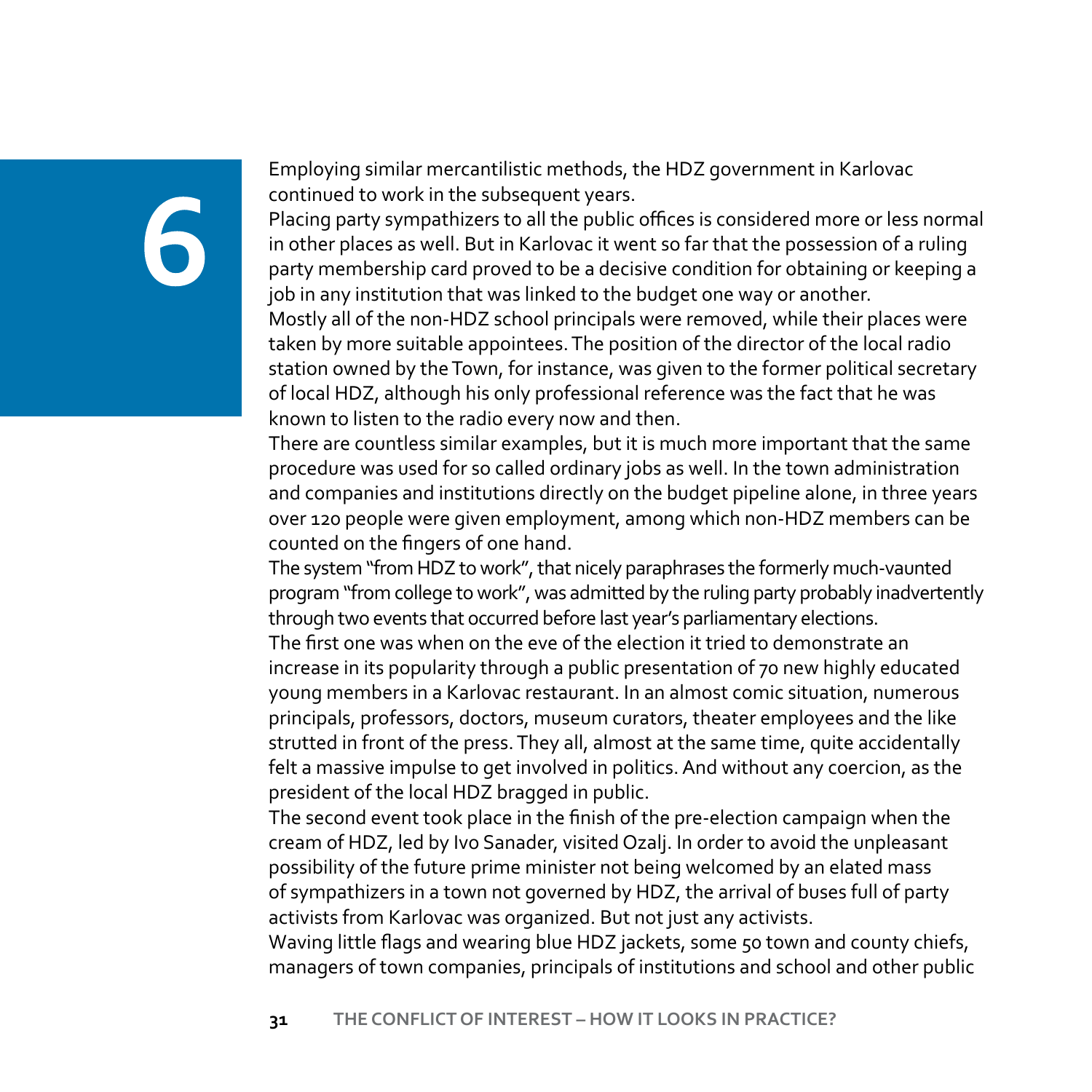officials welcomed Sanader there. The whole thing, however, took a somewhat unpleasant turn when the media realized that at the time when they were agitating for HDZ they were all supposed to be at work. For which their salary, nota bene, is paid for by all the tax payers, and not just by members of their party.

Nepotism and party staffing that marked the HDZ rule in Karlovac from 2005 to 2008 could have an interesting implication. Namely, if in one of the future elections there is a change of power, it will only be cosmetic in nature. HDZ has installed and given employment in the town administration and all other important institutions to its people. Such an elaborate infrastructure of trusted people guarantees it that it will in effect rule, even if voters withdraw their trust. How much will formal power mean to the new set if everything it intends to do, it has to do with a basket full of cuckoo's eggs on its back? Probably not much.

## **STATEMENTS**



FRANJO CAPAN: I do not wish to comment. SANJA KATIĆ: I believe that at the time I made the right step for the Town of Karlovac and I continue to believe so. I don't even think about it much. Did it help me in obtaining my job? The job I work at is adequate for my qualifications. Only my superiors can comment on it.

*Sanja Katić*

## **Damir Kundić and Vedran Gvožđak**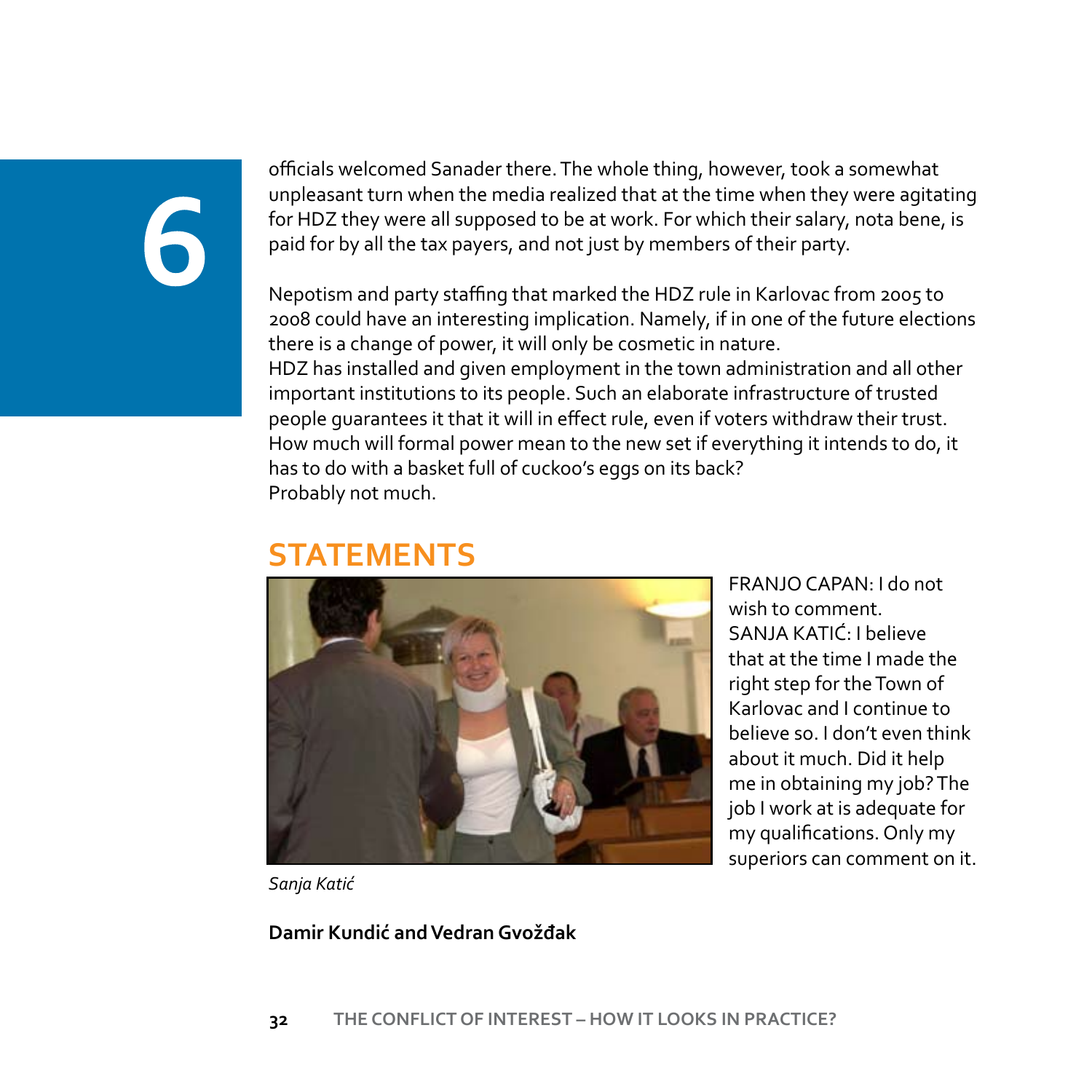## **ON PRESSURES EXERTED ON THE PRESS AND INFLUENCE OF KARLOVAC AUTHORITIES ON THE MEDIA OWNED BY THE LOCAL SELF-GOVERNMENT**

## **"Horses should be tied where the owner says"**

With regard to media freedom, does Croatia really belong among the exotic countries like Botswana and Chad, where we are regularly classified by the US NGO Freedom House? Those convinced that the Americans are exaggerating just a tad and that the situation is not as dire after all, surely never had the "good fortune" of working in one of the media companies owned by the state or local governments.

The "social" media are considered the most neuralgic points of Croatian journalism. Why that is so was best summarized in just a few words by the editor of Radio Karlovac at the time, a media institution owned by the Town of Karlovac and Karlovac County. - We all know full well that the horse should be tied where the owner says - this media worker replied coolly in an interview when asked about the influence of the local authorities on what can and cannot go on air.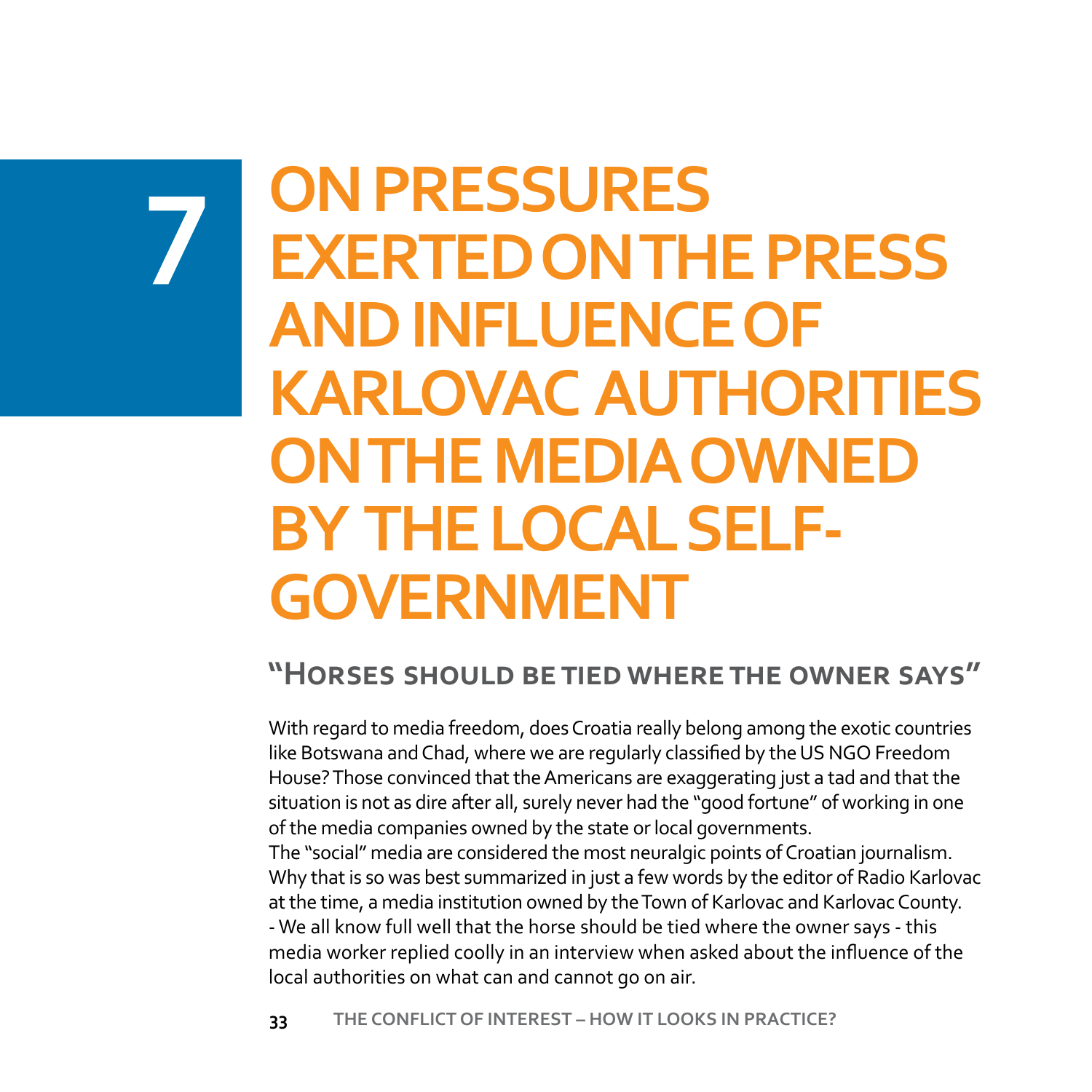The logic of both sides is very simple. The authorities know very well that the media would be hard pressed to survive without budgetary infusions, and thus ignoring the fact that the budget is not their god given right but rather a joint piggy bank of all tax payers, they expect from the journalists to work only on those topics that are affirmative for them. To be, therefore, uncritical spokespersons of their politics. Journalists have, however, accepted a pattern of behavior in which the thought of biting the hand that feeds them cannot even cross their minds. A symbiosis of the political "owner" and the media "horses", which in several segments falls under the common denominator of conflict of interest, has been functioning in Karlovac for years. Two media institutions are owned by the town and county respectively, the above mentioned Radio Karlovac and Karlovački tjednik. In both instances the persons appointed as directors are long term appointees of the ruling party, while the presenter who one day before his appointment to the



Radio Karlovac journalist Vlado Dražić in front of the Karlovac Municipal Court where he filed a complaint on the court verdict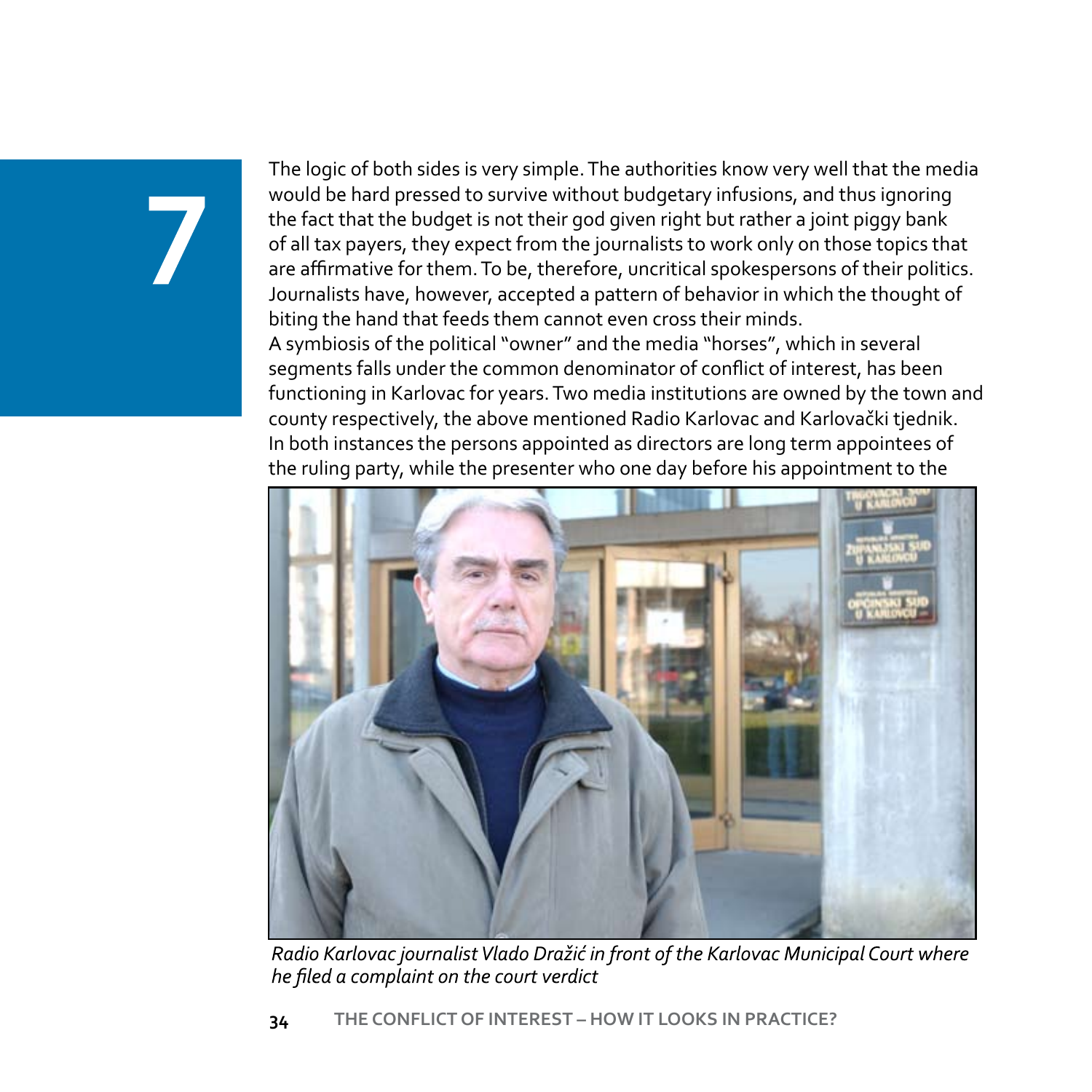function made a pre-election spot advertisement for HDZ (Croatian Democratic Union) was appointed Radio editor. The first media institution is financed from the budget with close to HRK 1 million a year, while the other with almost HRK 2 million. How much political influence can be bought for HRK 3 million a year? Even those who have never leafed through the weekly or listened to the Radio know the answer to that question.

The obsequious understanding of the media by the Karlovac authorities is very plastically demonstrated by several examples from the last year or two. The first is the case of a monetary fine for the radio journalist Vlado Dražić, literally because at one point he dared to express his own opinion. His misfortune was that at that moment it collided with the views of the HDZ deputy mayor Damir Jelić. Namely, in September 2006, Dražić, together with the reporters from other local media, was present at Jelić's reception for students of the local School of Forestry who had come there to present their research project on the topic of violence in adolescent relationships. In their conversation with the deputy mayor, who used to work in education, among other things the students mentioned that unfortunately they have no one to turn to with similar problems in their school. His answer was that the responsibility for the situation in our school system lies in the heritage of the communist system.

Somewhat later, at the request of Jelić himself, which should be stressed here, the debate was joined by the present members of the press. But it was precisely Dražić who paid dearly for it.

Having asked for permission to speak, the unfortunate journalist said that the "educational system in communism also had a good side, as schools then had psychologists, social workers and other experts that students could turn to with their problems". The students' mentors agreed with that and the debate was soon finished. But not for the egocentric deputy mayor, who was also the chairman of the Assembly of Dražić's Radio. Only a few days later, Jelić put together a letter to Ivan Mrzljak, chairman of the Radio's Supervisory Board. He asked him, we quote, "through his power and authority to influence the director of Radio Karlovac to punish Dražić disciplinarily and financially", because as a journalist he expressed himself affirmatively on communism and directly opposed his opinion". What ensued for the unfortunate Dražić was even more humiliating than the fact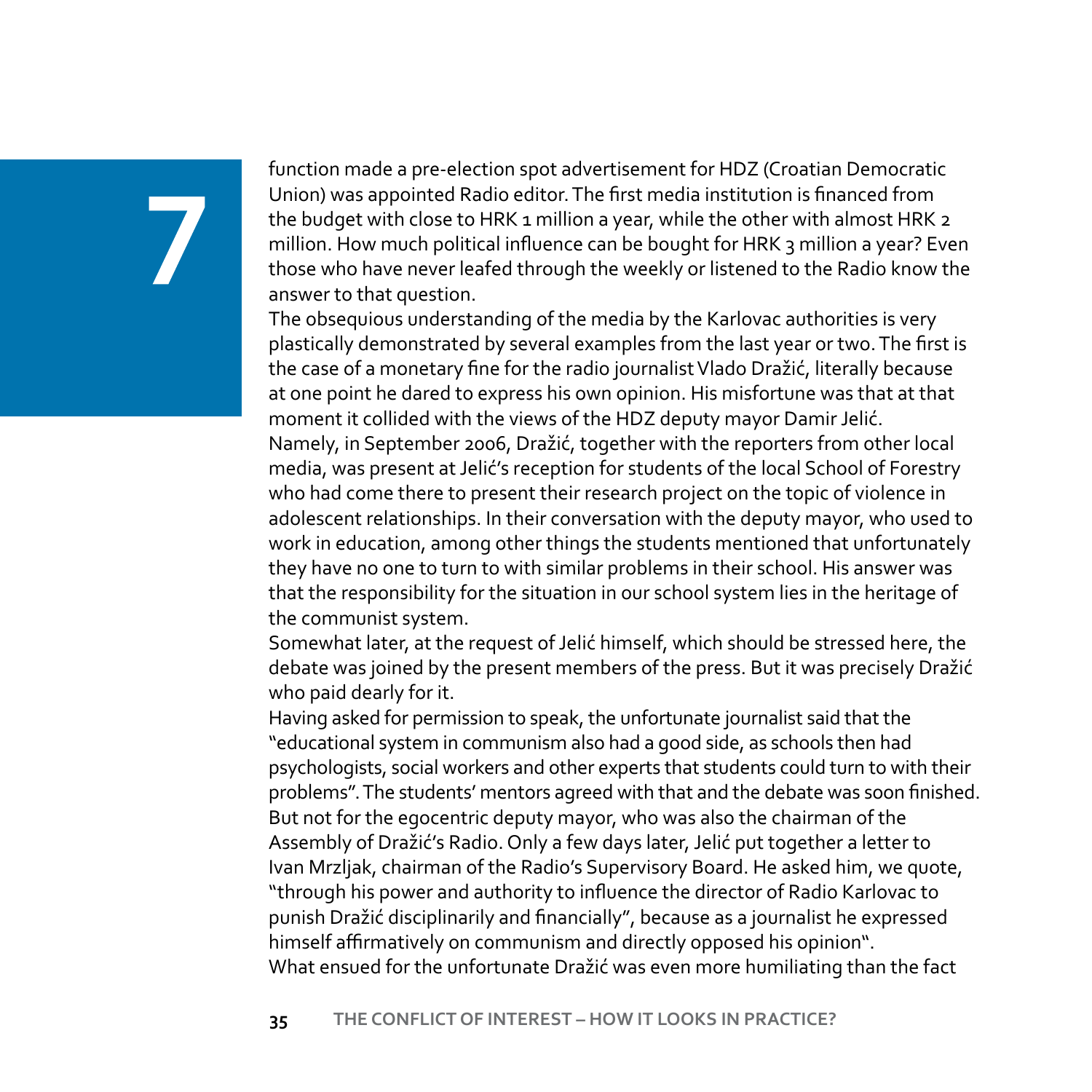that on his payslip for the following month the amount was 5% lower. Namely, in order to keep his job, Dražić also had to publicly apologize to Jelić, and bending his back all the way down wrote that he was "extremely sorry he had behaved in such an unprofessional manner and promised him it would not happen again". What turned out to be even more scandalous at the end was the statement of Jelić himself after the story exited the walls of Radio Karlovac and caused the reproof of the entire public. Justifying the correctness of his demand to reprimand Dražić, he sent a press release stating that he would "never request punishment for a journalist if it hadn't been a practice already experienced by certain employees of that particular media." Thus, something of a kind is quite normal for the journalists of this particular media.

Dražić's call for help addressed to the Croatian Journalists' Union (SNH) brought to light another affair that was potentially even more dangerous. Unfortunately, it was never completely explained. The secretary of SNH Marinka Boljkovac said in those days that she requested a statement on the case by the chairman of Radio Karlovac Supervisory Board Ivan Mrzljak, who, when asked what was going on, answered that she "should not believe everything she hears, that she had no idea what journalists in Karlovac are like and that there are thick files on each of them in the city administration". Mrzljak later swore he did not mean it seriously, the magistrate was quick to refute it, but the sentence in which at the same time there is mention of "journalists" and "files" was enough to raise a justified storm.

Just to move away from Karlovac for a few moments, let us remember a similar case that happened in 2008 some 40 kilometers to the south, in Ogulin. Nebojša Magdić, an experienced journalist of the local Radio Ogulin, also owned by the town, was fined by a 20% reduction in his paycheck, with the remark that in the case of another offence his employment contract would be terminated. What indeed was Magdić's offence? Only the fact that in a feature for the morning radio news on February 24, due to unfulfilled promises on investments into the Croatian Olympic Center Bjelolasica, he criticized the HDZ minister Dragan Primorac and MP Ivan Vučić. There were more cases in which local politics played hardball on the journalists' backs in Karlovac. In one of them, one of the principal actors was the already mentioned Jelić, who had advanced in the meantime from the position of a deputy mayor to the mayor's. This time he was quite irritated by the fact that the journalist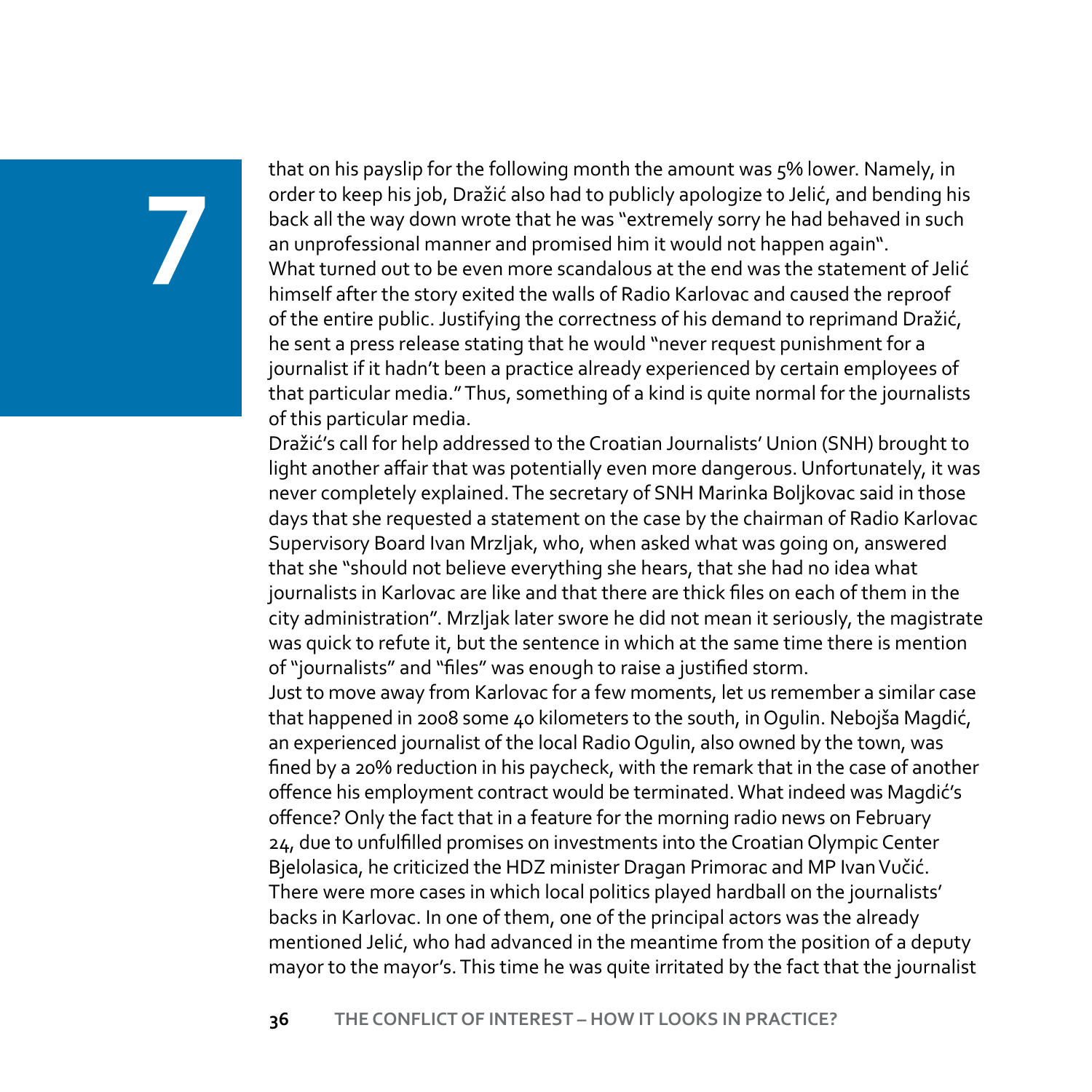of Karlovački tjednik and a journalist from Radio Karlovac left the Town Government session of February 8, 2008 some 15 minutes before its official end, after they had assessed there was nothing more to be discussed that would be of particular interest to the public. Jelić immediately organized a brief telephone investigation to see if the journalists had perhaps left to go to another event. And when he found out they had gone to their offices, Jelić said into the microphones of the remaining reporters that it is "a grave insolence of people whose salaries are decided on by the Town". He also addressed the others present. – You see now how people for whom you decide whether they will get paid or not, behave - was the message not in the least bit Pythian and requiring no translation. Namely, if those journalists dare only once more to assess on their own whether some activity of the town fathers is interesting to the public or not, they will not receive their salaries. The managers of the censured journalists, of course, did not stand up for their employees, but rather apologized to the mayor, while the attack was condemned only by the Croatian Journalists' Association.

Everything listed so far demonstrates what local journalists have to face in Karlovac if even for a moment they refuse obedience. On the other side of the medal, however, there is an even more transparent outline of the conflict of interest in which the Karlovac potentates find themselves influencing the editorial politics of "their" media institutions.

It was late in the summer of 2007. A few months later parliamentary elections were to take place, and the HDZ authorities realized that in Karlovac they did not have a single of the existing daily papers under their control. Therefore, with budget money they decided to launch their own newspapers, the editorial board of which they staffed only with journalists close to the ruling party, and some were recruited directly from HDZ Youth.

A paper by the name of KA dnevnik was launched, after large investments, within the losing Karlovački tjednik, as it soon became obvious with one goal only – to print in it eulogies on the pre-election festivities of the ruling party. And of course, to libel along the way political opponents. Thus there were memorable texts, published a few days before the elections, in which the SDP (Social Democratic Party) MP Milanka Opačić was accused of working in the early 1990s as the secretary of Jovan Rašković in the Serbian Autonomous District (SAO) Krajina, and the chief of local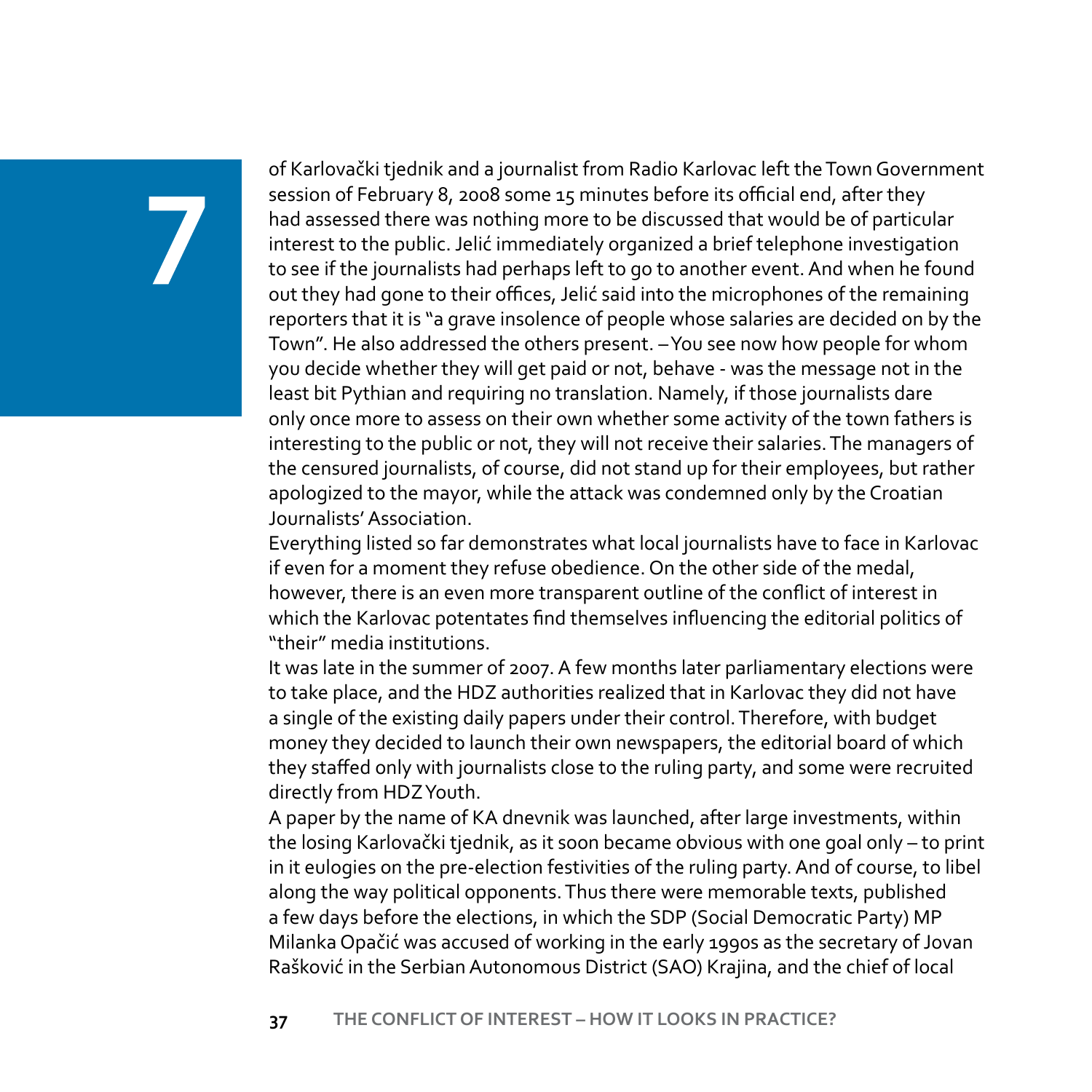

"KA dnevnik" ("Ka Diaries") were published by the Karlovac Weekly, loss-making firm owned by the City of Karlovac

HNS (Croatian People's Party), Nikola Vuljanić, of being a confidante of UDBA (State Security Administration) in the former regime.

The problems, however, appeared later when it turned out that the KA dnevnik was sold at newsstands in only several dozen copies. They tried to reduce returns from agents by orchestrated sales to other companies owned by the Town, of which each had to buy a certain number of copies. Alas, in vain.

Soon after the election the authorities realized that paying self-promotion in newspapers that few read does not pay off. KA dnevnik was closed a few months after the election, leaving behind it still unknown budget losses. The opposition claims it amounted to as much as 2.5 wasted budget million. The authorities' version, on the other hand, puts it at "only" HRK 800,000.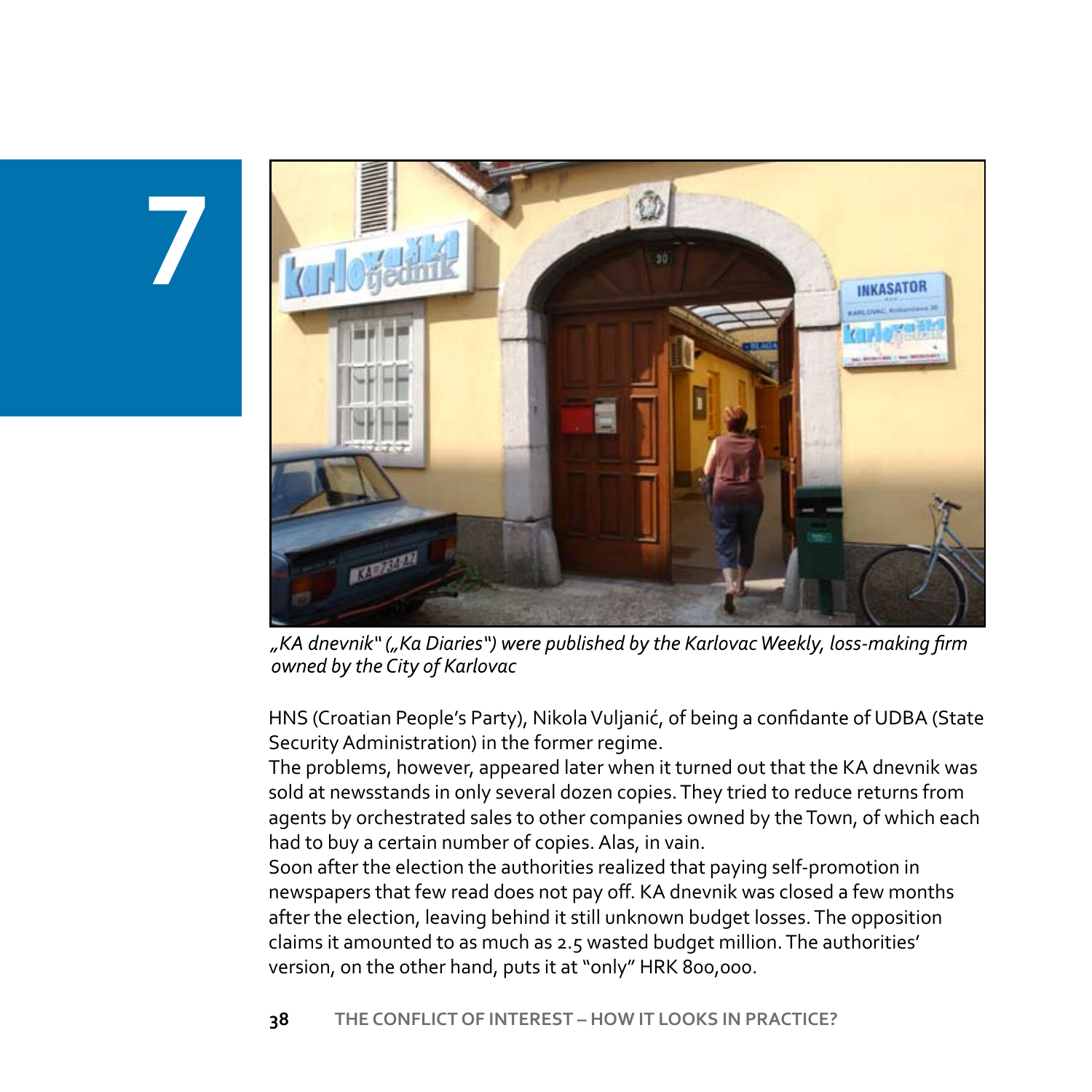## **STATEMENT**

VLADO DRAŽIĆ: My case was a part of HDZ's plan for ethnic cleansing at RADIO Karlovac that has been carried out since 1990. After the last incident, I ended up on sick leave with the diagnosis of severe depression, and that is the result of continuous mobbing I was experiencing. Why was I in their sights? Partly because I am a Serb, and partly because for years I was the main union guy at the Radio.

**Damir Kundić and Vedran Gvožđak**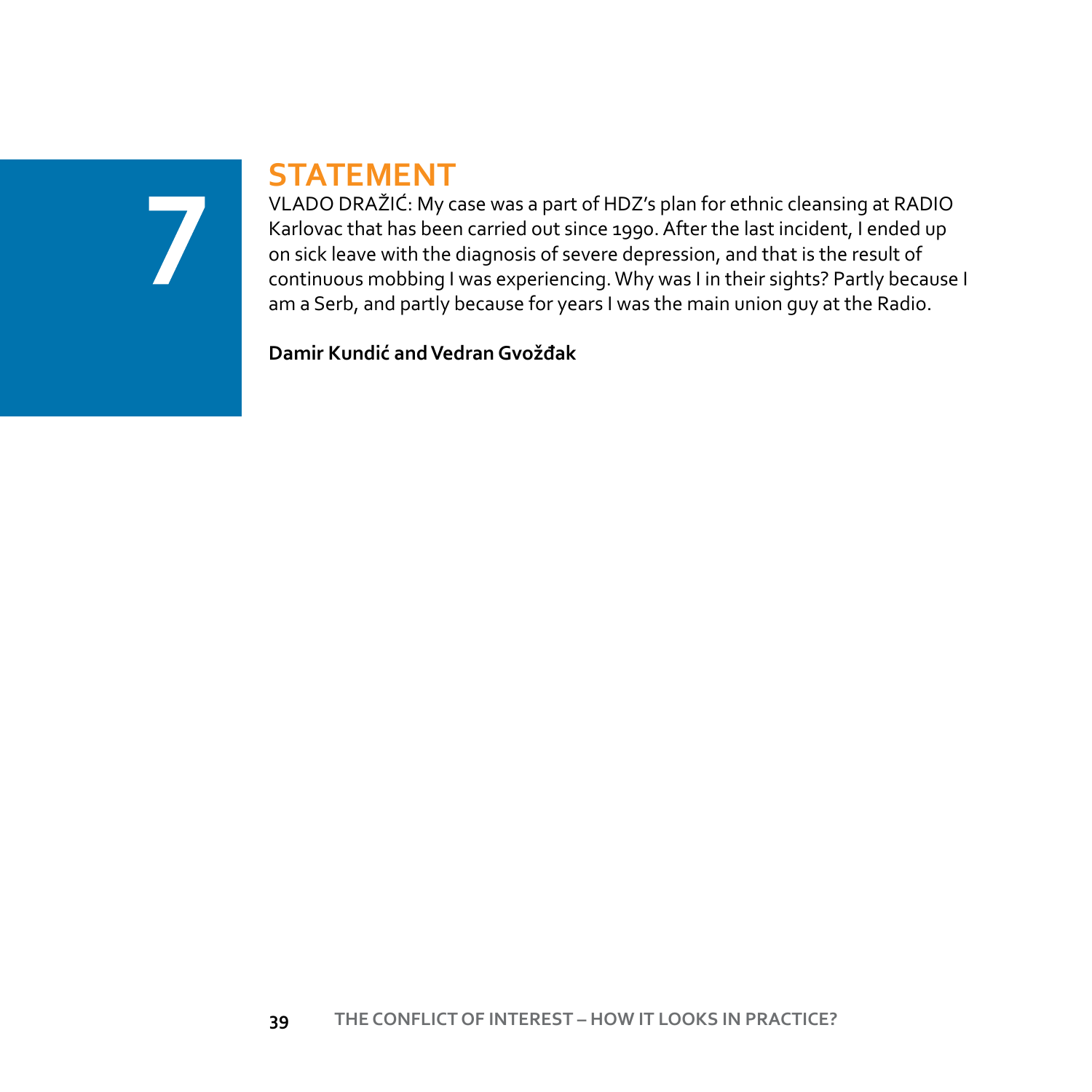## **The Varaždin Triptych**

## **1.**

Ivan Čehok, the head of HSLS (Croatian Social Liberal Party), mayor of Varaždin since 2001 and an MP in two terms beginning from 2003, is one of the rare more prominent Croatian officials with regard to whom attempts were made to establish whether he was in conflict of interest, and one of those even more rare for whom this was done on several occasions. Namely, this holder of a PhD in humanities and author of several textbooks on ethics found himself before the Commission for the Prevention of Conflict of Interest for three particular cases.

The first case pertained to his trip to Canada at the expense of the ABC Group, a potential investor, and was instigated by the Varaždin SDP (Social Democratic Party).

- For the past six months SDP has been using the atmosphere of pressure, blackmails and media lynch that I have been exposed to because they are attempting to bring down the current city authorities. The story of the trip to Canada confirms it. SDP lies when it claims that my and the county prefect's wife traveled to Canada at the expense of the Canadian company ABC Group in order to offer them better conditions. That is not true. The conditions were agreed on long ago, and my wife paid for her ticket – Čehok was convincing the public of Varaždin and Croatia in early 2004, responding to the objections raised by SDP regarding the payment of the expenses of an overseas trip to a foreign investor who never made the announced investment into Varaždin.

While Čehok was saying that he would travel the world again at the invitation of investors, but only after the conditions of the deal had been defined, the Commission chairman Josip Leko purported that with such a trip Čehok had violated the Act on the Prevention of Conflict of Interest. Namely, Article 8(1) says that "For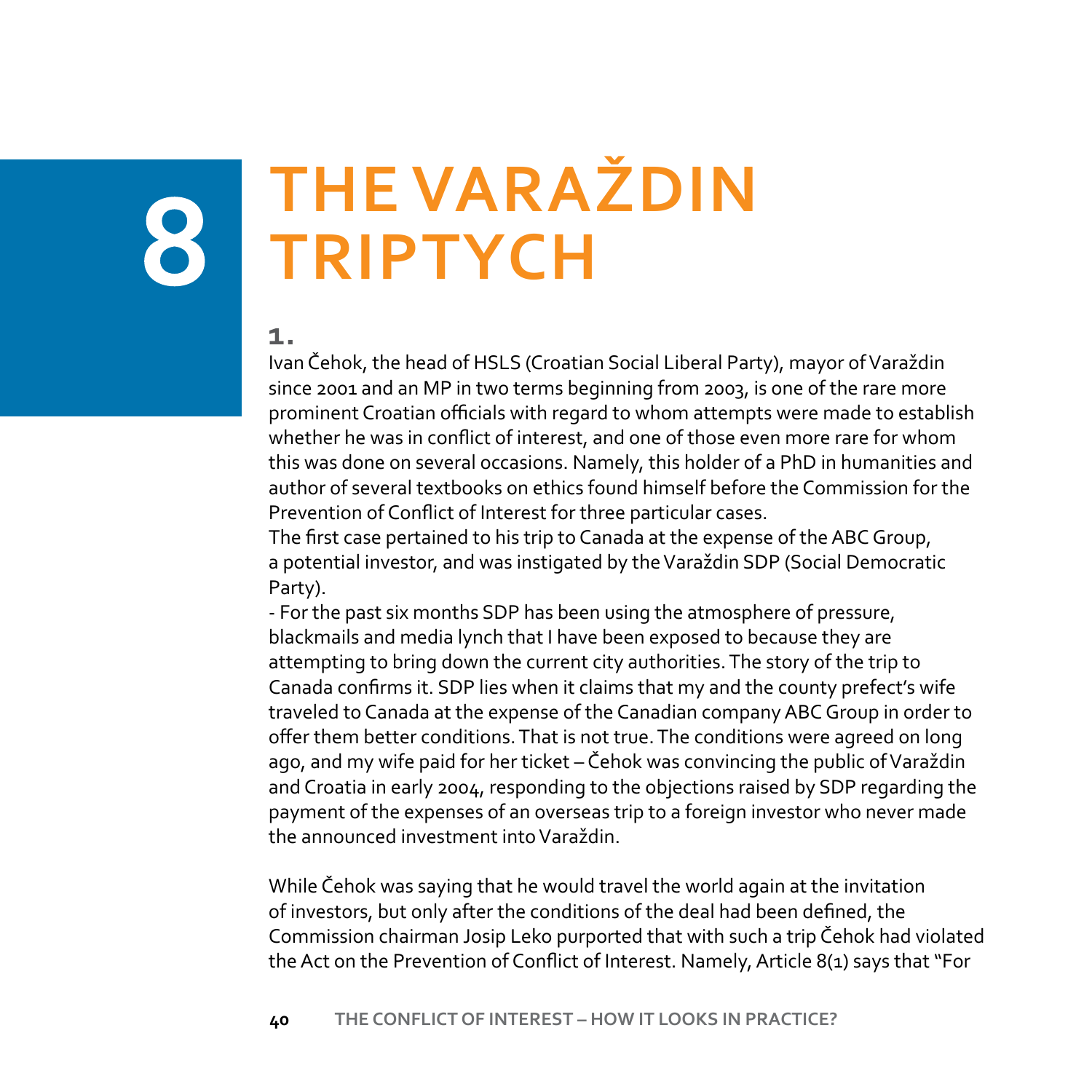the purpose of this Act a gift includes money, things regardless of their value, rights and services rendered without compensation that bring or may bring the official into a dependent relationship or create in him an obligation towards the donor", or Article 8(3) which stipulates that "an official may keep only a gift of symbolic value, up to a maximum of HRK 500, from the same donor".

However, the Commission's decision on the trip, as Leko clarified at a press conference held in late 2005, was only of "a general nature, as proceedings were suspended because the Commission had already discussed it at Čehok's request in its earlier session".

The remuneration in the amount of HRK 3,000 that Čehok was receiving as mayor was also dubious for the Commission members. Namely, in addition to the remuneration, Čehok was also receiving his salary as MP, so there was a warning regarding the violation of Article 10(3) of the Act on the Prevention of Conflict of Interest which stipulates that "while filling a public post, officials may acquire income based on copyrights, patent and similar intellectual and industrial property rights".

Leko warned that if within eight days Čehok did not renounce the disputable remuneration, the Commission would instigate a discussion on his accountability in the Varaždin City Council. That, however, did not happen because Čehok announced that he would stop receiving mayor's remuneration, remarking that the Commission had no right to interpret who is entitled to a remuneration, but rather the competent parliamentary Committee for the Constitution and Rules of Procedure that he would resort to.

The third, and also best known case of conflict of interest connected with Čehok pertains to the purchase of private land at the Ribnjak territory by the City of Varaždin in April 2004.

- The Committee thinks Čehok was in conflict of interest also because in the purchase of land he favored a person he was connected with in terms of shared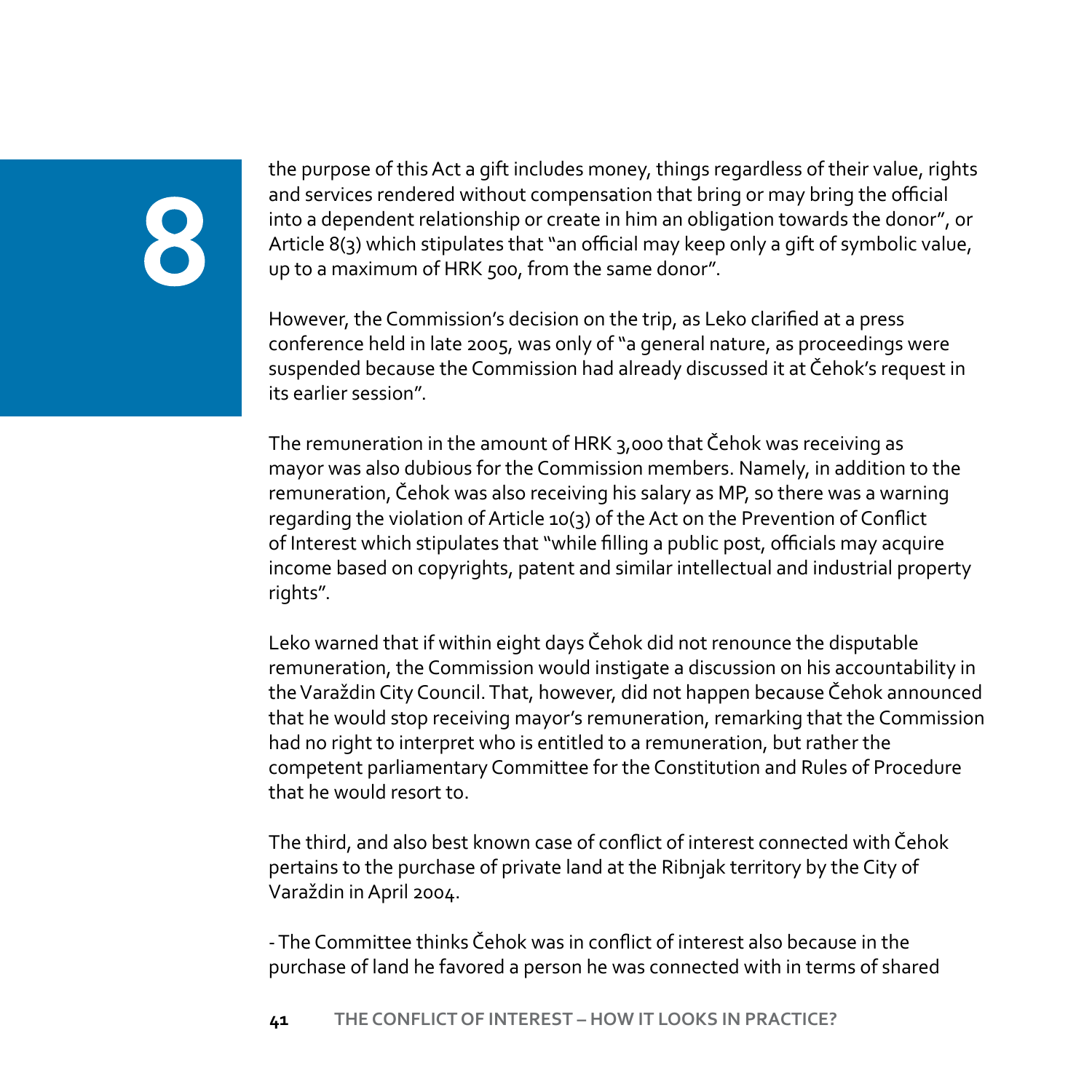interest. Namely, the City of Varaždin bought 4 plots of land from private owners, with three persons receiving € 20 per square meter, and the fourth person receiving € 35. It was the wife of the head of the Varaždin Chamber of Economy, who had replaced Čehok in the Supervisory Board of the Varaždin free zone – said Josip Leko in November 2005, who was then the chairman of the Committee that made the decision unanimously.

Leko warned that the purchase of land represented a violation of Article 1(2), which stipulates that "conflict of interest is a situation in which private interests of officials are in opposition to the public interest, or when private interest influences or may influence the impartiality of officials in the exercise of public office". Namely, Article 3(3) warns that "officials may not use public office for personal gain or the gain of a person related to them", whereas Article 4 states that "related persons are a spouse or common-law partner of the official..., and other persons that on other bases and circumstances may be considered to be related in terms of shared interest to the official". Furthermore, the Commission members warned that Article 6 stipulates that "officials are prohibited from acting in the following way: ...i) using in some other way the position of an official by influencing the decision of legislative, executive of judicial authorities in order to achieve personal gain or the gain of a related person, some benefit or right, make a legal deal or in other way favor interest-wise themselves or another related person".

Stressing that his conscience is clear in all three cases, Čehok said with regard to the disputable purchase that he did not feel guilty in that case either.

- That is one of the best deals the City of Varaždin has made, and local government can under no law dispossess the owner of the land, so we were therefore forced to pay what that family asked. The price is dictated by market conditions, the state audit did not find anything disputable in the said purchase, and the decision was unanimously made by nine members of the City Government. If we follow that logic they were all in conflict of interest. Besides, I have neither negotiated the price of the land, nor did I know whose plot it was or favor that person I had never seen before– warned Čehok, who complained on two occasions to the Administrative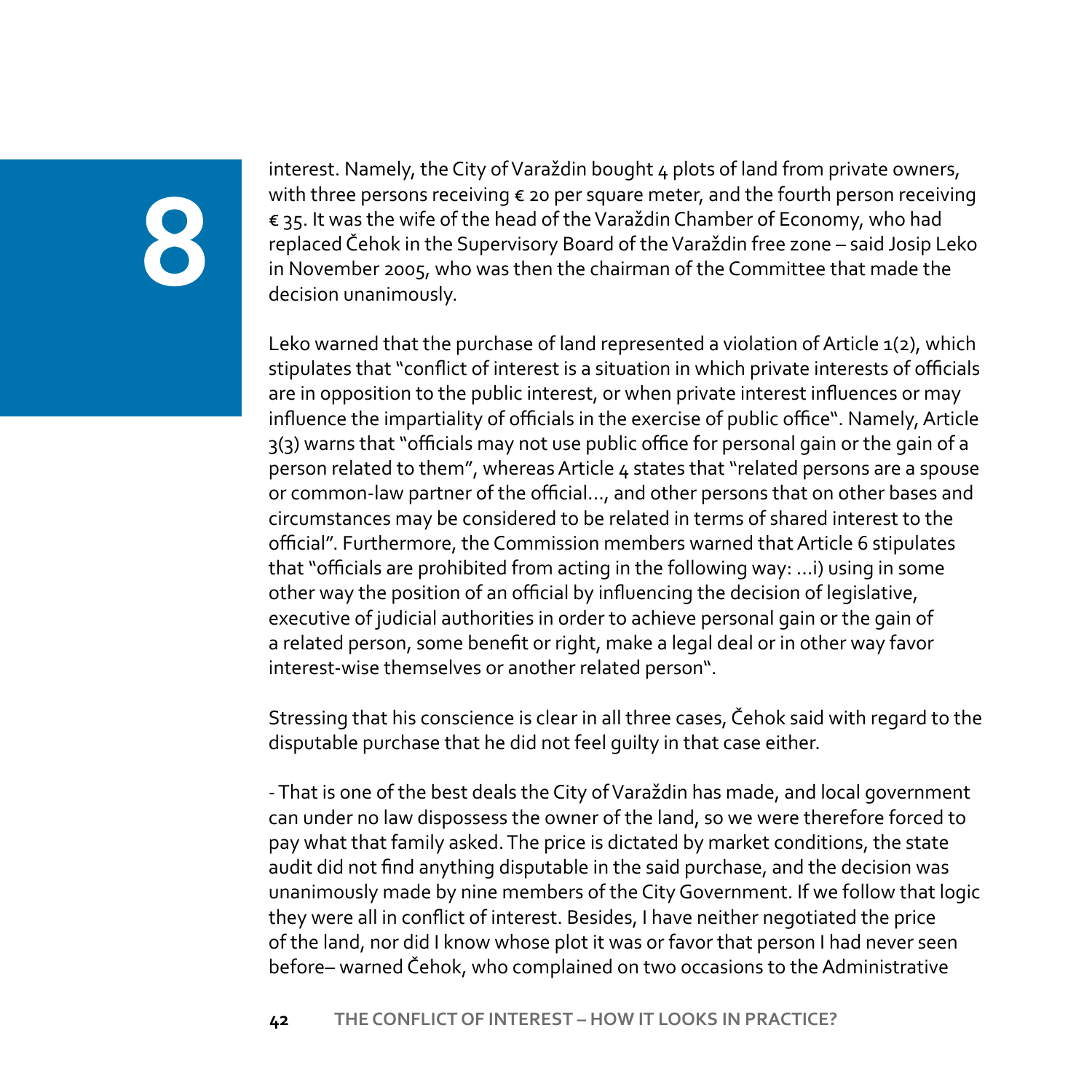Court because of the Commission's conclusion with regard to the purchase of the land on Ribnjak, as he considered it to be wrong.

## Čehok's complaints

In March 2006, the Administrative Court took into consideration Čehok's first demand for the protection of human rights and fundamental freedoms guaranteed by the Constitution, and with respect to the Commission's conclusion. In the decision, among other things, it warned that the Commission would have to prove the conflict of interest, i.e. Čehok's personal interest association with the owner of one of the plots of land and her husband. Precisely for that reason the procedure on the purchase of land was repeated before the Commission, which again concluded that Čehok was in conflict of interest.

- That has not been established now, nor was it established last year either, as there is less association in this case than, for instance, in the case of farmers to whom the City of Varaždin has leased farmland or in the case of the Varaždin Faculty of Organization and Informatics, where I worked as professor, and which recently obtained a facility from the City without problems – said Čehok in August 2006. The issue of the sale of the land on Ribnjak, which was supposed to be purchased by the Canadian ABC Group, appeared in two sessions of the Varaždin City Government, both held on the same day, April 27, 2004.

- The Commission is wrong when they claim there was no reason for an emergency convocation of the second session because it most certainly existed, which can be seen from the annex to the agreement with the ABC Group in which the final deadline for the resolution of property issues was extended. The Commission members did not see those documents because they did not ask for them. They disregarded that one particular buyer emphasized he had previously sold a similar piece of land for €40 and that he would not give up his plot on Ribnjak for less than that. And we accepted it because we not only needed the land, but also because the price was lower than the one established by the expert – claimed the mayor of Varaždin who labeled as hypocritical the objections to the second session being closed to the public, since it is a rare practice in Varaždin, unlike Zagreb where it is the rule.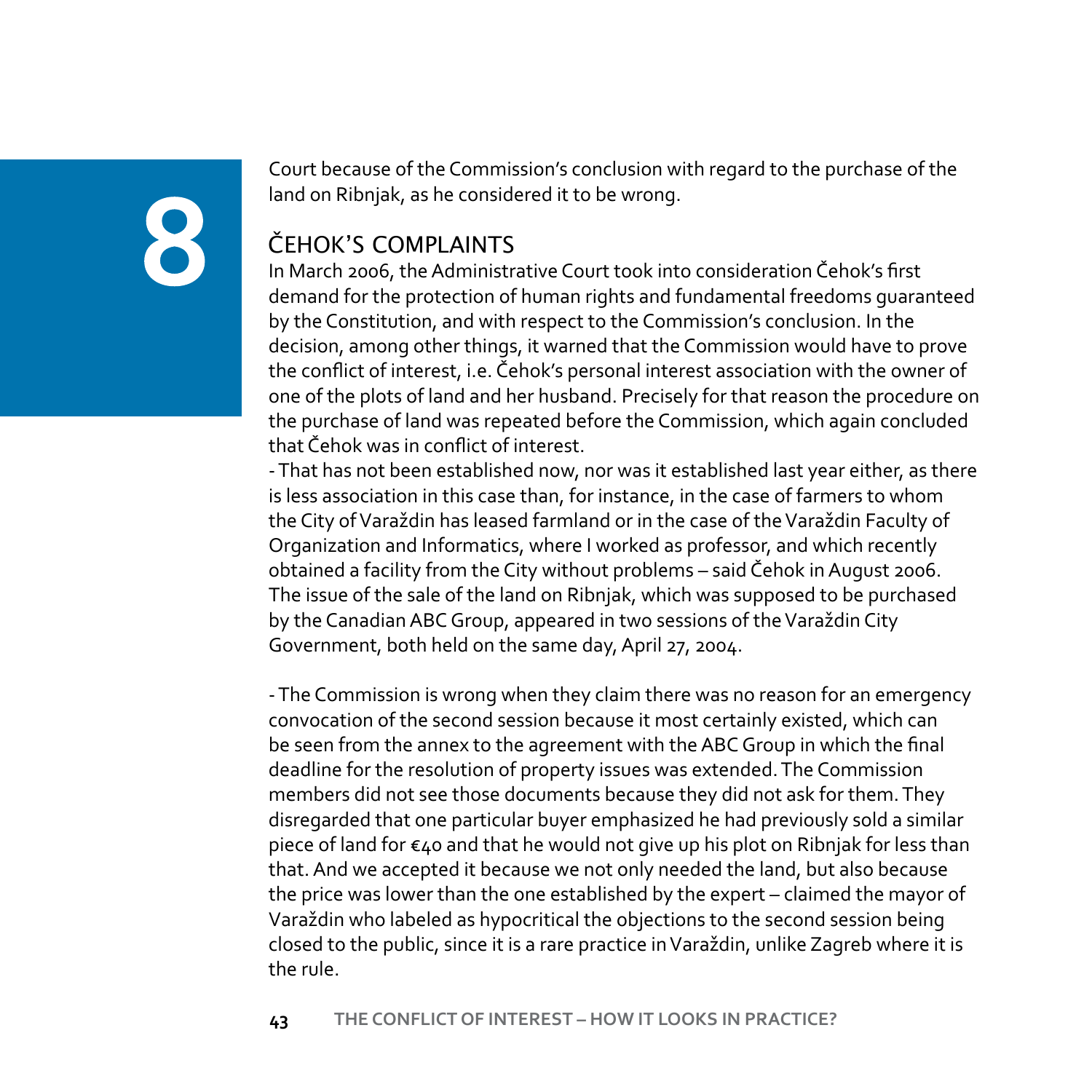Čehok particularly mentioned that it is not in the Commission's competence to establish either the illegitimacy or the legitimacy of the City Government's decisions, as there are other authorities for that. With regard to that, he singles out the State Audit Office which did not find anything disputable in the purchase.

- In view of all this I claim that this is a political construct orchestrated by individuals from SDP, such as the Commission chairman Josip Leko manipulating the members. It is in their interest to show all politicians in Croatia equally incompetent or prone to dubious moves – Čehok concluded.

## Administrative Court's judgment

After Čehok's second complaint against the Commission's conclusion, in June 2007 the Administrative Court dismissed his request for the protection of guaranteed human rights and fundamental freedoms. The reason why is visible from the part of the explanation that we quote here in its entirety.

- From the information in the case file it is visible that M.C. from V. and V.C. from V. did not accept the above mentioned offer for the purchase of land at €20.00 per square meter, as they were offered in the offer dated March 22, 2004, so after turning down the offer, as evident from the case file, the Administrative Department for Utility Services and Spatial Planning of the City of V. with its letter, class: 940- 01-04/01/8, reg. no: 2186-01-06-04-5 dated April 26, 2004 sent an invitation to M. C. with regard to the land purchase. From the content of that letter it is visible that M. C. did not accept the purchase of the land at €20.00 per square meter, but asked instead for €30.00 per square meter, which is why he is informed in that letter that his offer is not acceptable, that the amount being offered is still €20.00 per square meter, and he is invited to appear regarding the matter of the purchase of the land in the above mentioned Department on May 3, 2004. The said Administrative Department of the City of V. invited V.C. on the same day, April 26, 2004, to appear on May 3, 2004 in the said Department regarding the matter of the land purchase. However, as evident from the case file, the invitation to the above named person was sent on April 23, 2004 from the Office of the Mayor of V. as well, and was signed by Deputy Mayor Z.H., LLB. In that letter the above named person is invited to accept the price of €20.00 per square meter, but at the same time it is stated that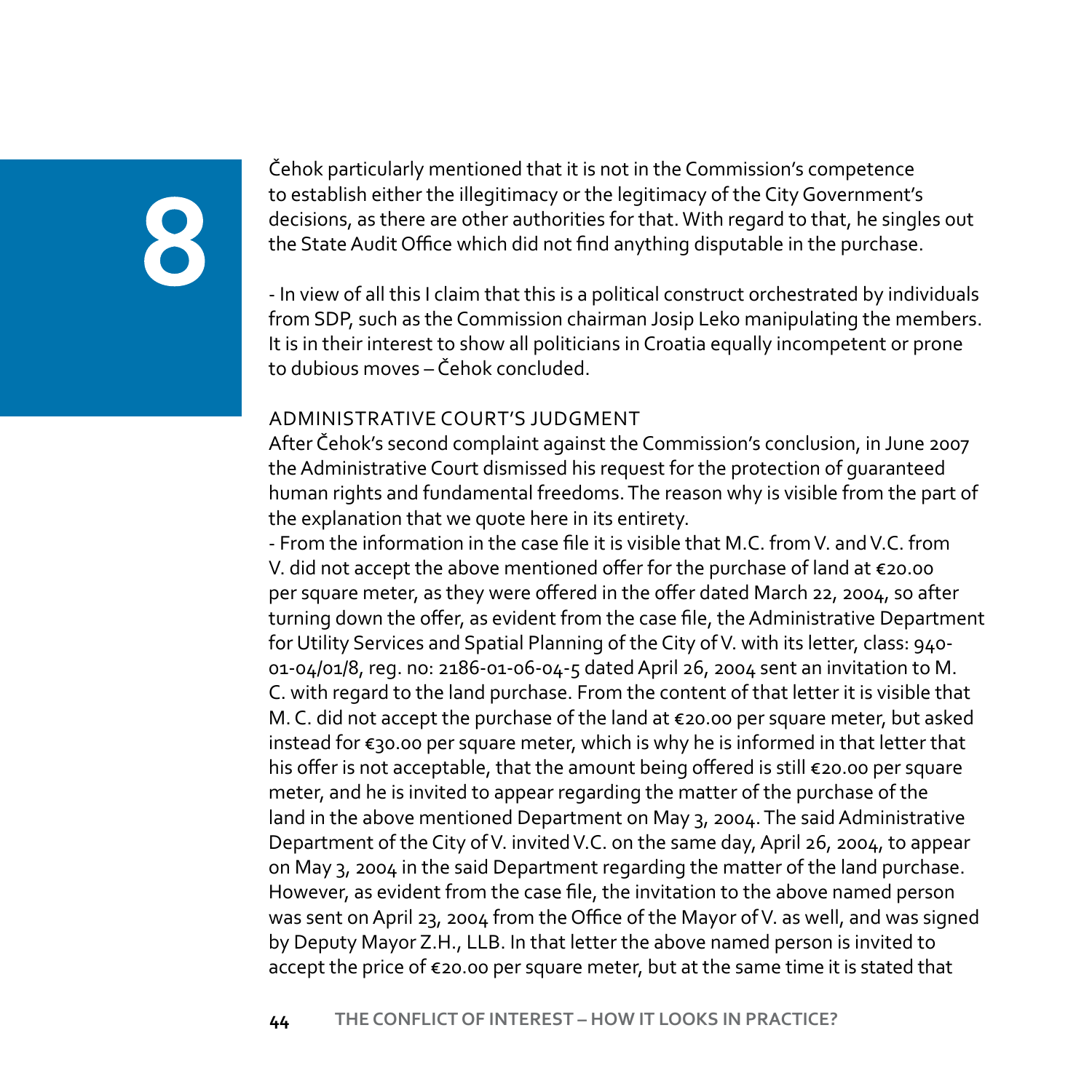there are other possibilities as well, such as e.g. exchange of land between the above named person and the City of V., therefore she is invited to contact the officials of the Administrative Department for Utility Services and Spatial Planning of the City of V. The case file contains a copy of the submission V.C. addressed to the mayor of the City of V., received on April 23, 2004, from which it follows that the above named person does not accept the price of  $\varepsilon$ 20.00, but rather informs that she is requesting  $\varepsilon$ 40.00 per square meter for the sale of the land on location "R". The offers of M. C. and V. C. for the purchase of the land in question, as evident from the case file and as stated by the Commission in the explanation of the disputed Decision, were discussed at the 55<sup>th</sup> Session of the City Government of the City of V., held on April 27, 2004. Although it possessed the information that M.C. was requesting €30.00 per square meter of land, at the mentioned Session the City Government reached the conclusion that his offer should not be accepted, and established the purchase price for his land is at €20.00 per square meter, as for the other two owners (M. L. and D. M.), while at the same session a conclusion was reached whereby the City Government consented to the purchase price for the land of V.C. at €35.00 per square meter, and entrusted the Administrative Department for Utility Services and Spatial Planning with the implementation of the conclusion. After the conclusion was made at the said City Government session whereby the City Government consented to the purchase price for V.C.'s land of  $\epsilon$ 35.00 per square meter and put the Administrative Department for Utility Services and Spatial Planning in charge of the conclusion implementation, from the official note placed in the case file it is visible that on the same day, after the City Government session, at the invitation of the mayor of Varaždin, i.e. the applicant, a meeting was convened of the City Government members at which the mayor informed the City Government members that Mr. M.C. had accepted the price of €20.00 per square meter, while V. C. did not accept the suggested price of €35.00 per square meter, but rather demanded solely the offered price of €40.00 per square meter. In this official note it was stated that due to the urgent need of completing the area in the economic zone "R." the members of the City Government agreed to accept V.C.'s offer of €40.00 per square meter. Subsequently, a purchase agreement was concluded with the above named person on August 11, 2004 and the purchase price established at €40.00 per square meter.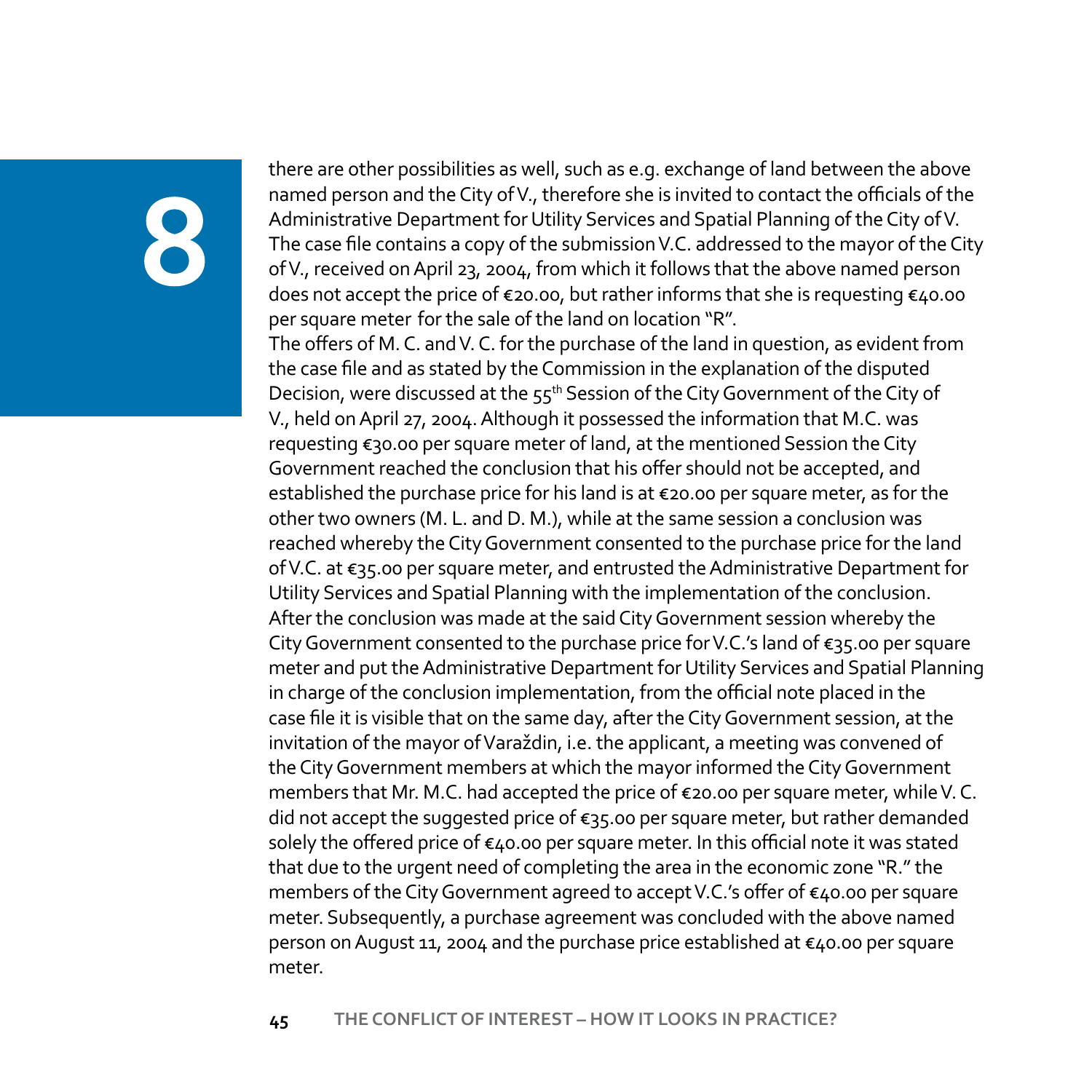From all of the above and in the opinion of this Court, it follows that the procedure of the purchase of V.C.'s land, which was purchased at the price of €40.00 per square meter, was not carried out in the same way as the purchase of the land of other owners in the "R." zone, from whom the land was purchased at €20.00 per square meter.

Considering that by different treatment in the purchase of land V.C. was brought into a more favorable position in comparison with other owners of the land in question, and having in mind that she was brought into that position by the behavior of the applicant as well, not only as the member of a collective body deciding on the land purchase, but as a president of that body who personally convened a special meeting of the City Government members at which the price was established that was higher than the price established at the City Government session, the Commission had foundations in concluding that with such behavior the applicant came into conflict of interest because as an official he favored in terms of interest the previous land owner V.C. who, according to all the circumstances that the Commission listed in the explanation of the disputed decision, can justifiably be considered a person related to the applicant in terms of shared interest, which explanation this court accepts in its entirety – states the Administrative Court judgment whereby Čehok's second complaint was dismissed. After receiving this decision, Čehok briefly stated that he respected the Administrative Court's decision, but still did not feel guilty. Probably in line with that attitude, the decision of the Commission for the Prevention of Conflict of Interest was not published at his expense in the Official Journal of the City of Varaždin, although it was mandatory.

## **2.**

In addition to Ivan Čehok, in the opinion of the members of the Commission for the Prevention of Conflict of Interest, another Varaždin official found himself in an impermissible situation, i.e. in a situation where he acted or could have acted in his own favor or in favor of persons close to him. It is the current president of HNS (Croatian People's Party), until recently the county prefect of Varaždin and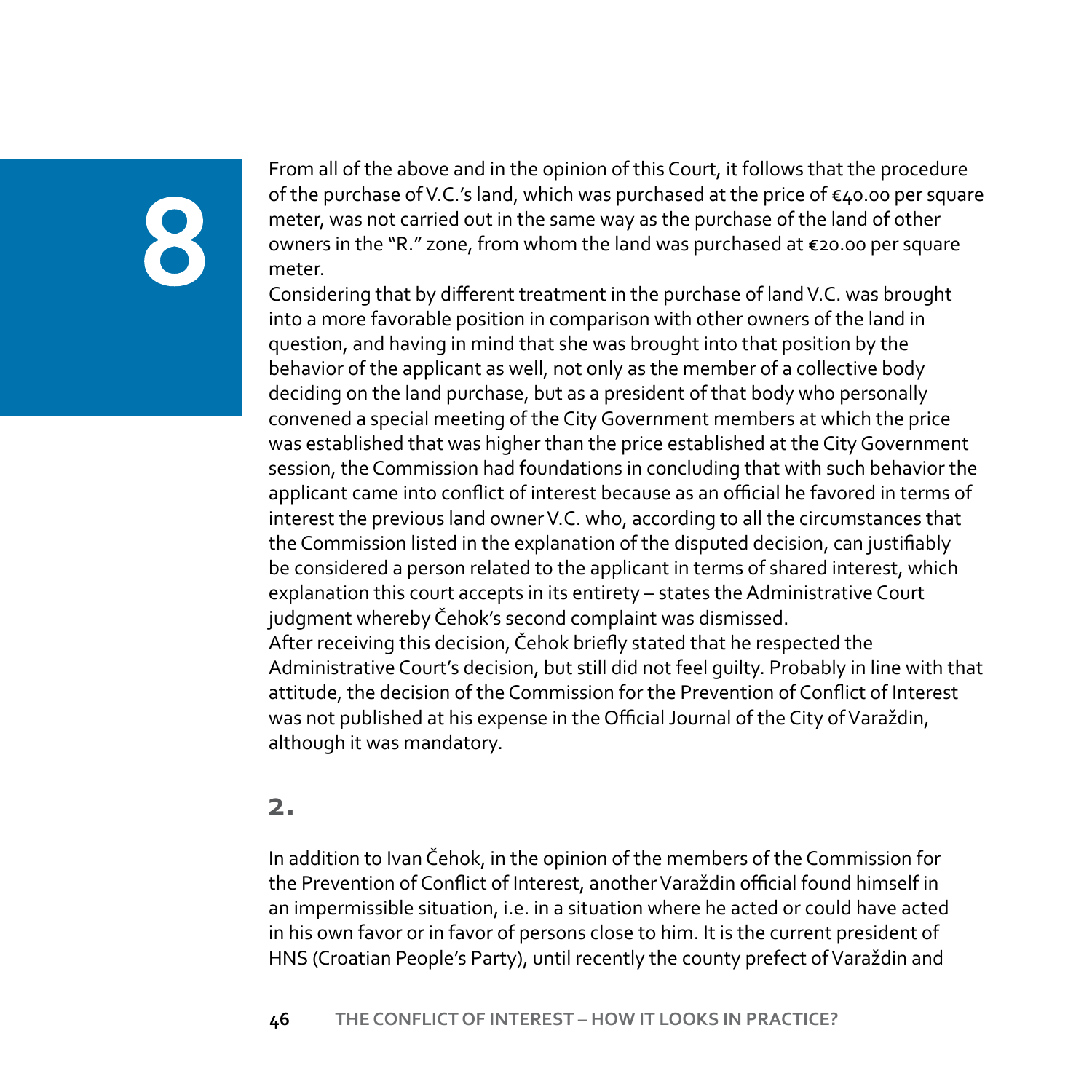previously a member of parliament, Radimir Čačić.

Just as his local coalition partner until recently, Čačić has also been reported to the Commision on several occasions. Twice to be precise. While the most recent report on favoring his own company in the contracts for designing and building school facilities within a public-private partnership is still being considered, the earlier case has already been resolved. Namely, in December 2006 the Commission unanimously concluded that he was in conflict of interest while he was filling the post of the minister for public works, renovation and construction, as at that time he violated four articles of the Act on the Prevention of Conflict of Interest. - Čačić exercised his influence on the awarding of contracts in that ministry to companies with which he was related in terms of shared interest – Josip Leko, Commission president, stressed at the press conference organized on that occasion, presenting the conclusion of that body and the reasons on which they were based. At the time when he was minister, former Varaždin county prefect also filled the post of the president of the Administrative Council of the state Agency for Transactions and Mediation in Immovable Properties (APN) which is, among other things, under the **Act on Subsidized Residential Construction**, the holder of investment activities related to the construction and sales of the apartments from the POS (Subsidized Residential Construction) program. However, as the Commission established, not long after Čačić became minister, between APN and "his" Ministry for Public Works, Reconstruction and Construction an agreement was concluded by which the legally established authorities regarding POS were transferred from that agency to the ministry, i.e. the Construction Directorate headed by assistant minister Alenka Košiša Čičin-Šain.

- Although APN's competence over POS is determined by law that was proposed in the Parliament precisely by the Ministry of Public Works, Reconstruction and Construction, the authorities were by the agreement transferred to the Ministry, after which the Ministry concluded 12 agreements with companies from the Coning group on building apartments from POS worth HRK 132 million – the Commission established, stressing that it is hard to imagine that the transfer of authority did not influence or could not influence the conclusion of agreements.

Čačić's influence or possible influence on the awarding of contracts was given as the key reason for his being censured for conflict of interest. In addition, the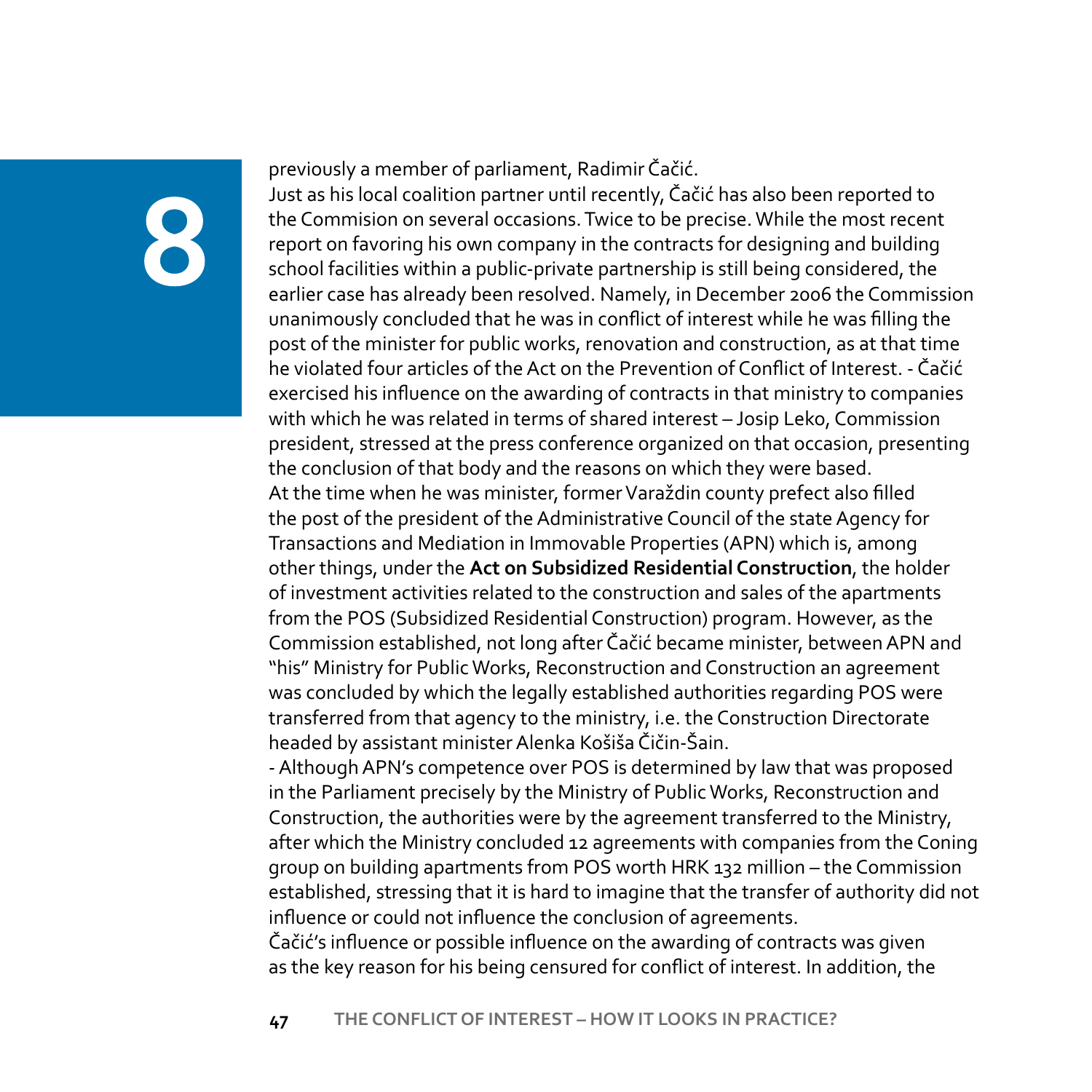Commission warned that neither they, nor the Public Tenders Committee were informed that the companies competing for those ministry contracts are related interest-wise to the minister, although under law either Čačić or the law firm to which he transferred the management of the companies were obliged to do that. This, however, was believed by the Commission members to be a minor "sin", as well as by the Varaždin county prefect who interpreted their conclusion in his own way.

- I am glad it didn't cross anyone's mind to accuse me of favoring my own companies, and that statement by the Public Tenders Committee that they didn't know Coning had nothing to do with me, if not stupid, is ridiculous – said Čačić, not explaining on the basis of what he was claiming that he was not censured for (possible) favoring, when that is clear both from Leko's statement and from the conclusions.

Although he "skipped" the key omission, while commenting on the Commission's conclusion Čačić referred in detail only to the mentioned "small" omission – not having informed on his connection to the companies.

- The conclusion that I am in conflict of interest was made by the Commission after I had submitted a request for its opinion three years ago. I am guilty of conflict of interest because the law stipulates that if the commissioner entrusted with the management of stocks fails to inform the commission that a transfer has been executed, this should be done by the official responsible for the commissioner's omission – said the Varaždin county prefect, briefly stating that this omission is only one of the ten counts deliberated on by the Commission members in his case, such as favoring companies, illegal conclusion of agreements and failure to comply with the tender procedure.

According to Čačić, the problem of not reporting a transfer of ownership was created in 2003, when all the agreements on POS with companies of the Coning Group were concluded, and there was no Commission for the Prevention of Conflict of Interest, which was not established until 2004. Čačić also warned that the fact that he transferred his ownership to other persons means the issue is not only about the commissioner, but about the owner as well, and that he should have reported it. - If, however, I am guilty of such an omission, I will own up to it. But that's all rubbish, a farce and a shame for this country – claimed Čačić, adding that the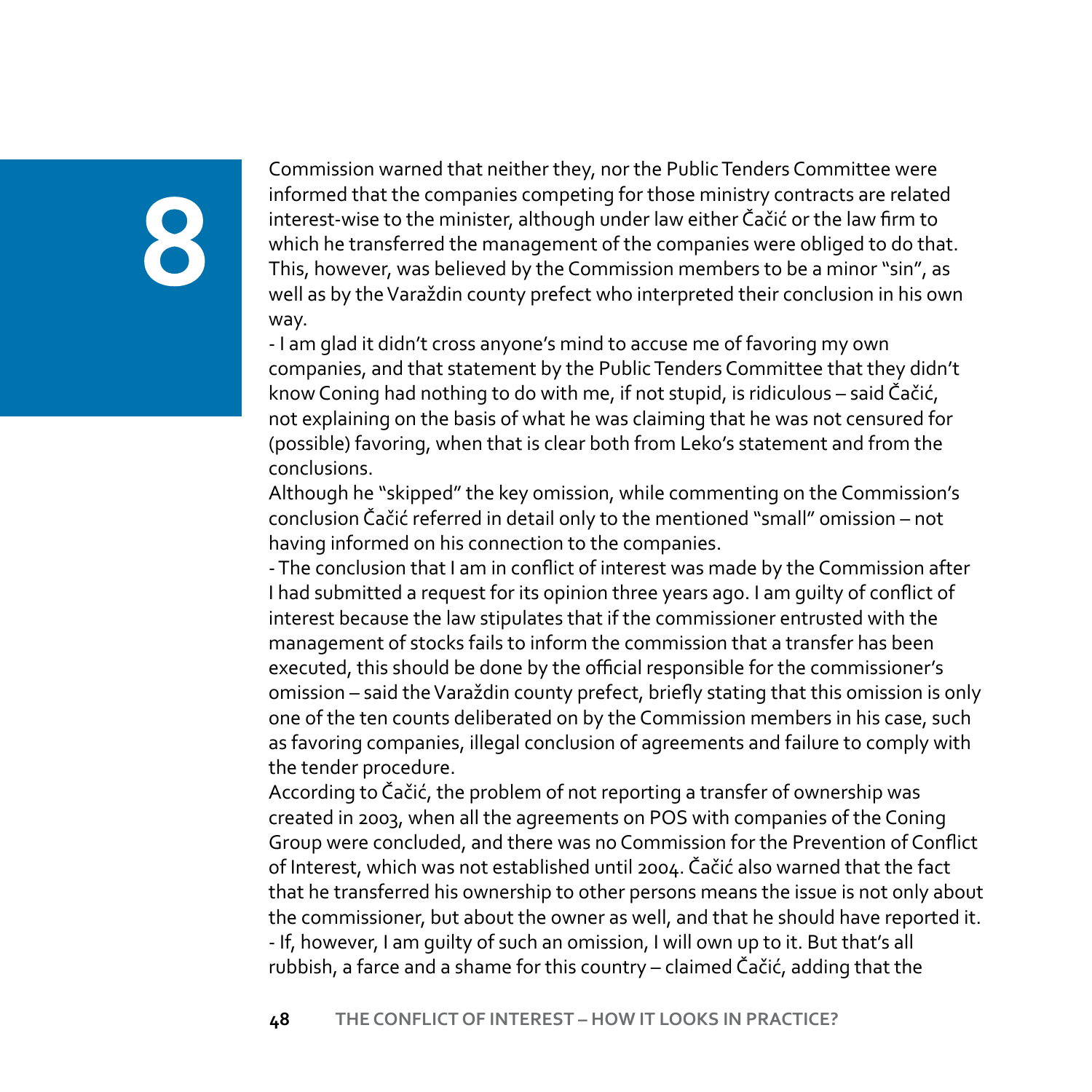Commission's conclusion, despite the obligation, will not be published in the Official Journal of the Varaždin County, but that he will file a claim instead.

- I am supposed to publish the conclusion as punishment? I will have to file a claim against the Commission with the Administrative Court, just for courtesy. It's not that it means much to me, but I will sue them to teach them a lesson – said the Varaždin county prefect in his own style.

## Čačić's complaint

As Čačić announced it, so it happened. Despite the legal obligation, the Commission's conclusion was never published in the Varaždin County Official Journal, and because of them he filed with the Administrative Court a demand for the protection of human rights and fundamental freedoms guaranteed by the Constitution. In it he stated that the Commission had made its decision on the basis of the results reached by the Investigative Commission of the Croatian Parliament and the findings of an expert witness that was hired by the same Commission, and that this body did not implement any specific evidence. He also pointed out that the decision does not mention a single concrete contract that may have been concluded under his influence or intercession, as well as no concrete actions that would represent his use of his ministerial post for his personal gain.

In addition, he emphasized that all contracts, save for the last four with regard to which the finding of the expert witness claims they were concluded with a particular legal entity allegedly connected with the applicant from the Ministry, were concluded before the Act on the Prevention of Conflict of Interest came into force, therefore with those actions he simply could not have violated a law that had not yet been enacted at the time.

In early 2008 the Administrative Court partially accepted Radimir Čačić's request for the protection of human and citizen rights and freedoms guaranteed by the Constitution, and against the decision of the Commission for the Prevention of Conflict of Interest. The second and third item of the Commission's decision were declared null and void. In the second item it was stated that Čačić was in conflict of interest because his commissioner failed to comply with the obligation of reporting to the Commission on entering into a business relationship with the Ministry, for which the official is held accountable as well. This was disputed because the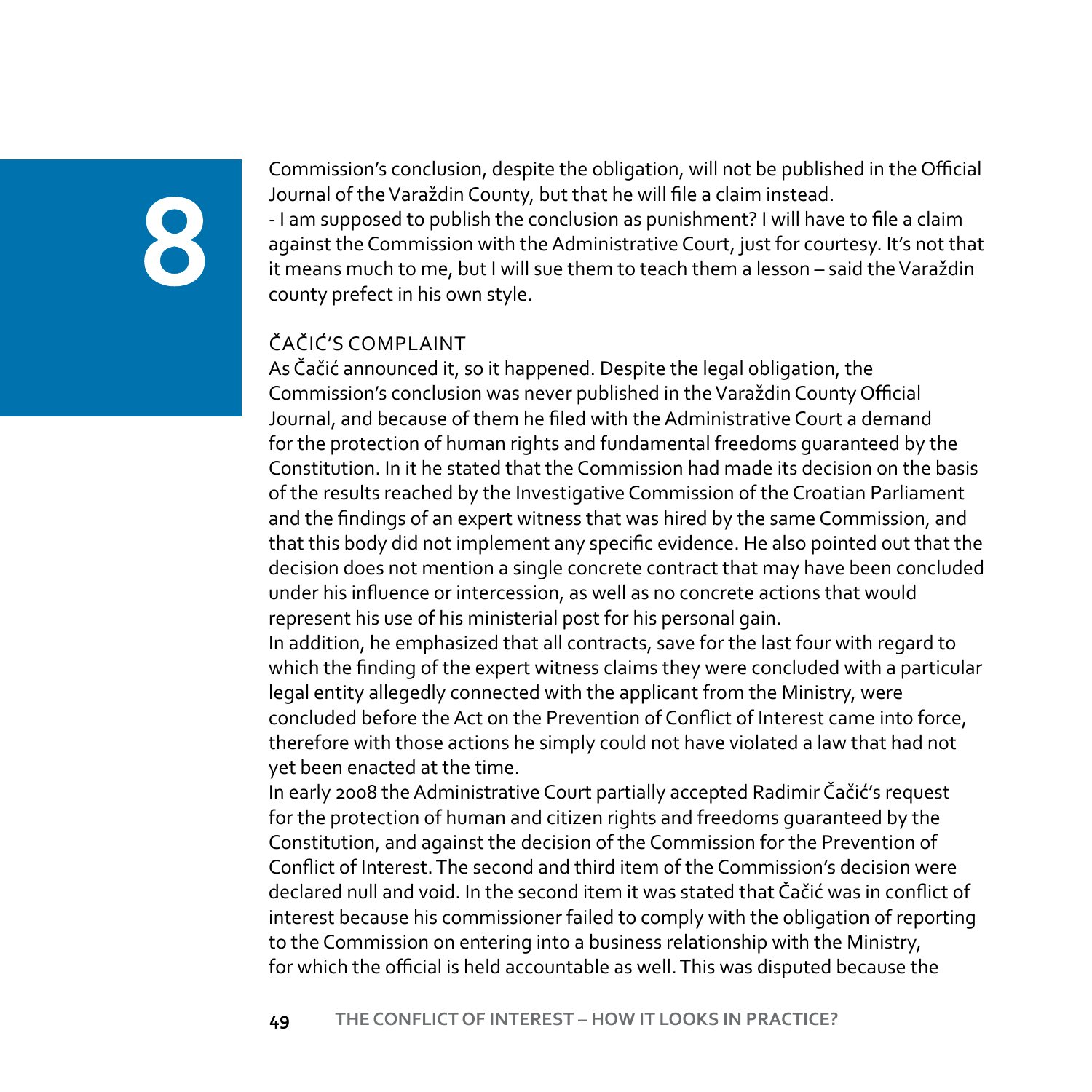Commission was established on February 4, 2004, i.e. after Čačić ceased to be minister. The Court declared null and void the third item as well, the one pertaining to the second item, according to which Čačić is obliged to publish the Commission's decision at his own expense in the Official Journal of the Varaždin County. However, Čačić's request with regard to the first and most important item was rejected.

In the first item, the Commission for the Prevention of Conflict of Interest concluded that Čačić was in conflict of interest while he was the minister of public works, reconstruction and construction and the president of the (APN) Administrative Council, because he influenced or could have influenced the awarding of contracts to companies that are connected to him in terms of interest.

Namely, as the Commission established, not long after Čačić had become minister, an agreement was concluded between APN and the Ministry, in which legally established authorities regarding POS were transferred from that agency to the Ministry, i.e. the Residential Construction Directorate. This directorate, between October 24 when the Act on the Prevention of Conflict of Interest came into force and December 23, 2003 when Čačić ceased to be minister, concluded with Coning inženjering five contracts on construction and seven contracts on expert supervision and consulting in the November 4-21, 2003 period. The total value of the contracts awarded to the Varaždin company of which, as it was established, the majority was owned by Čačić and his wife, was HRK 132,004,223 with VAT.

- In such a situation it is the opinion of this court that the Commission has made the correct decision on the existence of conflict of interest for the official Radimir Čačić – states the judgment of the Administrative Court, which thus sided with the Commission, although it did not establish Čačić's concrete personal gain. The Court thus confirmed the Commission's view stressing that Čačić was misinterpreting the law in requesting achieved personal gain to be established, i.e. achieved interest as a precondition for the existence of conflict of interest. That, however, is not necessary in their opinion.

- Conflict of interest is a circumstance in which private interest influences or may influence the impartiality of officials in the exercise of public office. Therefore, it is not necessary to prove the existence of an achieved material interest, but rather the existence of a private interest, in particular the interest of the official for the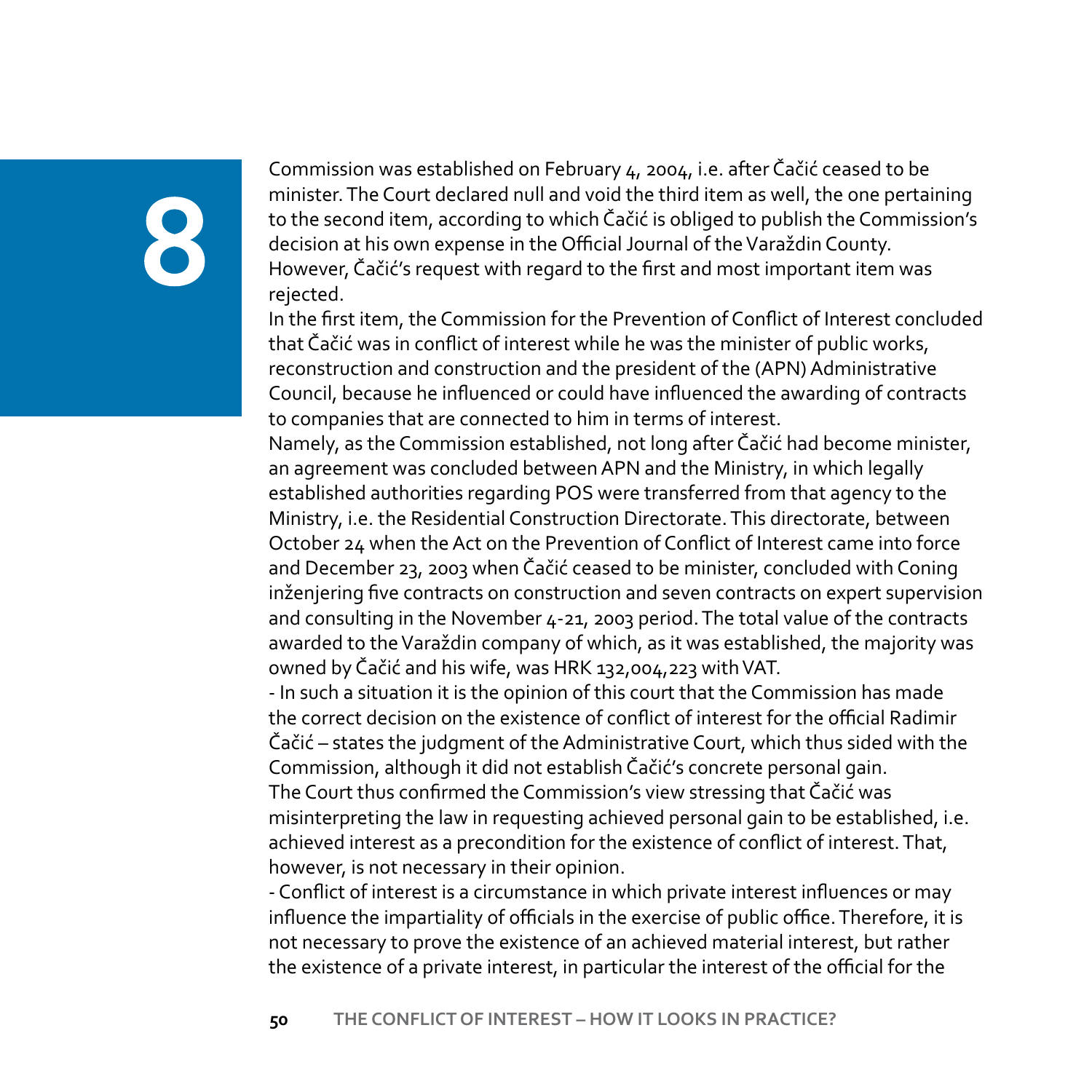companies related to the official in terms of shared interest to get the contracts in the public procurement procedure, which actively or potentially influences the official's impartiality as a public person – the Administrative Court's judgment warned.

However, despite the rejection of the complaint, the decision of the Commission on the Prevention of Conflict of Interest was not published in the Varaždin County Official Journal.

**3.**

### No real response or consequences

The Commission for the Prevention of Conflict of Interest established the impermissible situations of two prominent Varaždin politicians, Ivan Čehok and Radimir Čačić, which was confirmed by the Administrative Court which warned of the obligation of publishing the conclusions in the official publications at their own expense. However, the Commission's conclusions were never published, not only in the Official Journal of the Varaždin County or the City of Varaždin, but they did not find adequate space in the media either, especially those of Varaždin with the longest publishing or broadcasting tradition. At best, in the latter the conflict between the politicians' private interest and public interest received coverage on the level of news, i.e. brief reports on the Commission's conclusions. Contrary to that, the newer, fully privatized Varaždin media approached the cases of conflict of interest more openly both at a time when they were not yet known as such, and after the Commission's decision. Is it a coincidence?

Due to the comprehensiveness of the conclusions it is indeed hard to expect their integral presentation in the media. However, not only was there no adequate presentation of the essence of their cases on the local level, but also no investigation and establishment of all the circumstances of the disputable cases, and there were no discussions or comments on the topic, except comments by politicians and local media editors well-disposed towards them who saw the conflict of interest only as the figment of political constructs, just as its actors did. Accordingly, there was also no wide public debate or establishment of possible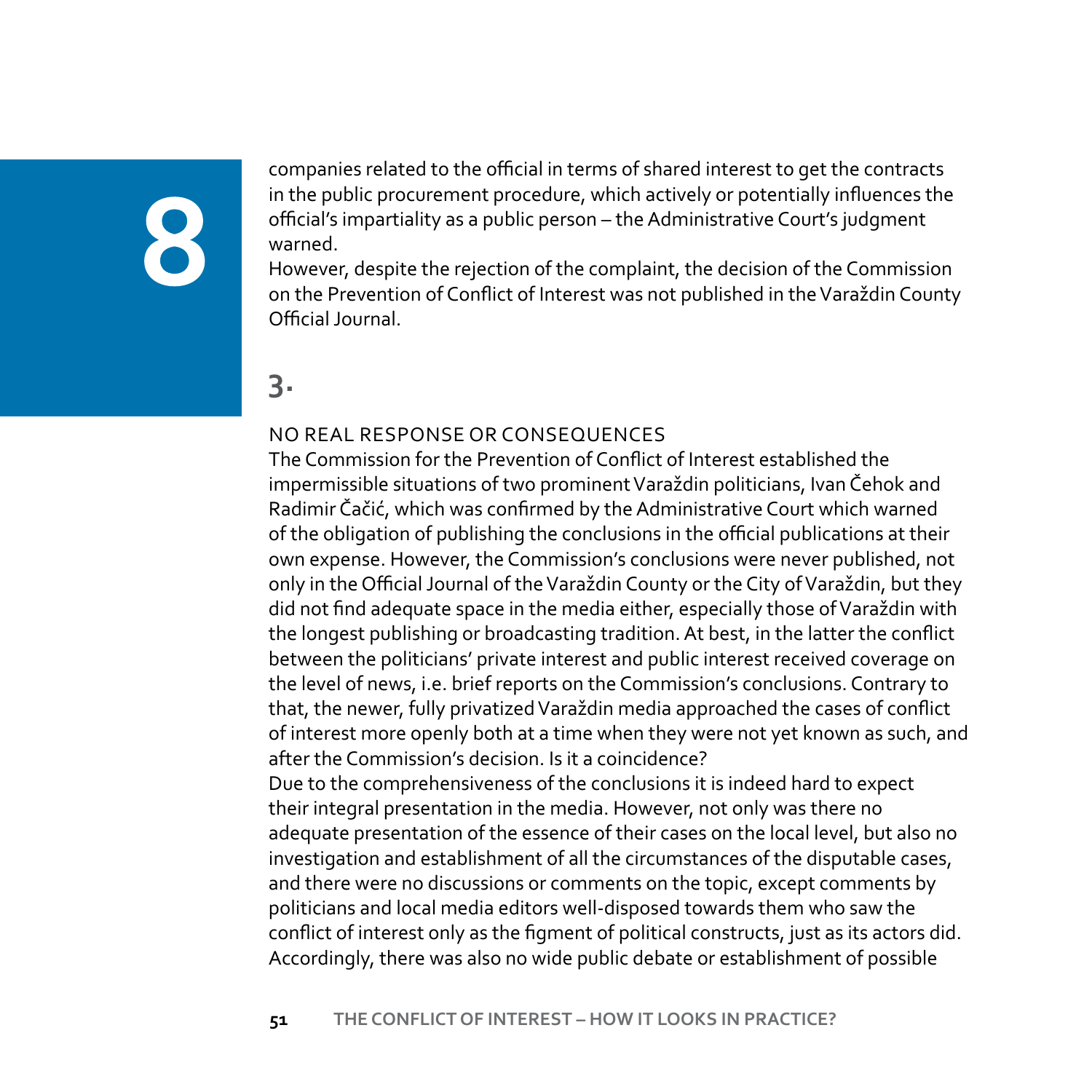political accountability, and in one part of the public doubt and suspiciousness towards the media, politicians and institutions of the legal state remained.

Why such "protective" and/or "silent" attitude towards conflict of interest of two politicians in the oldest Varaždin media, which brought to their "pardon" of sorts and public rehabilitation? Is it the result of free conviction of journalists and editors, their misunderstanding of conflict of interest, or a logical consequence of the circumstances they act in?

It would be best, of course, to look for the answers to those questions with the publishers of the oldest Varaždin printed and electronic media. That is precisely what was done in September 2008, when several questions were sent to their addresses. Thus, among other things they were asked for copies of most representative stories on conflict of interest of Radimir Čačić and Ivan Čehok, if they had published anything on those cases in the first place. We also wanted to know the answer to the question if their media had warned of a possible conflict of interest or corruption on the county or city level, and in which cases.

We did not receive answers to those and similar questions, nor did we receive answers to questions about the ownership structure that were sent at the same time. Namely, we wanted to know if the state, county, city or municipality were present in the ownership structure of those media, i.e. if they had been present and until when. We also wanted to know if the media were receiving subsidies from

### NAGLASAK

## Uvreda za zdravi razum

Da se u recentnoj hrvatskoj politici doista mogu donositi i zaključci koji su prava uvreda za zdravi razum - pobrinuo se 13. srpnja SDP-ov saborski zastupnik Josip Leko, a<br>u svojstvu predsjednika Povjerenstva za sprječavanje sukoba interesa Hrvatskog sabora. Naime, iako je Upravni sud RH odbacio kao neosnovanu i proceduralno pogrešnu cio sao neosnovani i proceaurano pogrensiva,<br>pretnadnu adluku spomenitica Povjetensiva,<br>prema kojoj je "utvrdeno" da je gradona-čelnik Varaždina dr. Ivan Čehok "bio u su-<br>kobu interesa u postupku otkupa zemljišta<br>za izgrad dotični je gospodin Leko, nakon gotovo godinu dana, ponovno sa svojim glasačima iz Povjerenstva donio - identičnu odluku?!

Sva apsurdnost navedene "Lekine odluke" nije samo u tome što njome de facto dezavuira presudu nadležnoga suda, nego još<br>više u tome što u svome "obrazloženju za javnost" ne iznosi ni jedan novi bitni argument za takvu odluku, ali ponavlja gotovo sveničim dokazane - poluistine i netočnosti na kojima su se temeljile i prva i druga (iskonstruirana) odluka Povjerenstva.

Suunan ouusa rovjeteustva.<br>Naprotiv, i u svojoj (prvoj) žalbi Uprav-<br>nom sudu, kao i u svome interviewu u su-<br>botnjem "Vjesniku" (pod jasnim naslovom): "Moj sukob interesa – politička je farsa SDP-<br>"Moj sukob interesa – politička je farsa SDP-<br>a"), a također u svome javnom očitovanju u<br>ovom broju "Varaždinskih vijesti", dr. Čehok argumentirano dokazuje potpunu neutemeljenost, ali i zlonamjernost "optužbi" c svom navodnom sukobu interesa. Stoga čitatelje i upućujem na 4. stranicu našeg lista, gdje on čak i "taksativno" iznosi najvažnije<br>argumente i dokaze.

U zaključku komentara ove očigledne političke farse, kojom se (još jednom) pokušava politički diskreditirati - još prije proljetnih izbora! - po postignutim rezultatima na-<br>juspješniji hrvatski gradonačelnik, zgodno je po prvi put javno iznijeti i jednu neprijepor-nu činjenicu. Naime, ne samo da dr. Ivan Čehok nije oštetio varaždinski proračun za<br>39.000 eura (tobože zbog pogodovanja jednoj vlasnici pri prodaji njenog zemljišta), već su Poglavarstvo i nadležne službe Grada pod njegovim vodstvom - uštedjele gradskom proračunu točno 76.180 eura u tom otkupu zemljišta od četvoro privatnih vlasnika!

P.S. Varaždinci su i na prošlim izborima<br>dali čak 73 posto glasova "Čehokovoj listi", a<br>znat će jednako tako procijeniti i njegove zasluge na predstojećim izborima. A toga se njegovi protivnici, očito, najviše plaše, pa mu zato već sada podmeću. No, "u laži su kratke noge", a "psi laju dok karavane<br>prolaze"! ٤.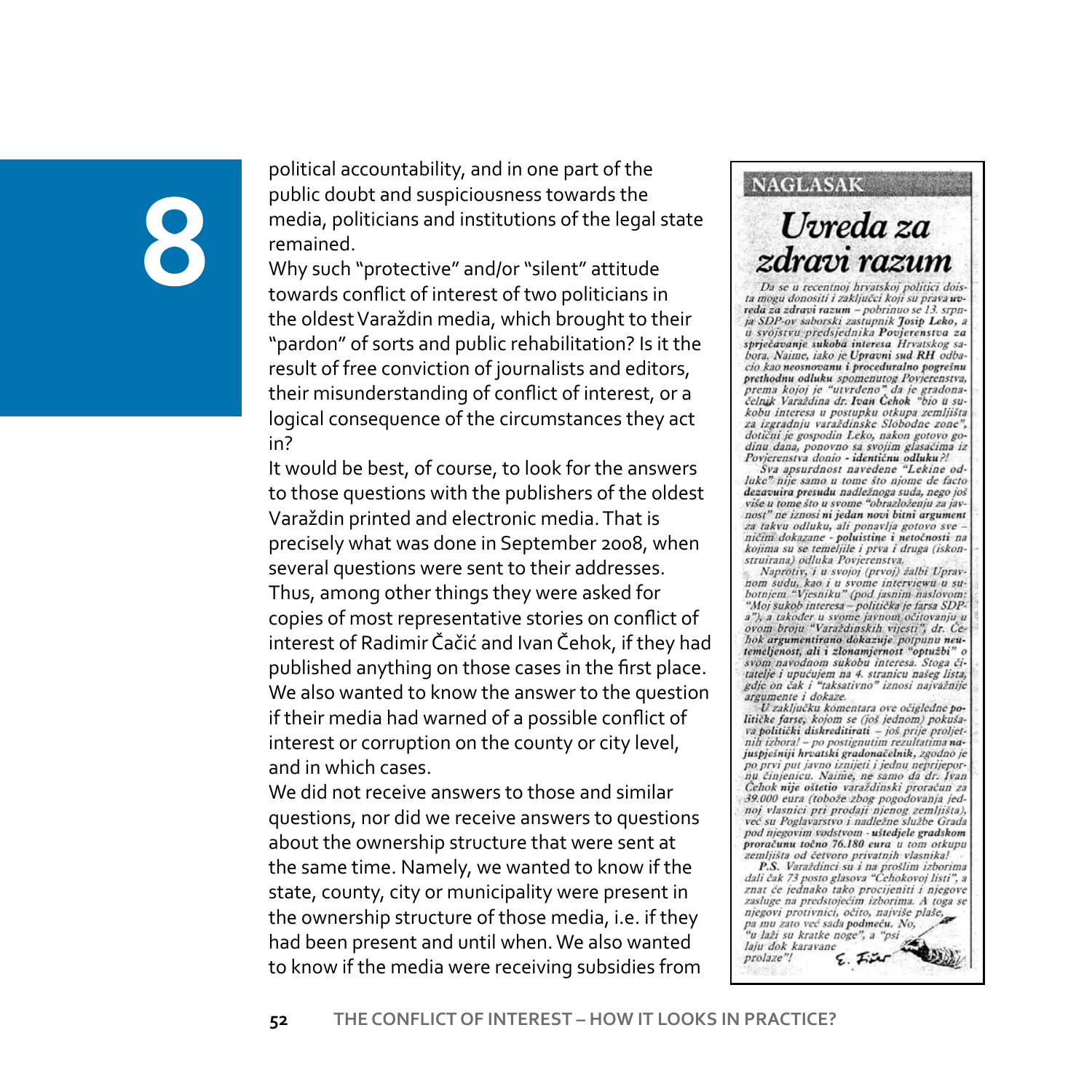the counties, cities or municipalities, i.e. in what form and amounts. Furthermore, we wanted to know whether the presence of the local self-government in the media ownership structure, i.e. the business relations with the county and cities, had any influence on the manner of reporting on their officials.

This group of questions was sent because the oldest Varaždin printed and electronic media are (were) connected with respect to ownership with local self-government units, especially the City of Varaždin and Varaždin County, whether directly, or through companies (co)owned by the local self-government units. Moreover, at the moment the conflict of interest of their officials was discovered, some of them were fully owned by local self-government units. But that is not only in the past. Namely, even after a partial privatization that was conducted in an "orchestrated" way, in the ownership structure of some of those media the City of Varaždin and Varaždin County still have a significant share, 20%-25 %, and therefore have a decisive influence on the selection of the media officials. What the situation is really like is perhaps best illustrated by the data that there are several politicians who are candidates at local elections that are to take place next year, sitting on supervisory boards of those media institutions!

If we take into account that there are other, more clandestine connections between such media and local authorities, the logical question is: can they be expected to take a more open, more engaged and finally, more honest approach to the issue of conflict of interest or other corruptive actions of local officials, some of which even head the supervisory boards of certain media? Is it not more logical in such a situation to expect disputable actions to be kept secret or even justified? Is it surprising in such circumstances that the first (and only) ones to speak up on disputable actions are the new, fully privatized media, although often technically inferior, as was the case with the disputable exchange of the land in Ribnjak. Namely, the first to write about it was the short-lived Varaždin weekly Špigl, although other media as well could obtain the basic information as it was heard at the session of the Varaždin City Council. However, save for Špigl, no one else attempted to see what it was actually about, just as only one other Varaždin media institution published the conversation with the family that was paid less for the land.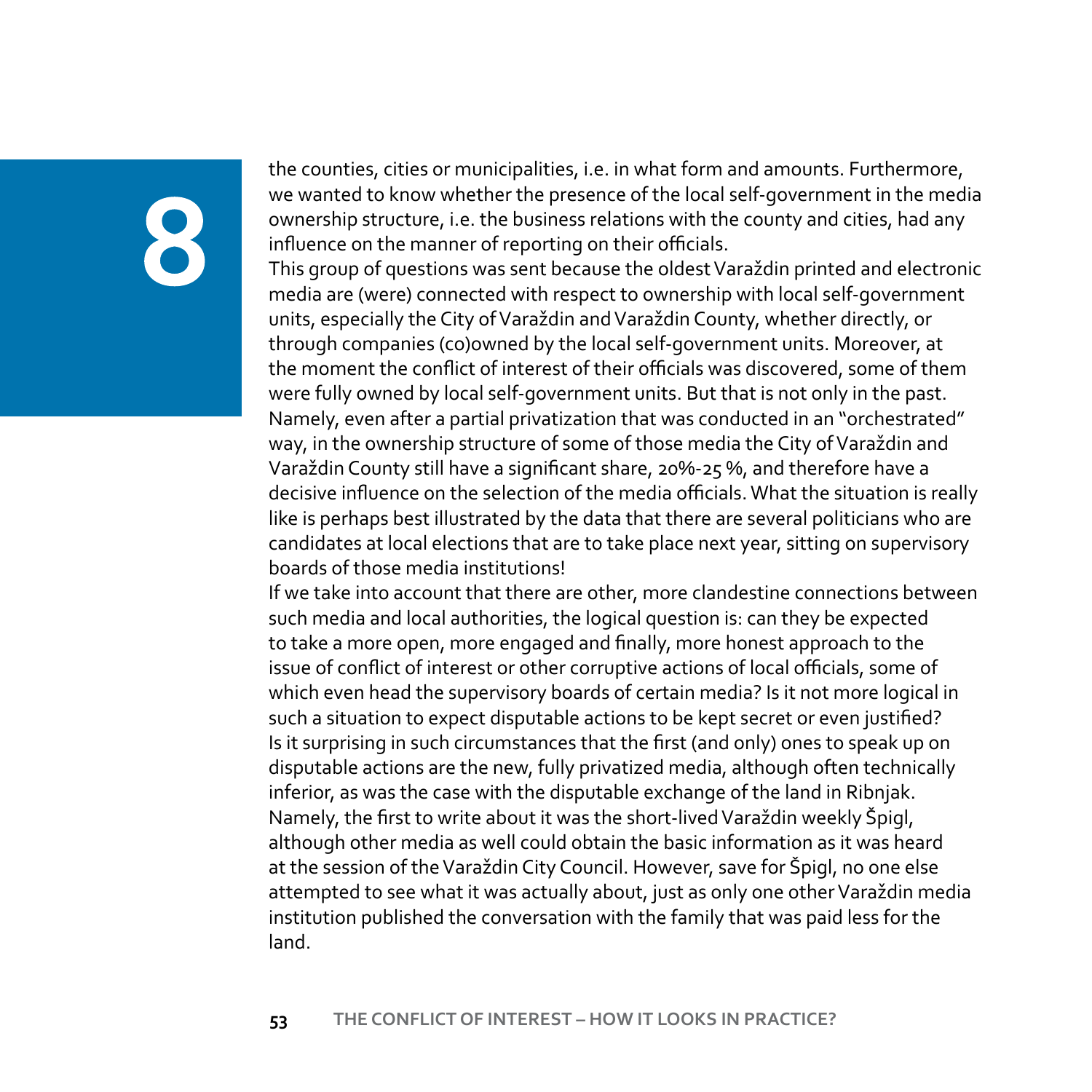## WHERE IS THE WAY OUT

While on the national level care is taken for the state and its officials to be as little present in company ownership structures as possible, especially in the media, it is a sad fact that the local level is completely forgotten, although here as well there are certain legal obligations. So it may happen that in the supervisory board of the oldest printed or electronic media in the Varaždin County even today, as was the case in the last ten years, there are still county prefects and mayors, i.e. their deputies and closest associates! This fact is even more sad if we consider that freedom of the press and speech was first proclaimed in Croatia in the "People's Demands" by the renowned citizen of Varaždin and its surroundings, Ivan Kukuljević Sakcinski, as early as 1848, all of 160 years ago!

Let us leave it to the historians to establish how such a terrible step backwards could have happened, i.e. why Varaždin and the Varaždin County, where a hundred years ago numerous papers were printed, today only has a few media institutions, of which those with the longest tradition are under the umbrella of the (local) authorities. It is more important now how to get out of that situation as soon and as well as possible, as it is visible that such controlled media are not the "watchdogs of democracy", which is considered to be one of the principal functions of contemporary journalism expected to present to the constituents in true light the candidates for highest offices, as well as to openly warn of possible dubious actions of officials and to instigate "sleepy" institutions to thoroughly expose and process them. Without setting the (local) media on sound foundations, where it is of particular importance to "clean up" the ownership structure of the state, local self-government units and their companies, cases of conflict of interest or other corruptive actions will not only remain undisclosed, but will continue to be covered up and even justified, which will deceive the constituents. We need not bother explaining what kind of social and economic repercussions it has or may have, while we receive on a daily basis criticism from the EU, and on the scale of corruption we are side by side with some countries that we usually claim are far behind us. The reality, however, is different, at least for now.

### **Ivica Kruhoberec**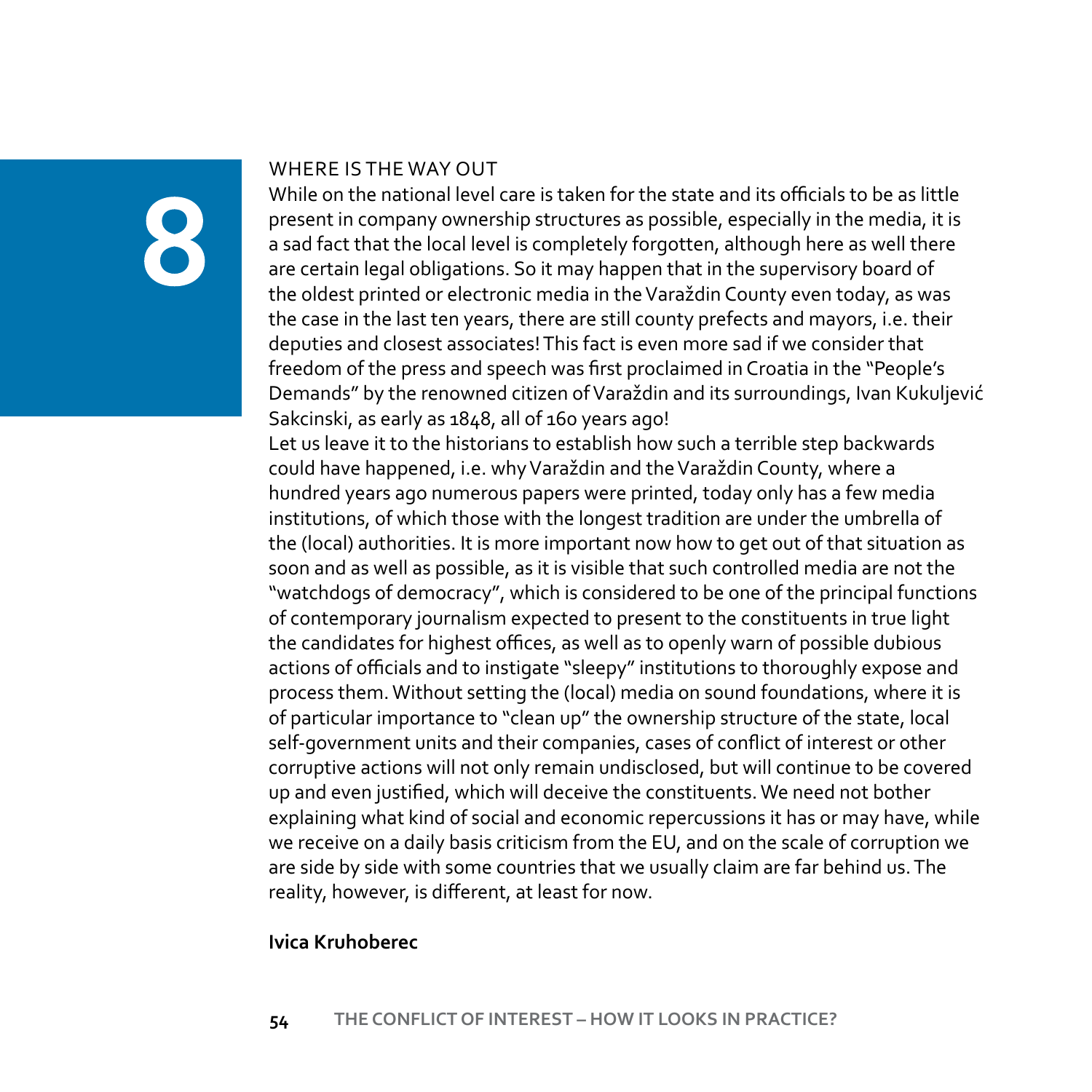## **PUT THE BUNDLE ON THE SHOULDER AND OFF YOU GO<sup>2</sup>**

The period of one year (September 2007 - September 2008) of the still on-going soapopera with elements of drama in Zagreb regarding the Zagreb Holding subsidiary Zagrebačke ceste, was sufficient to vividly depict the way city companies and the city administration function in the Croatian capital. Like a straight-to-video movie, this story, which will most likely end in a disaster for the police, the judiciary, the city of Zagreb and SDP (Social Democratic Party) judging by all that has been happening so far, contains scenes of beatings, threats and blackmail, local mobsters, political spins and unscrupulous behind-the-scenes dealings.

When Igor Rađenović, a 37-year-old SDP official, was appointed director of Zagrebačke ceste last October, no one thought that this at the time unknown manager would cause a dramatic upheaval in Zagreb. Slobodan Ljubičić, the CEO of the Zagreb Holding at the time, and mayor Milan Bandić officially announced Rađenović as the savior of the subsidiary, as the person who should finally shatter the ominous myth of the most corrupt city company, which was later to be debunked as a bad spin, since the new manager never had the support of Zagreb's top two officials. Rađenović replaced Ivan Kolarić, the uncle of the mayor's wife, who was appointed to the post a few months after Bandić became mayor in 2000. It is well known that Kolarić carried no weight in that municipal company, and that the important and financially substantial decisions were made by financial director Slobodan Gracin and technical director and HSP (Croatian Party of Rights) city councilman, Stipo Čorić.

Even though rumors pointed precisely to these two for all alleged irregularities and malfeasances in this subsidiary, after his arrival, according to his own words, Rađenović wanted to leave it all behind and start anew.

- At the time I said, 'I am not interested in the past but the future'. Along with the entire

<sup>&</sup>lt;sup>2</sup> "Pinklec na rame i put pod noge" is an old saying in Zagreb implying that one is about to take his/her belongings and leave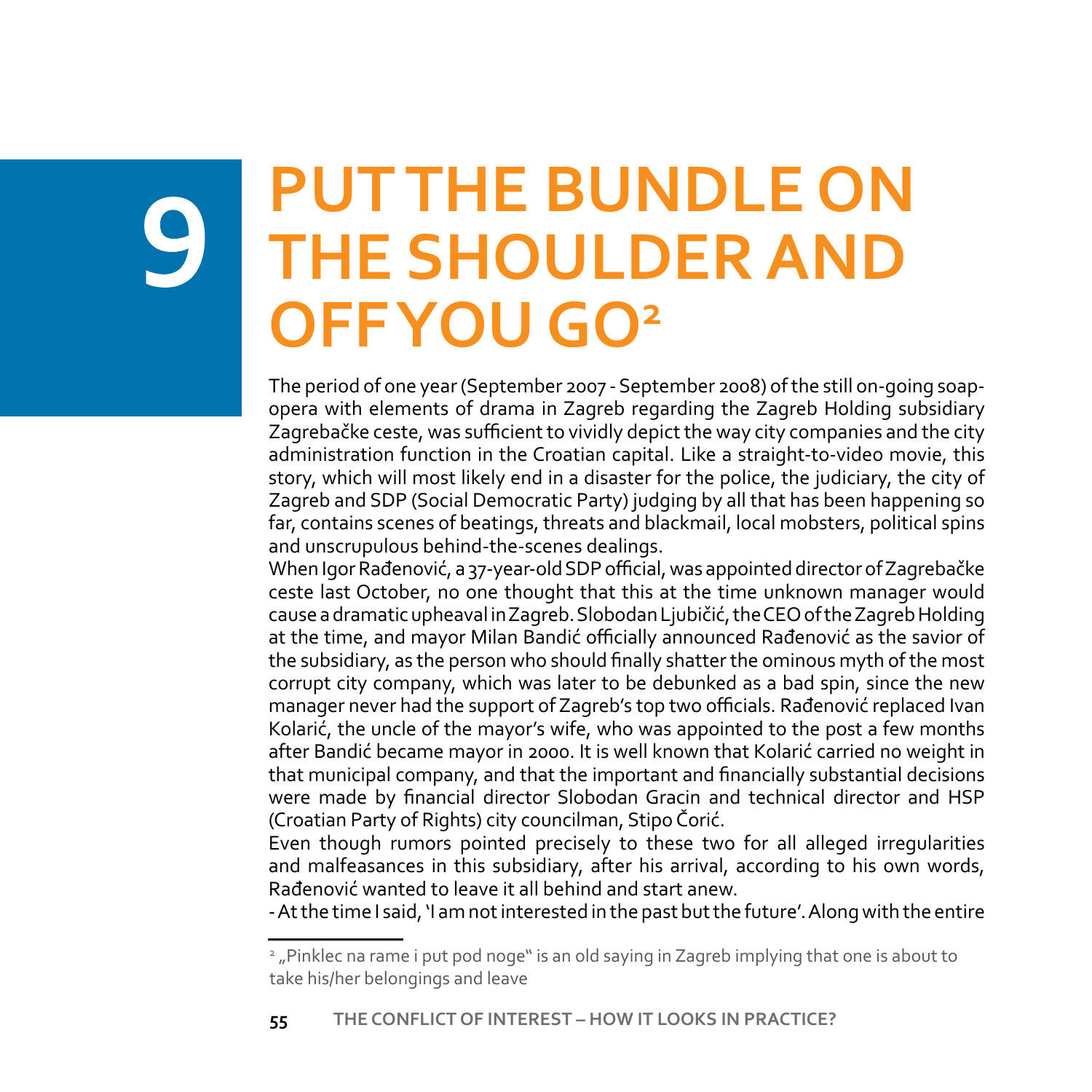managerial section of the subsidiary, I decided that we were to follow prescribed business procedures and laws. However, soon the two biggest problems emerged – sub-contractors and suppliers. It turned out that Zagrebačke ceste had for years been paying all invoices to the contractors, even though the bulk of the invoices, almost three quarters, were incomplete, which usually meant that these contracts were either not completed, or that another service had been performed, not stated in the invoice - said Rađenović.

The new manager soon had a confrontation with Čorić, who went on sick leave and subsequently left the company. Rađenović soon realized the other large malfeasance, which cost the company millions of kuna a month. Even though contracts with the suppliers stated that the delivery of the goods was the responsibility of the supplier, Zagrebačke ceste usually hired contractors for the transport, which was, naturally, invoiced.

- Although Gracin had the authority to independently decide on the financial activities, I noticed a violation of procedures. The only solution was to personally take over the duty of paying the invoices while following just one rule – pay in a strict order and ignore incomplete invoices. The situation gained momentum, HRK 80 million was "suspended", but none of the suppliers called me. Only "friends" were calling, saying I may be overreacting, telling me to slow down, that the thing goes too deep etc. At the same time, there's the question of different threats I reported to the police without delay. Even though they let me fire several supervisors and procurement officers, I had no real support from Ljubičić. Finally, in January, there was that anonymous letter to the Holding, incriminating me with sexual harassment and financial malfeasances. – says Rađenović.

It is important to know that at the time (early 2008) the public knew nothing about the goings-on in Zagrebačke ceste, nor would it know until springtime. Based on the anonymous letter, Igor Rađenović finally managed to include the problem of Zagrebačke ceste on the Holding management board agenda. At the board meeting, he made four demands: that the City Control Office perform an inspection, that an audit be performed, that a new organization scheme be implemented and that USKOK (Office for the Prevention of Corruption and Organized Crime) be asked to investigate the allegations from the anonymous letters to ascertain whether he really is a sex maniac as the letter says. Ljubičić, i.e. the management accepted the first three requests, while the USKOK idea was refused. The situation in the company was deteriorating rapidly along with interpersonal relations as the 37-year-old manager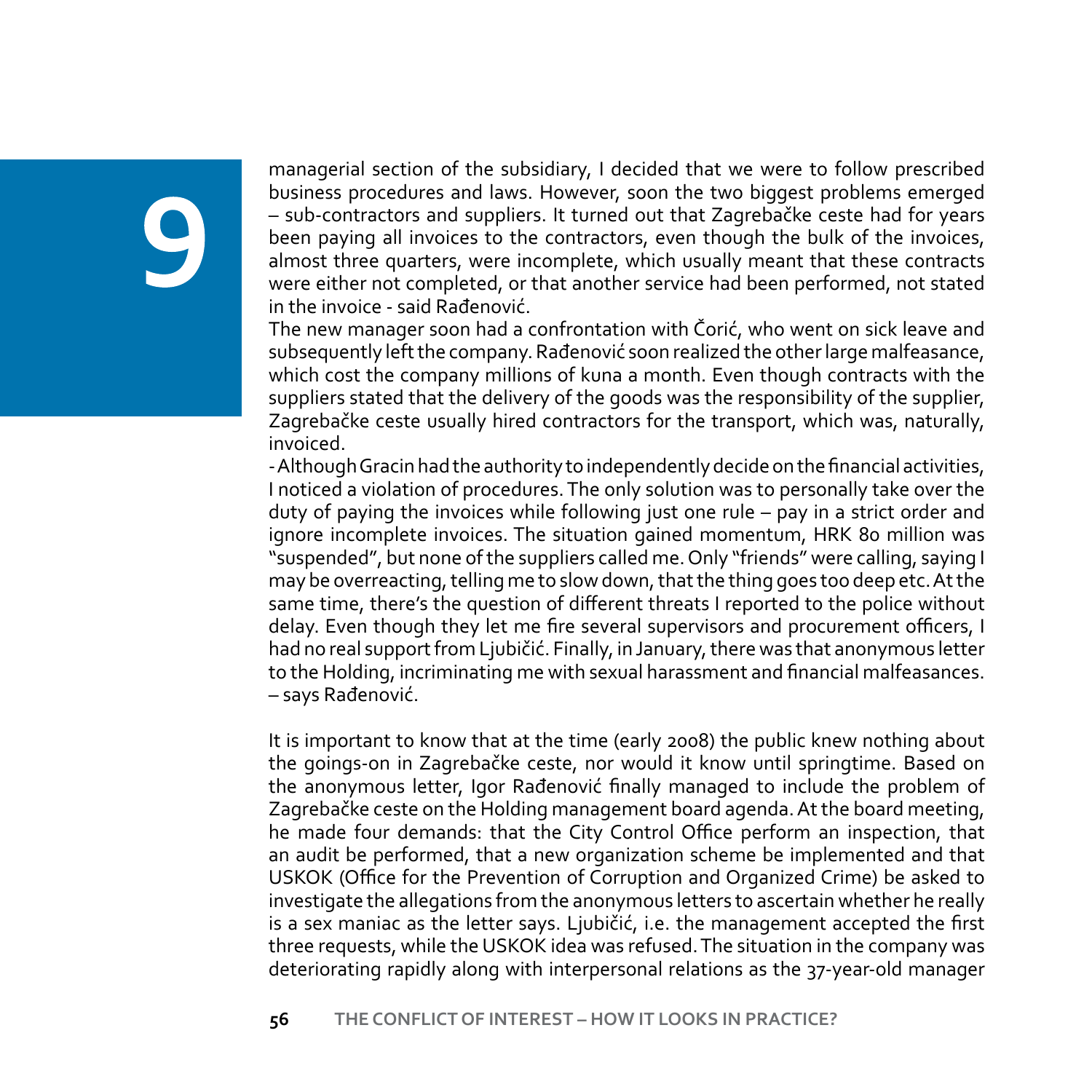began to receive anonymous threats signed by 'wolves', which resulted in Rađenović reporting himself to USKOK in spring, bringing the criminal police investigators to this subsidiary. As in April Rađenović had not only the facts that a city company was being investigated by the criminal investigation division, but also an audit finding and the report of the City Control Office revealing grave malfeasances, he gave Ljubičić an ultimatum – either he would be allowed to relieve of duty the management (five to ten people), or he would resign himself.

- Ljubičić told me he couldn't help me, while Gracin said that I could not relieve him of duty because it was Bandić who appointed him, not me. A few days later at the SDP convention, Bandić was elected to the party leadership, and six days later, in front of my apartment building in Travno, I was brutally beaten with bats by two unknown assailants - says Rađenović.

That is when the entire story moved to a higher level, because high politics soon got involved. Zoran Milanović visited Rađenović in the hospital, as did the Bandić-Ljubičić duo. The entire public was alarmed and along with the media demanded that the police find the assailants and those that commissioned the act of violence. They were joined by Bandić and Ljubičić who, at several news conferences, professed their support for Rađenović. However, the relations between the duo and the beaten manager began to cool off and only then the insider stories of Rađenović's tragedy started to leak to the public. Even though the public soon found out that the mysterious Slobodan Gracin was one of the people accused of malfeasance by both the police and Rađenović, Ljubičić and Bandić decided to appoint him to the post of deputy to Rađenović. Public and media pressure increased and Ljubičić soon relieved Gracin of duty.

In early July, the police investigation finally yielded results and Miodrag Šimunac and Nikola Presečki, small-time crooks from Zagreb were arrested, giving the impression that those that organized the attack could also be found soon. The Ministry of Interior leaked information that Šimunac had confessed to beating Rađenović for €3000 during the very first interrogation. However, what outraged the public the most was the fact that Šimunac allegedly mentioned a list of people who still needed to be beaten and a voice recorder which contains the recording of the conversation between persons who organized the assault and participated in it. Šimunac said that a recording of the conversation between Stipe Čorić, Slobodan Ljubičić, himself and a certain executive existed. While the police was relentlessly searching for the weapon used in the attack and investigating whether the voice recorder and the 'black list' exist at all, new scandalous information was leaked to the public. USKOK filed an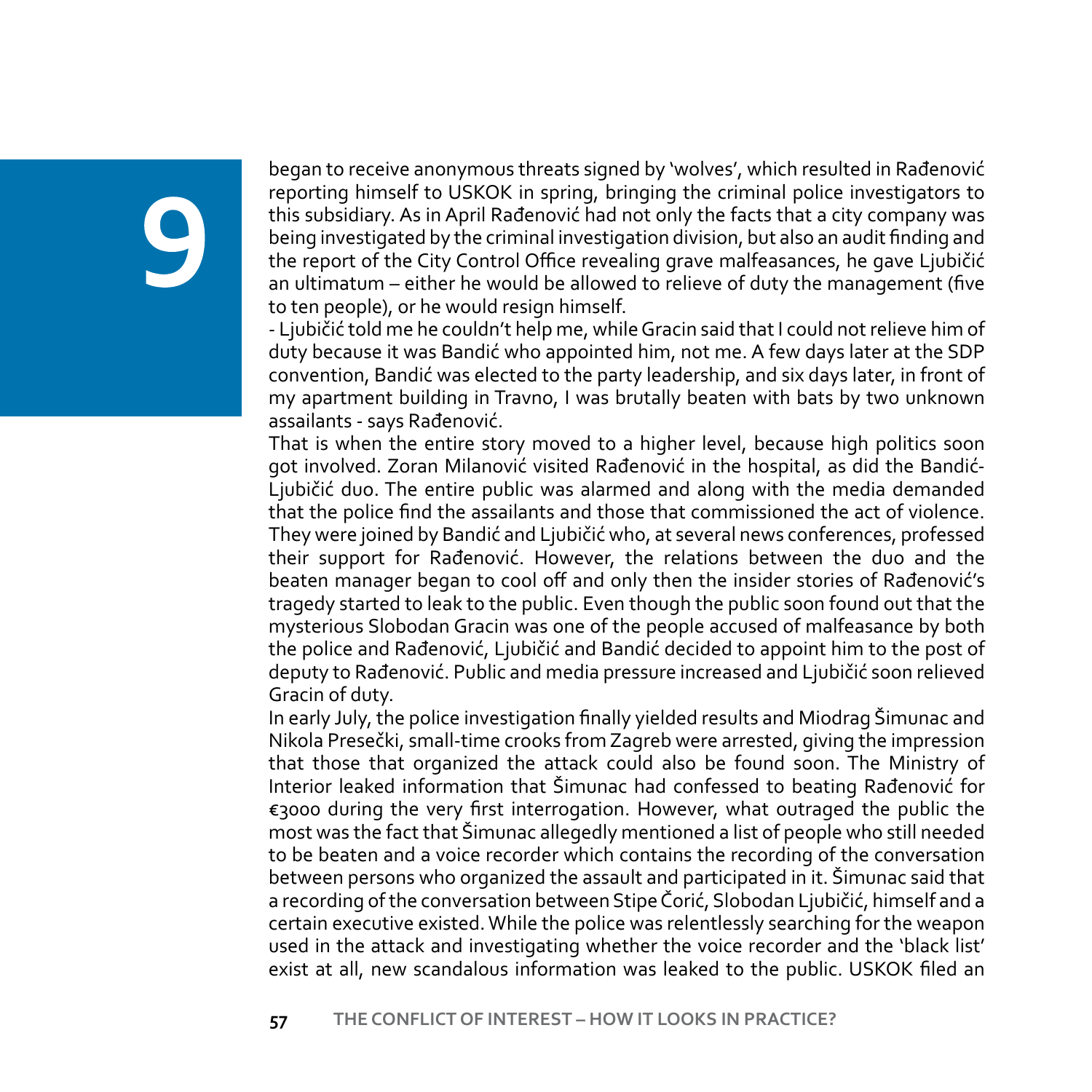investigation request against Gracin, procurement managers at Zagrebačke ceste Nada Hećimović and Boris Videc, director of Inter-Ing, a small construction company, under the suspicion of illegal mediation, abuse of authority and counterfeiting of documents. Although this was really about the illegal financing of the 'Cheese and Cream' campaign of Nenad Ivanković, which was not a part of the report to USKOK by Rađenović, the public gained an even more detailed insight into the business of the city political parties and city companies. Hećimović confessed that Ivanković was not the only party Zagrebačke ceste had financed, as in the last few years they had financially supported HSP, SDP, and even HDZ (Croatian Democratic Union), and went on to add that she could not understand how 'such a small matter' broke over her back when there were much more nefarious dealings going on at Zagrebačke ceste!!

In the meantime, after his sick leave, Rađenović refused to return to Zagrebačke ceste, so he remained only the executive vice-president in the Holding Management. During that time, Ljubičić and Čorić vehemently denied being involved in the beating of Rađenović, and the SDP party leadership at Ibler Square was waiting for just one more gaffe of the Holding to chop Ljubičić off from Milan Bandić, Ljubičić being the closest associate of the mayor of Zagreb. This happened when the media finally got hold of the anonymous letter from earlier in the year: the Management published the anonymous letter at the Holding web site, which triggered a reaction from Ibler Sq., so Bandić, encouraged by the support from Milanović, managed to have Ljubičić resign. One of the strongest political and interest relationships broke over a simple letter, and not over the doubts of numerous irregularities at the Holding.

As Bandić held his part of the bargain, which included Ljubičić being replaced by SDP man and former HEP (Croatian Electricity Utility) CEO Ivo Čović, Milanović soon voiced support for Bandić in several interviews. Rađenović, "the Zagreb Don Quixote" was politically hung out to dry. In early September, at a time when the state attorney's office requested only 16 months' imprisonment for the two assailants, when there were no indications whatsoever that the organizers of the assault would be found, after Milanović shut the SDP door to him, when almost the entire management of Zagrebačke ceste was still in position, Rađenović resigned as city councilman. Although he was still employed at the Holding Management at the time this text was being written, he admitted that he was looking for a new job.

In the meantime, the county state attorney's office made a move that gave hope that the story of Zagrebačke ceste would not be a tragic one in the end. In September, charges were filed against several persons, the most important of which were Stipo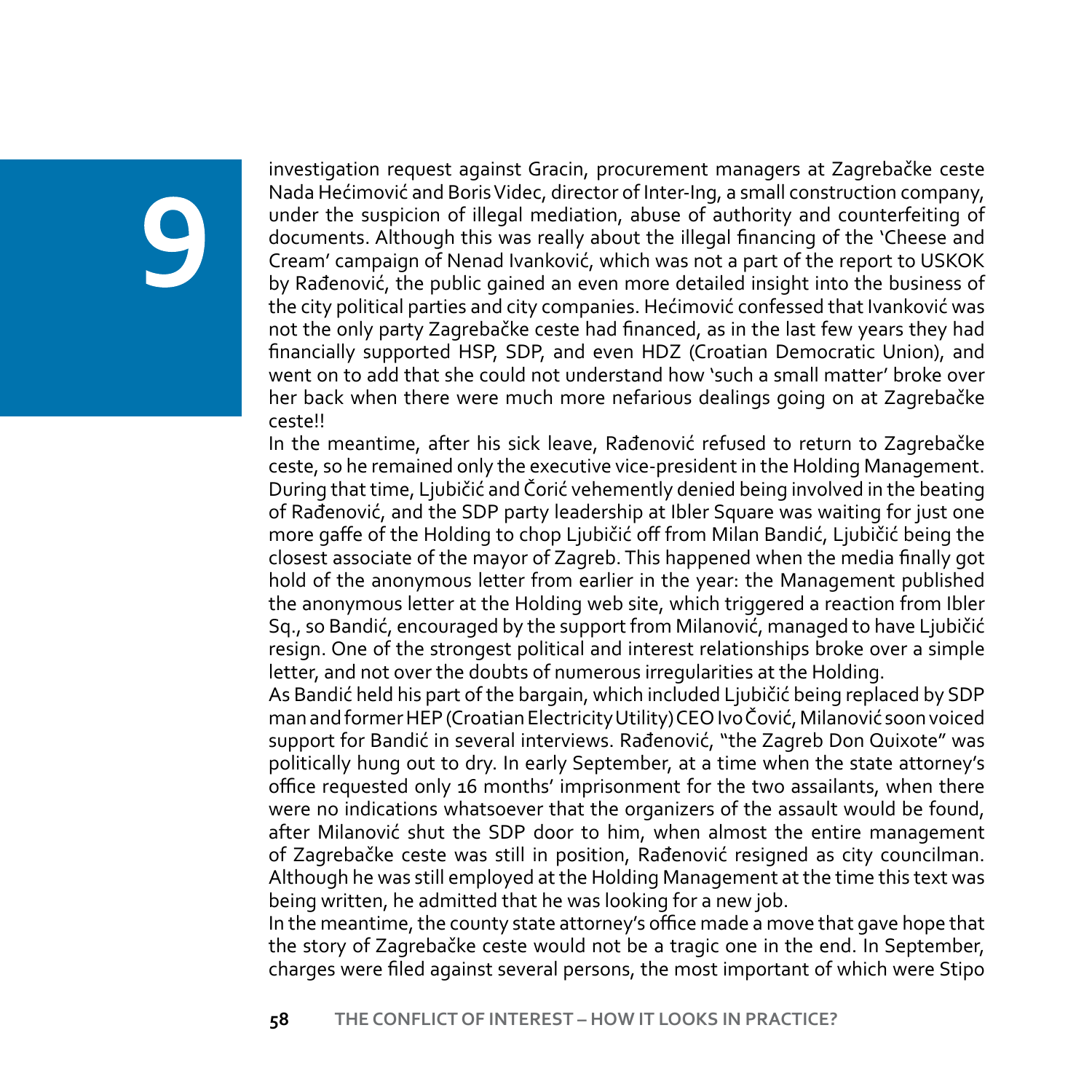Čorić and Slobodan Ljubičić. They are accused of abuse of position and authority. Namely, earlier in the year, while Rađenović was manager of Zagrebačke ceste, he cancelled all contracts with a car rental company, so all employees of that Zagreb Holding subsidiary (some twenty of them) returned the vehicles. Čorić, on sick leave at the time, refused to do so even after several phone calls he had received from Rađenović. That is when Rađenović confronted Ljubičić again, who asked him to leave the car to Čorić.

- Your eyes are bloodshot, your eyes are bloodshot. Give the man his car – repeated Ljubičić to Rađenović in those days, but Rađenović would not back down.

The issue is that the official Regulations state that the right to  $24/7$  use of cars is reserved only for members of the board and subsidiary managers, while the use of the car by employees can be authorized only by the subsidiary manager, so Rađenović refused the request made by Ljubičić. Finally, after an oral request by Ljubičić, Rađenović transferred the contract between Čorić and the car rental company to the Stanogradnja subsidiary, which was subsequently responsible for covering the rent cost and other Čorić's expenses. The county state attorney's office accused the Ljubičić-Čorić duo of damages against Stanogradnja in the amount of some HRK 30,000.

Luckily for Ljubičić and Čorić, at the same time the media was flooded by reports of the anti-corruption activities and the beating of Josip Galinac, CEO of Industrogradnja, which caused the charges to move out of the media spotlight. Now the former Holding boss Slobodan Ljubičić and former technical director of Zagrebačke ceste Stipo Čorić were able to shut out the media even more, so apart from occasional excursions by city lawyers, who called the media to 'explain' the charges were ridiculous, Ljubičić and Čorić were very difficult to reach by phone, let alone be seen in public. This 'silenzio stampa' situation lasted until September 26 and the City Assembly session. Čorić, a representative in the City Assembly for HSP, was also present. Irritated by the journalists' questions about his possessions and earlier texts which were significantly critical of his involvement in the Zagrebačke ceste case, at one point Čorić lost his temper and called two journalists from Večernji list and Holding board member Lidija Tomić little chetnik whores, all this in front of a journalist from Jutarnji list.

The HSP representative was quick to apologize, but was nonetheless suspended by the new Holding boss Ivo Čović only a few days later, and soon Čorić himself put his City Assembly mandate at the disposal of his party.

The final outcome of this scandal, still taking on new dimensions as we write this text, is not yet known.